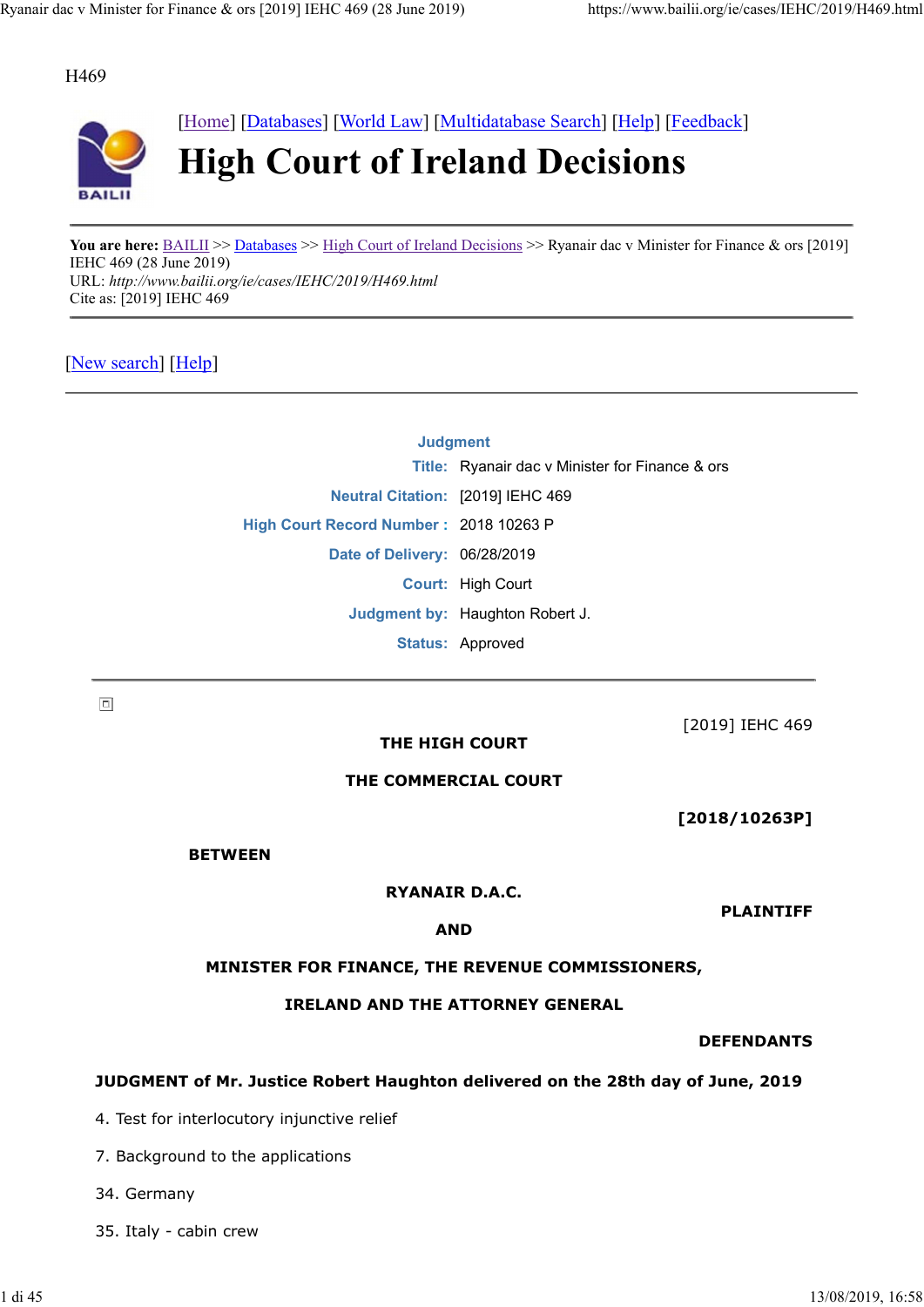36. Italy - pilots

37. Spain

43. The plaintiffs' claims based on discriminatory treatment of its aircrew and income tax disadvantage

48. *Locus standi*

55. Evidentially, has the plaintiff established an arguable case in respect the treatment of aircrew under s.127B?

63. Legally, has the plaintiff established an arguable case in respect of the treatment of aircrew under s.127B?

79. The plaintiffs' claim based on freedom of establishment- the case under Article 49

86. Discussion

95. 'Where does the greatest risk of injustice lie?' and the adequacy of damages

110. Preliminary reference

1. In these proceedings, which were commenced by Plenary Summons issued on 23rd November, 2018, and which were admitted to the Commercial List on 7th December, 2018, the plaintiff seeks a series of declarations to the effect that s.127B of the Taxes Consolidation Act 1997 ("TCA 1997") is in breach of / incompatible with EU law, or alternatively, is unconstitutional.

2. By notice of motion dated 3rd December, 2018 the plaintiff seeks essentially two interlocutory orders:

> (a) An order temporarily restraining the operation/application of s.127B to the plaintiff (and/or other airlines) pending a reference to the Courts of Justice of the European Union (CJEU) and/or pending the determination of these proceedings;

(b) the making of a preliminary reference under Article 267 of the Treaty on the Functioning of the European Union (TFEU) to the CJEU in relation to the compatibility of s.127B with EU law.

While further injunctive reliefs are sought some of these were not pursued in argument and the essence of the injunctive relief sought is as described at (a) above. In particular the plaintiff did not pursue a mandatory interlocutory injunction exempting the plaintiff from the operation of s.127B. No argument that s.127B is unconstitutional was pursued at the interlocutory hearing.

3. The application was heard on affidavit over three days. The primary evidence on behalf of the plaintiff appears from affidavits sworn by the plaintiff's Chief Financial Officer, Neil Sorahan, on 28th November, 2018 (which confirms as correct the content of the Certificate of Anne Bateman, solicitor prepared for the plaintiff's application to enter the Commercial List), 13th December, 2018, 1st February, 2019 and 1st March, 2019, and an affidavit of the plaintiff's Director of HR Strategy Operations. Darrell Hughes sworn on 21st December, 2018 and 6th June, 2019, and the affidavit of Fintan Clancy, Solicitor in Arthur Cox and adviser to the plaintiff in relation to certain tax matters, sworn on 1st February, 2019. Replying affidavits on behalf of the defendants were sworn by Joanna O'Connor (solicitor with the CSSO) on 11th December, 2019 (opposing the application to admit the matter to the Commercial List), Joe Cullen, Head of Income Tax Policy Unit of the first named defendant on 18th January, 2019, and Áine Blackwell, Principal Officer of the Large Corporates Division, Revenue Commissioners, on 24th January, 2019, 6th March, 2019 and 12th June, 2019.

#### Test for interlocutory injunctive relief

4. Ultimately there was no dispute between the parties as to the test to be applied by the court in determining whether or not to grant an interlocutory injunction. In *Okunade v.*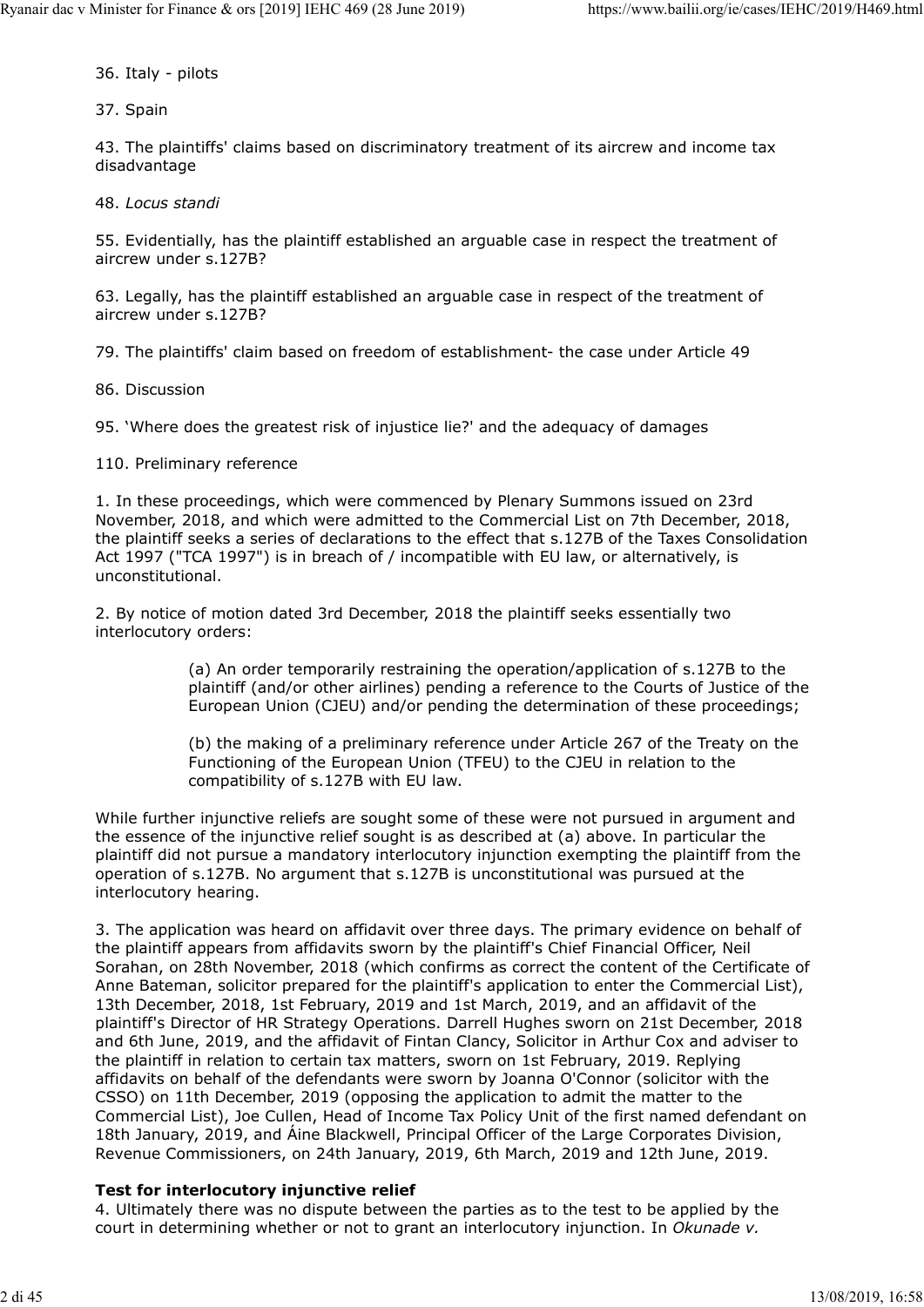*Minister for Justice* [2012] 3 IR 152 Clarke J. modified the test in Campus Oil [1983] IR 88 in its application to judicial review proceedings, and in delivering the unanimous judgment of the Supreme Court he enunciated the following principles: -

> "As to the overall test I am of the view, therefore, that in considering whether to grant a stay or an interlocutory injunction in the context of judicial review proceedings the court should apply the following considerations: -

(a) the court should first determine whether the applicant has established an arguable case; if not the application must be refused, but if so then;

(b) the court should consider where the greatest risk of injustice would lie. But in doing so the court should: -

> (i) give all appropriate weight to the orderly implementation of measures which are *prima facie* valid;

> (ii) give such weight as may be appropriate (if any) to any public interest in the orderly operation of the particular scheme in which the measure under challenge was made; and,

> (iii) give appropriate weight (if any) to any additional factors arising on the facts of the individual case which would heighten the risk to the public interest of the specific measure under challenge, not being implemented pending resolution of the proceedings;

but also,

(iv) give all due weight to the consequences for the applicant of being required to comply with the measure under challenge in circumstances where that measure may be found to be unlawful.

(c) In addition, the court should, in those limited cases where it may be relevant, have regard to whether damages are available and would be an adequate remedy and also whether damages could be an adequate remedy arising from an undertaking as to damages; and,

(d) In addition, and subject to the issues arising on the judicial review not involving detailed investigation of fact or complex questions of law, the court can place all due weight on the strength or weakness of the applicant's case.

5. In *Dowling v. The Minister for Finance* [2013] IESC 576, Clarke J., as he then was, indicated that the *Okunade* test should also be applied by the court when considering whether to grant interlocutory relief to restrain action being taken on foot of national legislation claimed to be contrary to EU law:

> "88. In those circumstances, it seems to the court that, in considering whether, at an interim or interlocutory stage, to restrain action said to be justified by a national measure whose validity is challenged on the basis of European Union law, this Court should apply the test in *Okunade v. The Minister for Justice* [2012] IESC 49, [2012] 3 IR 152 but should also have regard to the question of whether it can properly be said that a party might be deprived of an effective remedy by the court's decision. In assessing the latter position the court should have regard to [Zuckerfabrik] and allied caselaw"

Clarke J. considered this test compliant with EU law in that it applied national procedural rules to the question, ensuring 'equivalence', and provided an effective remedy.

In *Dowling* , Clarke J. also compared the first limb of the *Campus Oil* test, which is to ask whether the plaintiff has shown "a fair issue to be tried", and the higher EU law test for interim measures under which the court must 'entertain serious doubts' about the validity of the measure. At para.90 Clarke J. emphasised that the higher threshold test which applies in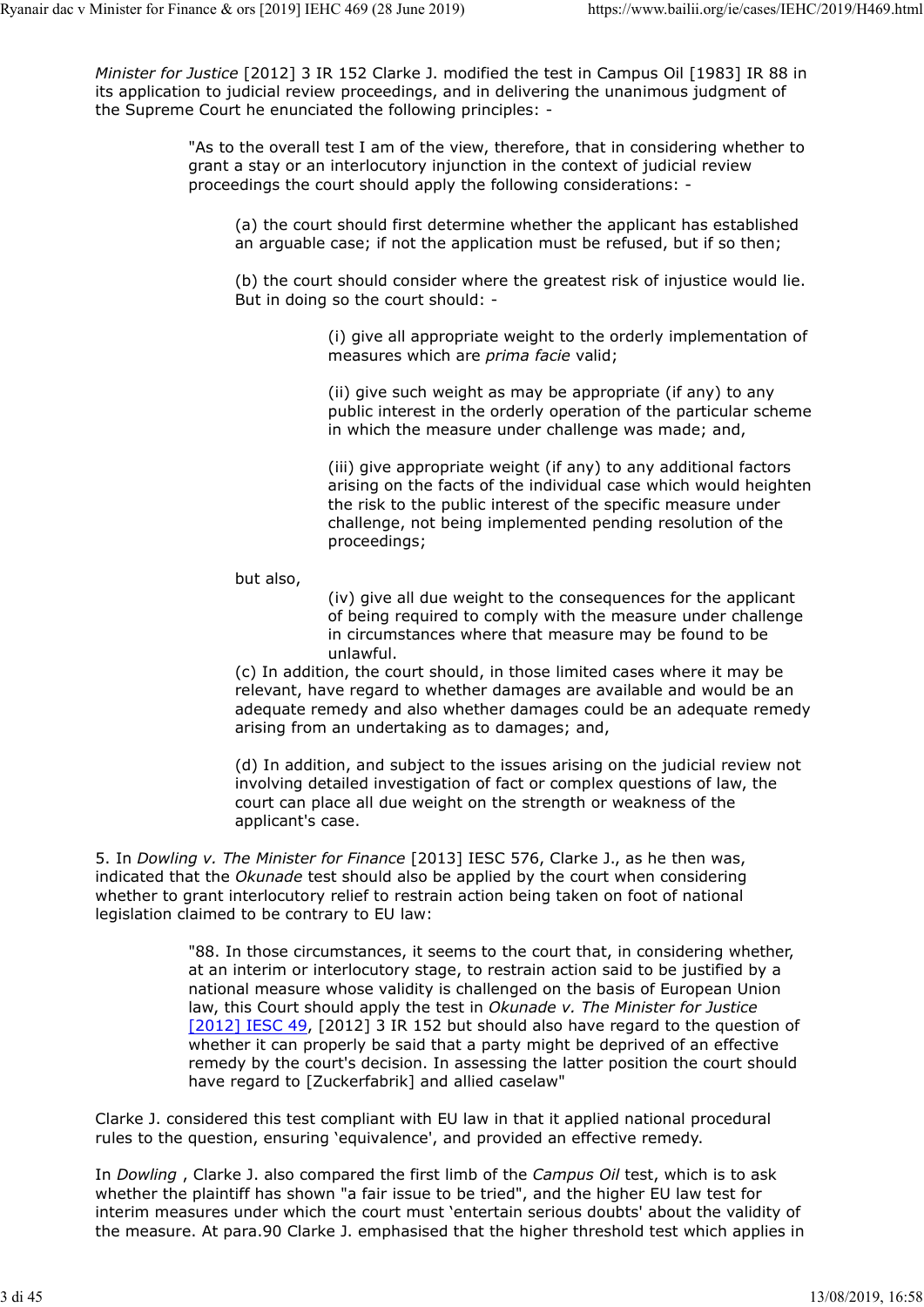cases where an injunction is sought disapplying an EU measure on the grounds that it was contrary to EU law *did* not apply where an injunction was sought disapplying a national measure on the same grounds. I adopt that position. This challenge concerns the validity of domestic legislation under EU law. Further I am satisfied that it does not concern an application for mandatory interlocutory relief such as would require the plaintiff to show a "serious question" or "strongly arguable" grounds. Accordingly, the first question is whether the plaintiff has established an arguable case.

6. The defendant also argues a preliminary point that the plaintiff lacks *locus standi* in respect of so much of its claim as it asserts that s.127B breaches the relevant aircrews' rights to equality, non-discrimination, and the right to free movement under EU law. The legal principles relevant to this issue will be considered later in this judgment.

### Background to the applications

7. Section 127B deals specifically with the income tax treatment of flight crew engaged in international traffic, and it was inserted into the TCA 1997 by s.16 of the Finance Act 2011. It provides:

> "(1) Income arising to any individual, whether resident in the State or not, from any employment exercised aboard an aircraft-

(a) that is operated in international traffic, and

(b) where the aircraft is so operated by an enterprise that has its place of effective management in the State,

shall be chargeable to tax under Schedule E.

(2) For the purposes of an arrangement to which this section and *section 826* applies, "international traffic" in relation to an aircraft, does not include an aircraft operated solely between places in another state."

8. This section is to be read in combination with s.985 of the Finance Act 2017 which requires an employer to deduct withholding tax (PAYE) from the payment of any "employments" listed in Schedule E. Section 984B of the TCA 1997 requires an employer who is required to make a deduction on account of PAYE to pay the amounts so required to be deducted to the Revenue Commissioners.

9. The plaintiff is a company registered in Ireland and it has its "place of effective management" in Ireland. In 2018 it operated 770,212 flights between 25 Member States, but only 6% of these involved departures from Ireland. Some 12% of flights were domestic, with most domestic routes occurring in Italy. Some 90% of its operating fleet are based outside of Ireland, working from 84 bases across 20 Member States. Between pilots and flight crew ("aircrew") the plaintiff has approximately 6513 employees, 472 of whom reside in Ireland with the vast majority residing elsewhere within the EU. Accordingly, by virtue of the above provisions the plaintiff is charged with deducting income tax under Schedule E in this jurisdiction in respect of aircrew earnings while aboard an aircraft operated in international traffic, whether they reside in Ireland or in another EU state, with two exceptions.

10. The two exceptions are the plaintiff's air crew working on international flights who reside in the Netherlands or the United Kingdom. In respect of the Netherlands a Double Taxation Agreement (DTA) concedes to the Netherlands (NL) the primary right to deduct income tax in respect of Ryanair's aircrew resident in that jurisdiction. In relation to the United Kingdom (UK), it is common case that the DTA between the State and the UK by implication confers on the UK the primary right to deduct income tax in respect of the plaintiff's air crew.

11. In respect of all other EU member states, insofar as those aircrew (whom the plaintiff describes as "non-IRL/UK/NL resident air-crew") have earnings from international flights, the plaintiff is legally required by s.127B to deduct income tax from their earnings and remit it to the second named defendant. This applies to the bulk of salary earned by over 4000 air crew on international flights. However, where such employment is exercised in an aircraft operated domestically i.e. solely between places in another state, the plaintiff does not deduct the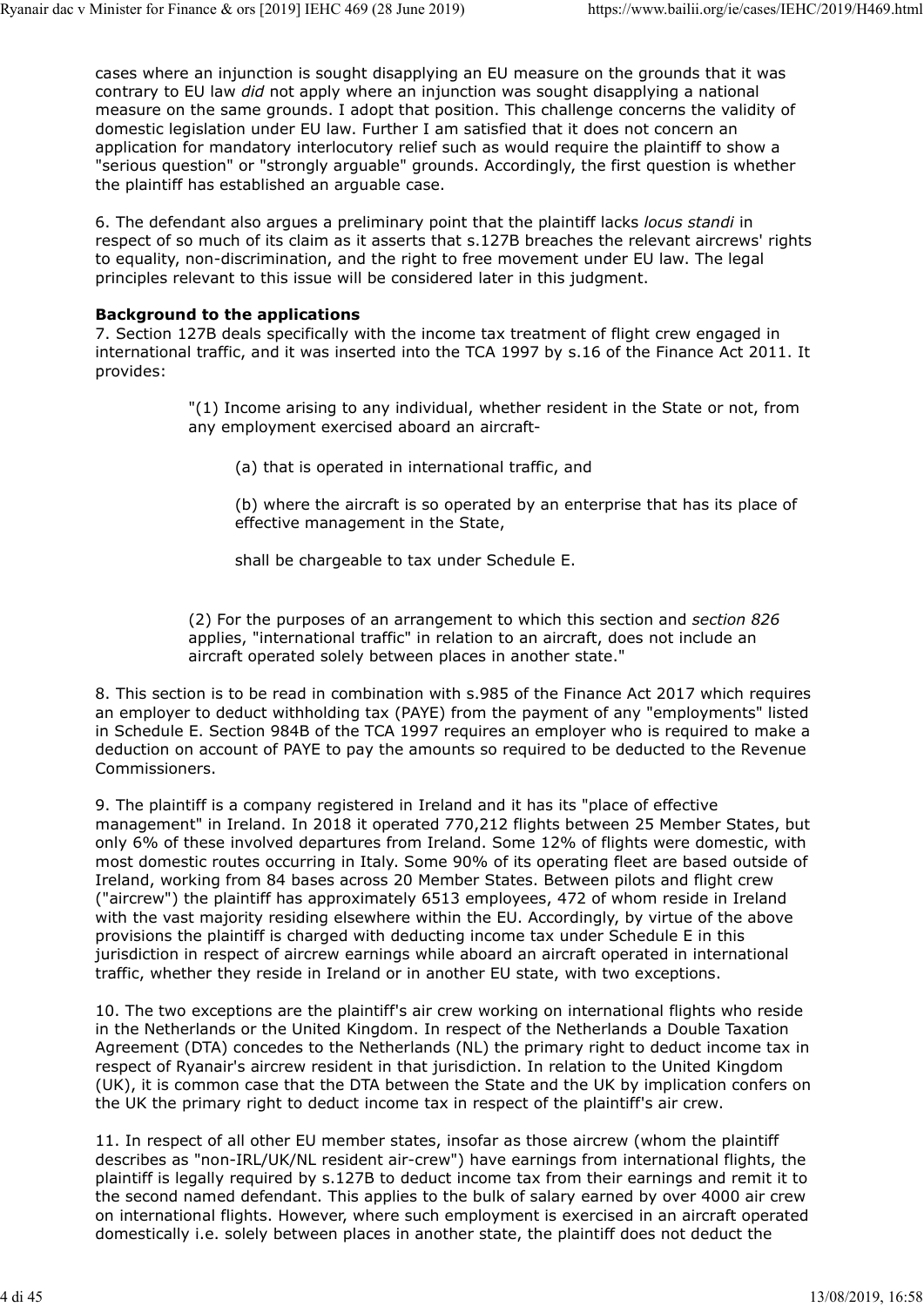income tax in respect of the earnings from such flights. Thus, for example, insofar as the plaintiff's aircrew resident in Italy or Spain operate on international flights, the plaintiff must under s.127B deduct income tax in respect of such emoluments and return it to the Irish Revenue Commissioners; but insofar as such aircrew have earnings from the plaintiff's flights operating internally to Italy or Spain respectively, s.127B does not apply and those earnings are subject to local Italian or Spanish tax as the case may be. According to the plaintiff this applies to approximately 12% of flights operated by the plaintiff, although Italian based pilots typically pay 40% of their income tax locally. Thus the deduction of income tax in respect of aircrew operating some international flights and some internal flights is currently split between Irish taxation for the former and the EU state of residence for the latter.

12. As a result of s.531 of the TCA 1997, together with associated legislation, employers are subject to the same withholding and payment obligation in respect of Universal Social Charge (USC), as applies to income tax. Chapter 4 Part 42 of the TCA 1997 applies to all "emoluments" that are subject to charge on Irish income tax (s.984 TCA). Accordingly, any amounts that are subject to Irish income tax pursuant to s.127B are also subject to the USC, and all references hereafter to income tax payable under s.127B should be read as including Irish USC payable under the TCA. In this respect the USC is not to be confused with Social Security / Social Insurance charges which, as will be seen, must be paid to the member state of residence of the aircrew.

13. As has been seen, whether or not s.127B applies to a particular member of aircrew depends on the DTA's between the State and the country of tax residence of the employee. In all instances other than the UK and NL the relevant DTA grants primary taxing rights to Ireland in respect of income of aircrew, whether resident in the State or elsewhere in the EU, arising from operating in international traffic. Section 127B is the method by which the State has given effect to this DTA taxing right and, where it applies, non-Irish resident aircrew pay income tax in the State - remarkably even though they may never have been physically in Ireland. Such employees also have an obligation to pay income tax in their country of residence but, depending on the particular DTA, double taxation is eliminated either by way of credit for tax paid, or exemption. These DTAs give a "secondary" right to tax to the other EU Member State (other than the UK or NL).

14. It is not contested that the plaintiff supported the introduction of s.127B in 2011. The plaintiff asserts, and it is not really contested, that s.127B was introduced to ensure that non-resident air crew earning income from Irish managed airlines would be liable to income tax, even where there was an exemption in their country of residence in respect of income earned working aboard an Irish managed airline operating in international traffic (e.g. Germany). Mr. Cullen avers on behalf of the defendants that similar provisions exist in a number of other EU Member States, including Romania and Slovakia, although Mr. Sorahan raises some issues with this in his replying affidavit (para.s 51-56).

15. Section 127B gave effect to taxation recommended by Article 15(3) of the Organisation for Economic Cooperation and Development (OECD) Model Tax Convention on Income and Capital ("the OECD MTC"). Ireland is a party to the OECD MTC. It is not binding on member countries, but is an internationally agreed guideline. The Introduction states:

> (1) International juridical double taxation can be generally defined as the imposition of comparable taxes in two (or more) States on the same taxpayer in respect of the same subject matter and for identical periods. Its harmful effects on the exchange of goods and services and movements of capital, technology and persons are so well known that it is scarcely necessary to stress the importance of removing the obstacles that double taxation presents to the development of economic relations between countries.

(2) It has long been recognised among the member countries of the Organisation for Economic Co-operation and Development that it is desirable to clarify, standardise, and confirm the fiscal situation of taxpayers who are engaged in commercial, industrial, financial, or any other activities in other countries through the application by all countries of common solutions to identical cases of double taxation. These countries have also long recognised the need to improve administrative co-operation in tax matters, notably through exchange of information and assistance in collection of taxes, for the purpose of preventing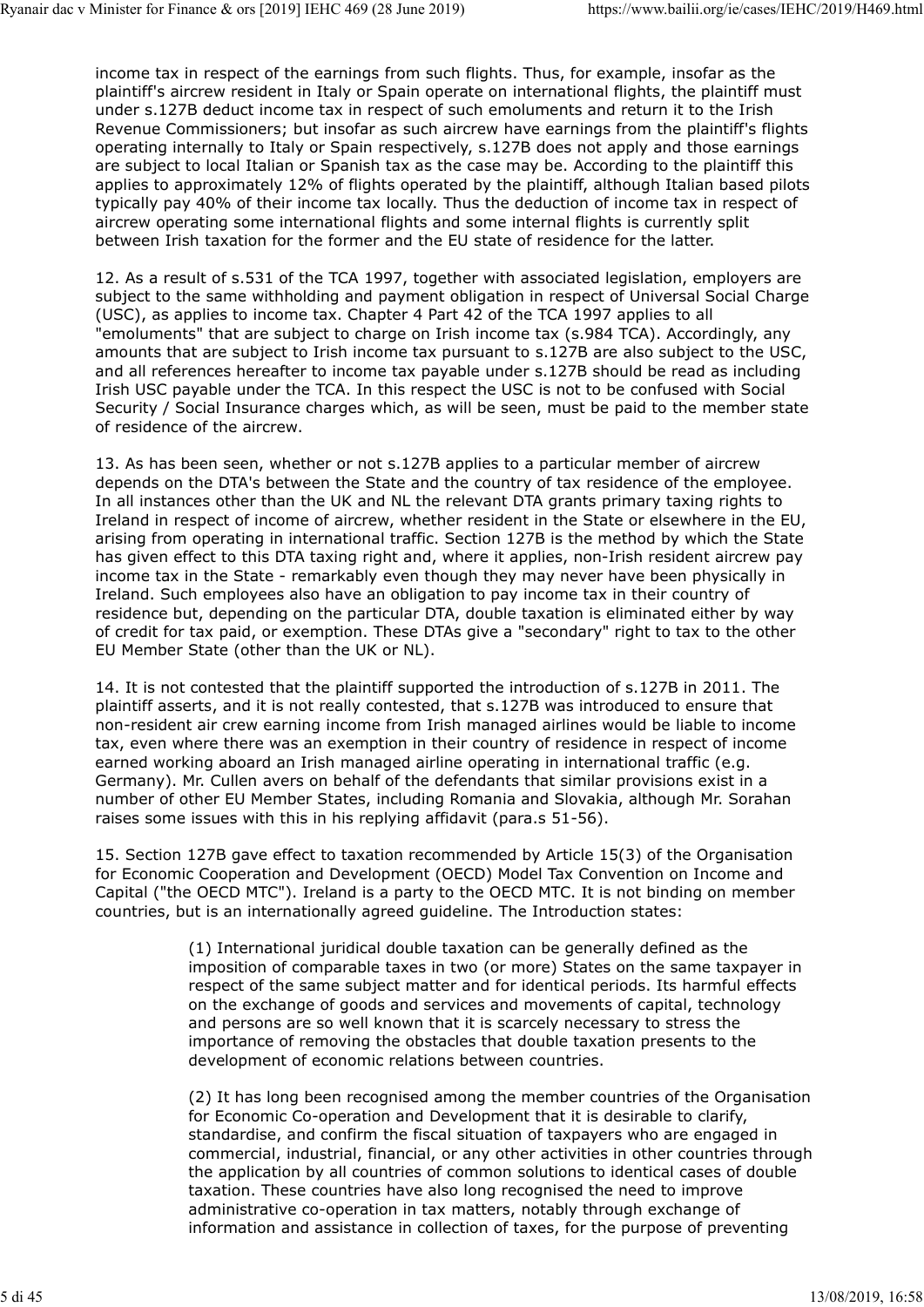tax evasion and avoidance.

(3) These are the main purposes of the OECD Model Tax Convention on Income and on Capital, which provides a means of settling on a uniform basis the most common problems that arise in the field of international juridical double taxation. As recommended by the council of the OECD, member countries when concluding or revising bilateral conventions should conform to this Model Convention as interpreted by the Commentaries thereon and having regard to the reservations contained therein and their tax authorities should follow these Commentaries, as modified from time to time and subject to their observations thereon, when applying and interpreting the provisions of their bilateral tax conventions that are based on the Model Convention.

16. Article 15.3, which it is common case prevailed from about 1992 until November 2017, provided:

> "(3) Notwithstanding the preceding provisions of this Article remuneration derived in respect of an employment exercise aboard a ship or aircraft operated in international traffic, or aboard a boat engaged in inland waterways transport, may be taxed in the Contracting State in which the place of effective management of the enterprise is situated".

Accordingly, s.127B *when enacted* was consistent with Article 15.3.

17. Article 5.1 and 5.2 of the Treaty on the Functioning of the European Union (TFEU) provide:

> "1. The limits of Union competences are governed by the principle of conferral. The use of Union competences is governed by the principles of subsidiarity and proportionality.

2. Under the principle of conferral, the Union shall act only within the limits of the competences conferred upon it by the Member States in the Treaties to attain the objectives set out therein. Competencies not conferred upon the Union in the Treaties remain with the Member State."

The Treaties do not confer on the EU competency to regulate or harmonise direct taxation, including income tax. It follows that rules governing the jurisdictional scope of national income tax legislation, and different rates of income tax, fall to be addressed by each Member State. In their written Submissions the defendants cite authority for this in footnote 17:

> "That Member State [ *sic* ] have the competence to define the criteria for allocation of their powers of taxation, including by means of DTA, is wellestablished: see, for instance, Case C-307/97 *Saint Gobain* ; Case C-336/96 *Gilly* ; Case C-5130/03 *Van Hilten."*

18. While the plaintiff accepts that direct taxation falls within the competence of Member States of the EU, it asserts that Member States must exercise that competence in accordance with EU law, and in particular, avoid any overt or covert discrimination. Before outlining the manner in which the plaintiff asserts that s.127B is now in breach of EU law, it is appropriate to set out the "changes to the landscape" that have taken place since 2011 upon which the plaintiff places reliance and which the plaintiff asserts have changed its stance and prompted it to bring these proceedings.

19. Firstly the plaintiff asserts that the changes in tax law of other EU Member States mean that, were income of air crew on international flights not subject to a charge pursuant to s.127B, it would be subject to tax in those Member States and would not go untaxed. Mr. Cullen responds that he is unable to verify this as the changes and Member States concerned are not specified in the plaintiffs' affidavits. This is a point of contention to which I will return later.

20. Secondly, since the entry into force of Regulation (EU) of the European Parliament and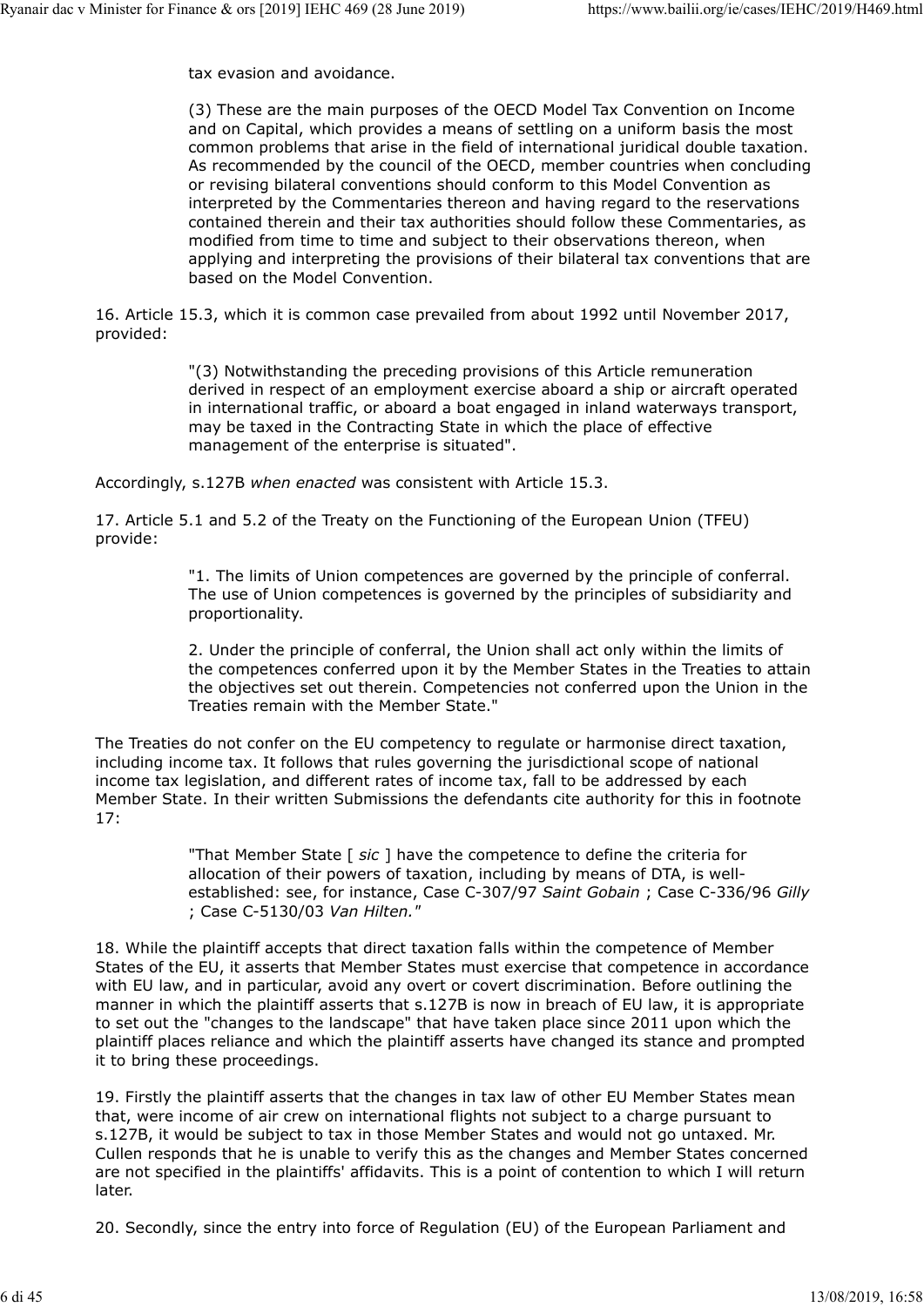Counsel 465/2012 on 28th June, 2012, unless covered by transitional arrangements, flight and cabin crew are required to pay social security contributions in the place where they commence and conclude their duties. This results from the insertion of an amendment into Regulation (EU) No. 883/2004, which was the EU measure that first introduced a "framework" to "coordinate" domestic social security legislation across the EU. Recital (1) provides that -

> "(1) The rules for coordination of national social security systems fall within the framework of free movement of persons and should contribute towards improving their standard of living and conditions of employment."

Until amended in 2012 the Regulation did not apply to aircrew. As amended Article 11.5 now reads:

> "5. An activity as a flight crew or cabin crew member performing air passenger or freight services shall be deemed to be an activity pursued in the Member State where the home base, as defined in Annex III to Regulation (EEC) No.3922/91, is located."

For these purposes the -

"concept of "home base" for flight crew and cabin crew members is defined as the location nominated by the operator to the crew member from where the crew member normally starts and ends a duty period, or a series of duty periods, and where, under normal conditions, the operator is not responsible for the accommodation of the crew member concerned" (inserted by Article 1 of the 2012 Regulation as Recital (18b) in Annex III to Council Regulation (EEC) NO. 3922/91).

In the case of most of the plaintiff's aircrew this will be their normal country of residence.

21. Prior to 28th June 2012 aircrew subject to s.127B paid income tax *and* social security deductions such as PRSI in the State. As a result of the change in 2012 the plaintiff now pays the social security contributions in respect of its aircrew in the Member State where they reside/have their 'home base'. "Social security" is defined by Article 3 of the 2004 EC Regulation to include all domestic legislation concerning:

- (a) Sickness benefit;
- (b) Maternity and equivalent paternity benefits;
- (c) Invalidity benefits;
- (d) Old-age benefits;
- (e) Survivors' benefits;
- (f) Benefits in respect of accidents at work and occupational diseases;
- (g) Death grants;
- (h) Unemployment benefits;
- (i) Family benefits.

This is significant because Mr. Sorahan's uncontested evidence (albeit not expert) at this stage in the proceedings shows that the social security paid locally differs from country to country, and in certain eastern Members States it is multiples of the social insurance that would be payable in Ireland. Some of Mr. Sorahan's evidence of the effect of this differential will be referred to shortly.

22. Thirdly, Article 15(3) of the OECD MTC has been amended. On 28th September 2017, and 21st November, 2017, respectively the Committee on Fiscal Affairs and the OECD Council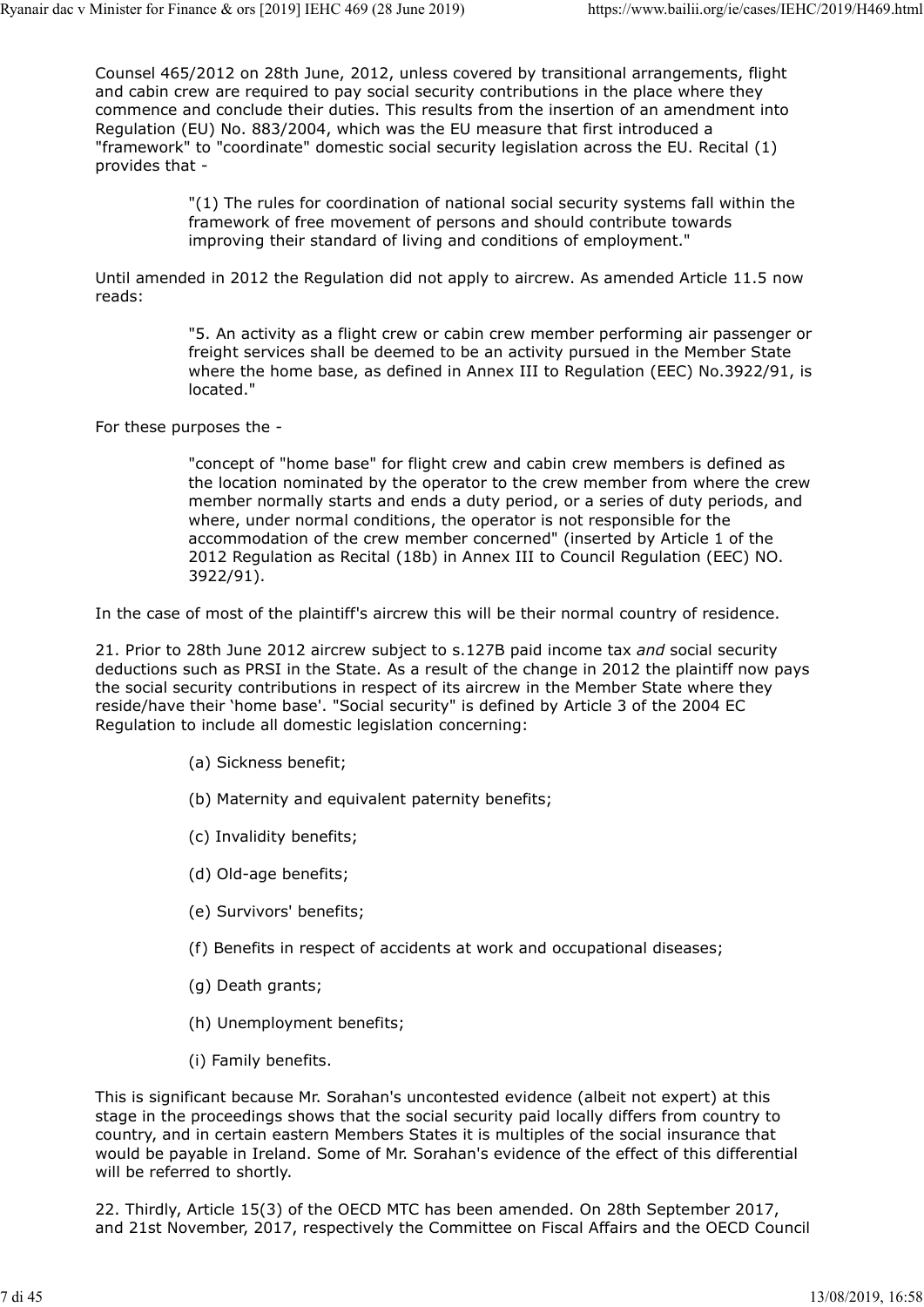approved the 2017 Update to the OECD MTC, and Ireland has signed up to this change. The new Article 15(3) now recommends:

> "(3) Notwithstanding the preceding provisions of this Article remuneration derived by a resident of a Contracting State in respect of an employment, as a member of the regular complement of a ship or aircraft, that is exercised aboard a ship or aircraft operated in international traffic, other than aboard a ship or traffic operated solely within the other Contracting State, *shall be taxable only in the first-mentioned State* ." [Emphasis added.]

23. It will be noted that whereas the old Article 15.3 was permissive i.e. Ireland did not have to adopt s.127B, the new Article 15.3 uses the stronger word "shall" in recommending that such aircrew should now be taxable only in their country of residence. The plaintiff asserts that this new norm reflects the practice of the majority of OECD states, and non-OECD countries, and reflects the change from an era when airlines were often state owned, and employees were considered, in effect, state employees, before the single market of the EU gained prominence with airlines now having bases in many countries.

24. However, the new Article 15.3 must be read in the light of the OECD MTC Commentary which was adopted at the same time. The 2017 Commentary at para. 28 states:

> "For each Article in the Convention, there is a detailed Commentary that is intended to illustrate or interpret its provisions."

It goes on to observe that the Commentaries as drafted and agreed upon by experts are of "special importance in the development of international fiscal law", and can be of "great assistance in the application and interpretation of the Conventions and, in particular, in the settlement of any dispute". It adds, at para. 29.1:

> "The Commentaries are useful both in deciding day-to-day questions of detail and in resolving larger issues involving the policies and purposes behind various provisions. Tax officials give great weight to the guidance contained in the Commentaries."

25. In the Commentary on the new Art. 15.3, para. 9 states that:

"…the principle of exclusive taxation in the State of residence of the employee was incorporated in the paragraph through a change made in 2017. The purpose of that amendment was to provide a clearer and administratively simpler rule concerning the taxation of the remuneration of these crews".

It is easy to understand this comment in the context of the administrative complexity involved for the plaintiff and for aircrew where taxation occurs across two jurisdictions, and the current desire of aircrew to be taxed in their state of residence.

26. However, later in paras. 9.6 and 9.7 it is noted that some States may prefer to allow taxation of the remuneration of such crew both by the State of the enterprise that operates the ship/aircraft and the State of residence of the employee, and modified versions of Art.15.3 are suggested in sub-paras. 9.6 and 9.7. Thus the alternative suggested in para. 9.7 adopts essentially the same wording as Article 15.3 with the addition of the following sentence:

> "Where, however, the ship or aircraft is operated by an enterprise of the other Contracting State such remuneration may also be taxed in the other State."

27. Mr. Cullen in his replying affidavit dated 18th January, 2019 at para. 10 refers to the OECD MTC, saying:-

> "I say that when the OECD MTC is amended this has no impact on Ireland's existing DTA's unless and until the relevant DTA is amended or replaced through subsequent bilateral negotiations, or its operation is modified through the ratification of a multi-lateral instrument such as the multi-lateral Convention to Implement Tax Treaty Related Measures to prevent BEPS. I say that Ireland is a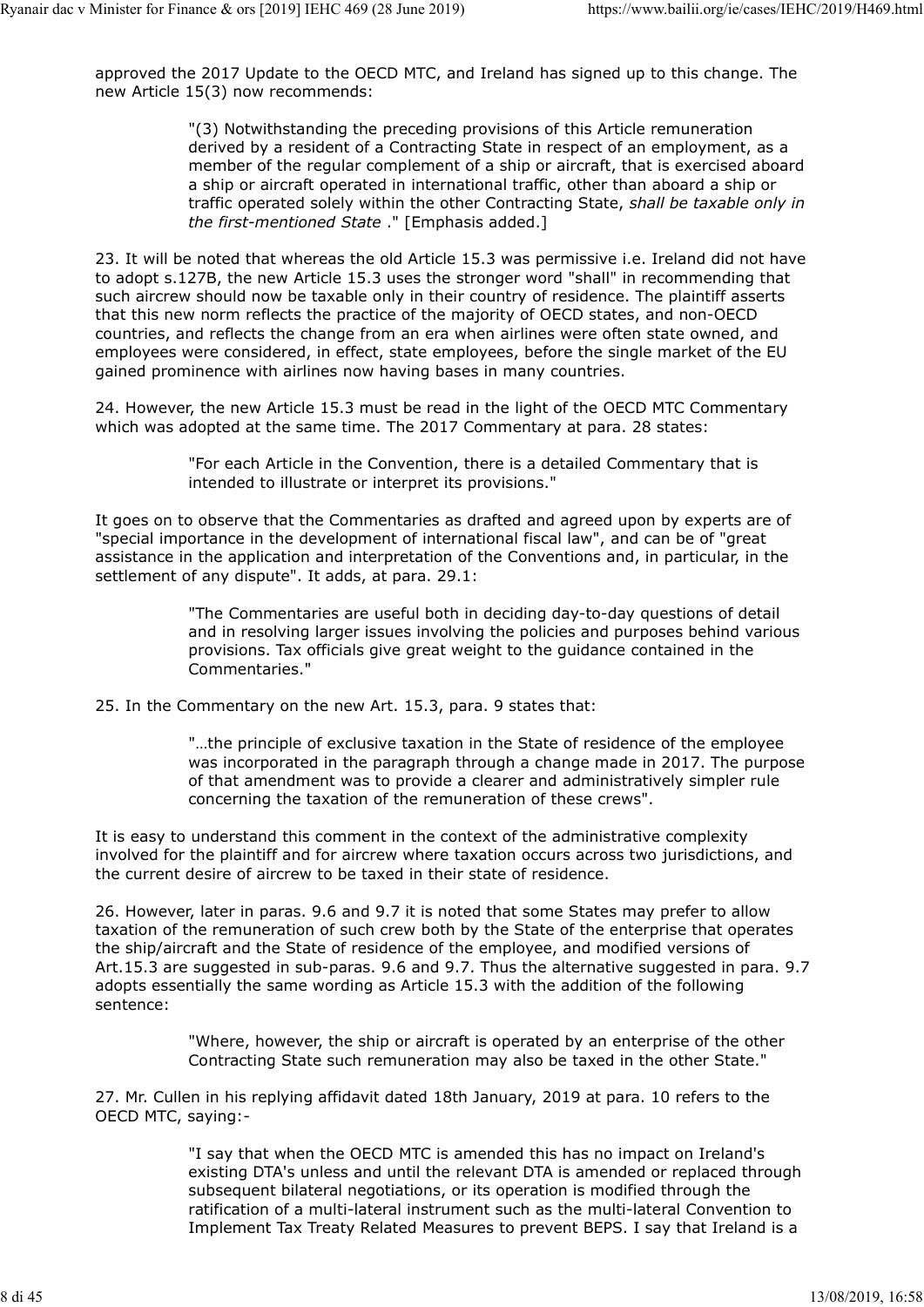fully committed OECD member and the approach adopted by Ireland in concluding or revising DTA's has been and continues to be fully consistent with that commitment".

28. Notwithstanding this statement, in the passage of some eighteen months since the primary amendment of Article 15.3 created a new taxation norm there is no evidence that Ireland has addressed any change to its DTA's or s.127B or conducted bilateral negotiations to move to taxation of EU aircrew in their state of residence. This is also in spite of the clearly expressed view in negotiations in 2018 - later expressed in collective agreements which are referred to below - of the plaintiff's aircrew trade unions/representatives of their desire to move to local taxation

Mr. Cullen at para. 25 of his affidavit rejects that s.127B -

"…is in any way contrary to OECD principles or requirements. I say that an amendment was made to Article 15 of the OECD MTC in 2017 which has the effect of providing for restricting taxing rights in respect of an employment exercised aboard an aircraft operated in international traffic, to the State of residence of the taxpayer. However, as I have already observed above, the OECD MTC is not binding but rather constitutes guidance to which OECD contracting states may have regard when concluding or amending their DTA's. Further submissions will be made in this regard by Counsel at the hearing of this application."

29. Counsel did indeed rely on the Commentary, and alternative version of Article 15.3 to which I have made reference above. However, at para. 9.9 the reason for the alternative Art.15.3 is elaborated as being to -

> "…help to address the situation of employees who work extensively aboard ships or aircraft operated in international traffic and who may find it advantageous to establish their residence in States that levy no or little tax on the employment income derived from such work performed outside their territory."

30. Without making any final determination of the issue, I find that it is strongly arguable from reading Commentary 9.9 that the alternative version of Article 15.3 is designed to enable such a loophole as existed in respect of German aircrew prior to 2011 to be avoided. However, on the plaintiff's evidence - which admittedly did not include any affidavit from an expert in German taxation law - this risk of non-taxation has already been removed. It is therefore arguable, if the plaintiff is correct, that the Commentaries do not provide a justification for the maintenance of s.127B post-November, 2017. It is also noteworthy that, while I permitted Counsel for the defendants to argue on the basis of the Commentaries (which he handed in to court), they were not referenced or relied upon by Mr. Cullen in his replying affidavit, and their content is not referenced or relied upon as a justification for the continuation of s.127B in the Defence, and in particular the Commentaries are not relied upon in para.51 where the defendant pleads s.127B as "objectively justified" on certain grounds.

31. Fourthly the plaintiff pleads that several EU Member States have refined, or are about to refine, their domestic systems for social security and/or income tax, transferring the burden of employer social security contributions to employees (e.g. Romania as of 1 January 2018 and Lithuania from 1 January 2019). In Lithuania, employers are obliged to increase salaries to compensate employees for these new payments but, the combined effect of these new rules and s. 127B, causes a marked increase on the effective tax rate of the relevant aircrew.

32. Fifthly, in 2018 the plaintiff entered into negotiations with employee representative organisations and has entered into a number of agreements under which it is committed to employing non-resident aircrew under local contracts of employment, paying them locally, and deducting tax locally. Ms Bateman's Certificate puts it thus: -

> "3. Ryanair is currently transitioning to employing those non—resident aircrew under local contracts of employment and will cease to employ these aircrew under Irish contracts of employment. The transition commences in January 2019 and as before, they will be resident in Ryanair bases throughout the EU outside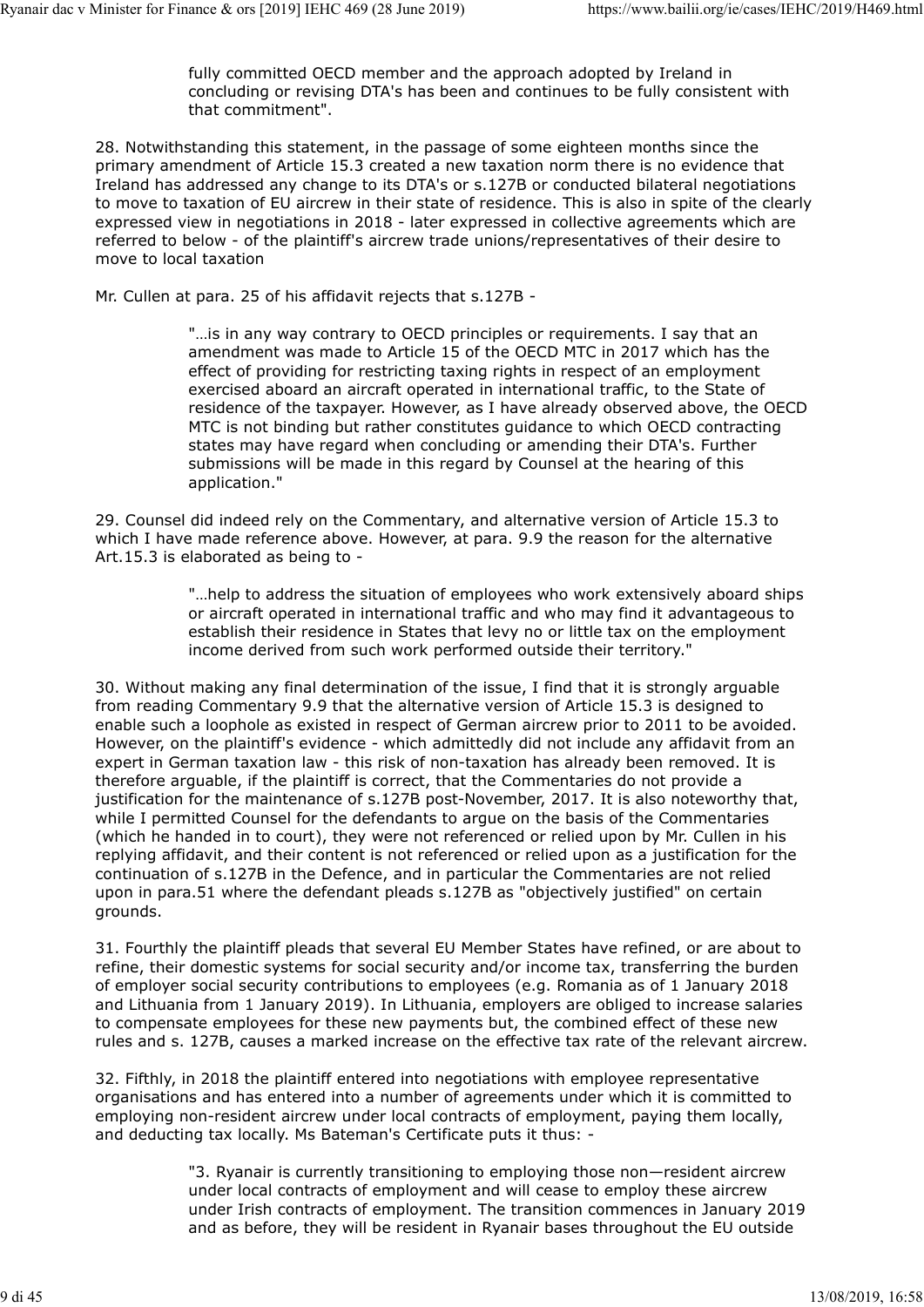of Ireland and the UK and will continue to pay (or commence to pay, if currently covered by the transitional arrangements under EU Regulation 465/2012) social security contributions locally, in accordance with EU law. However, in contrast with the situation under the previous Irish contracts, they will now be paid locally (via local payrolls) and be subject to local employment law. This shift to local contracts for non—resident aircrew reflects a general, well recognised shift in the industry in that it is now largely the option preferred by non—resident aircrew and generally sought by unions. It should be emphasised Ryanair is under intense pressure to make this shift to local contracts from aircrew unions, in particular, as well as the media, Ministers in other Member States and EU Commissioners, as demonstrated in correspondence received from EU commissioners and Ministers in other Member States…

4. In keeping with the spirit of this shift to local contracts and, in some cases in accordance with the terms of Ryanair's agreements with relevant unions or offers thereto as of January 2019, Ryanair will deduct tax locally at the local payroll and pay it to the local tax collection authorities. In order to ensure that it would not have to subject those salaries to two income deductions, one under the local system and another under s. 127B, Ryanair sought from the Revenue Commissioners a release from its obligations to deduct tax and USC under the PAYE system and/or an exclusion order in respect of the aforementioned 1100 employees based in Italy. Ryanair also sought confirmation from the Minister that it could adopt this new practice, notwithstanding s. 127B. The Defendants did not provide the relevant release, exclusion order or confirmation and these proceedings issued, as detailed further below."

33. Mr Hughes in his affidavit sworn on 21 December 2018 avers that he is "deeply involved in the negotiations with unions", and he exhibits the plaintiff's collective labour agreements ("CLA") with unions representing cabin crew and/or pilots in Belgium, Germany and Italy, and unions representing cabin crew in Portugal and Sweden, and a union representing pilots in Spain. These broadly reflect what Ms Bateman says in her Certificate. Mr Hughes avers that "Ryanair has expressly agreed terms for moves to local taxation in two countries so far, being Italy and Germany. Where the other agreements contain terms requiring a move to local law, we anticipate having to then discuss and agree terms for a consequent move to local taxation with the relevant unions, and our discussions with unions are ongoing in this regard."

#### Germany

34. The "CLA Proposal" agreed between the plaintiff and the German cabin crew on 6 November 2018 includes the following: -

- "4. Local Law
	- By latest 1 Feb 2019, German labour law will apply to all direct Ryanair cabin crew employees at German bases.
	- There will be no break in service and no changes to current gross salaries (other than the increases specified above).
	- If German tax legislation applies, Ryanair and [the union] will work on the pay structure to use tax advantages (e.g. shift allowance).
	- Payment into German or other Euro bank accounts by 1 January 2019.

• Payment of German social insurance contributions during unpaid leave. Unpaid leave will be allocated on a voluntary basis in the first instance."

The "Cornerstone Agreement" agreed between the plaintiff and German pilot representatives on 30 November 2018 provides, *inter alia* : -

> • German Tax; effective from 1 April 2019 with Ryanair assuming risk and liability arising from claims by the Irish Revenue relating to the changeover and from the changeover date.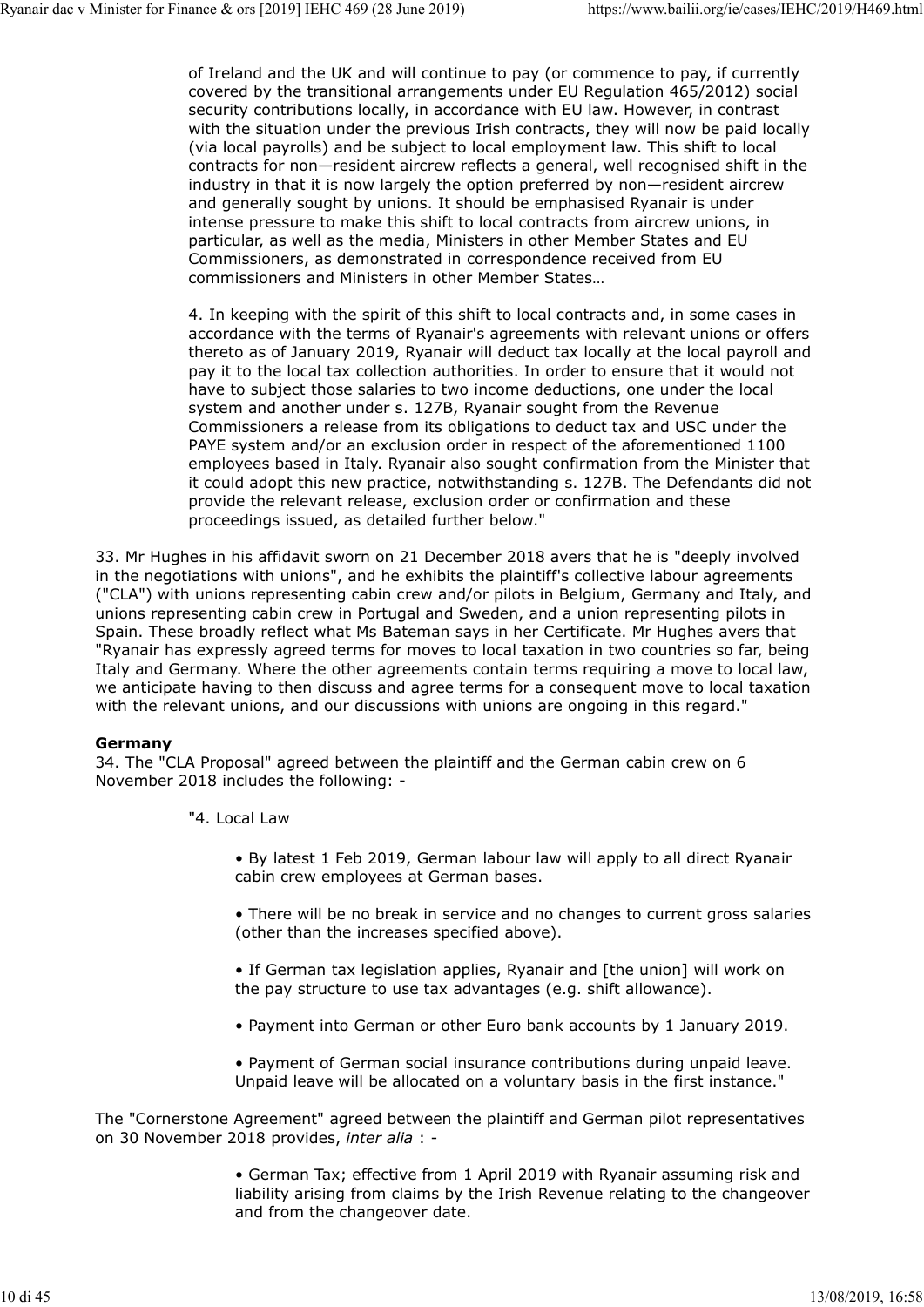• German Bank Accounts; payment into German or SEPA bank accounts by 1 Jan 2019."

In a short supplemental Affidavit sworn by Mr. Hughes on 6 June, 2019 he updates the court in respect of the 1 April 2019 deadline, stating -

> "…this required the participation of the German tax authorities which has yet to be completed. It is now proposed to address the issue by paying (backdated to 1 April 2019) an additional sum to Ryanair's German pilots as a way of compensating them for the differential between German-based tax deductions and Irish-based tax deductions. The foregoing is not fully satisfactory to German pilots who still wish to be formally and actually German-tax-based and who continue to press for this status, but it is an attempt to ameliorate the impact of s.127B retrospectively, for 1 April 2019."

#### Italy - cabin crew

35. In respect of Italian-based cabin crew the CLA with unions dated 6 December 2018 covering the period 1 November 2018 - 31 December 2021 is governed by Italian law and Italian courts have jurisdiction.

• Clause 1.2 stipulates -

"All existing directly employed cabin crew will transition to Italian employment law no later than 31 January 2019 and all crew will move to Italian social insurance (where applicable) no later than this date as individual crew will no longer be able to avail of Irish social insurance due to this change in employment circumstances under EU regulation 465/12.… It is accepted that Ryanair cannot administer both an Irish and Italian employment structure. Following this change [the unions] agree not to pursue any claims (cost increasing or otherwise) for any difference between Irish and Italian benefits, tax or social insurance as a consequence of moving to Italian employment law."

• Clause 1.3 provides: -

"… In this regard Ryanair agrees to implement a full Italian payroll no later than 30 September 2019 with a new pay structure that removes Irish taxing rights and international sectors, similar to other Italian airlines operating from Italian bases."

• It is agreed that "The Collective Labour Agreements will also cover;

1.12 Italian payslips (similar to other Italian airlines) introduced by 30 September 2019 and salary transfers to Italian or EU bank accounts by 1 January 2019 subject to a new HR system being operational."

## Italy - pilots

36. The plaintiff's initial CLA dated 14 August 2018 with the Italian pilot's union, and the subsequently agreed CLA, cover 1 August 2018 to 31 December 2021, and fall to be implemented in two phases. In respect of Phase 1, to be implemented by 31 March 2019, clause 1.3.1 provides *inter alia* -

> "If 127B of the 2011 Irish Finance Act applies at year end (2018), phase 2 of the agreement will not be required and full Italian taxation rights on international flights will be effective from the following month when 127B ceases to have effect."

Clause 1.3.2 deals with Phase 2, the period 1 April 2019 - 30 September 2019, and provides, *inter alia* : -

"During phase 2 Italian tax will be applied to pilots' earnings (subject to any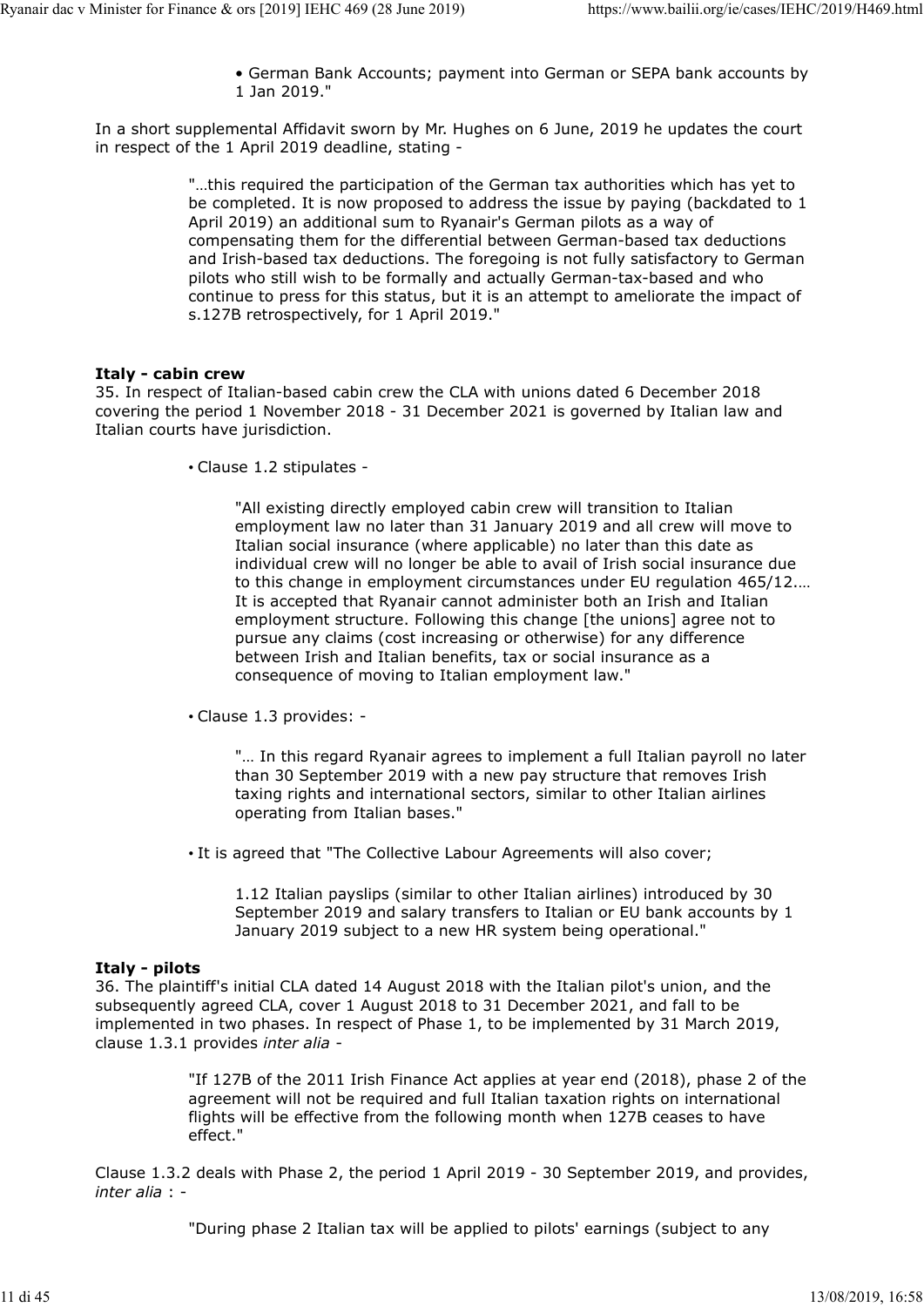double taxation agreements) when section 127B ceases to have effect or when a new AOC structure which is managed and controlled from outside of Ireland comes into effect. The taxation structure agreed in phases 1 and 2 will continue for the duration of the deal until December 2021 but must at all times comply with the Italian tax code and any amendments to same including any rulings by the Italian tax authorities."

The agreement dated 28 November 2018, with the union representing cabin crew located in Portugal, agrees that "by the latest on 31 January 2019, the employment contracts Ryanair directly employed cabin crew referred to in article 1 will be governed by Portuguese labour law."

#### Spain

37. The agreement dated 24 October 2018 with a union representing Spanish-based pilots provides that their members will be "directly employed Spanish based pilots", that "Spanish labour law will apply to all Ryanair employed pilots based in Spain on conclusion of a CLA with [the union] but no later than January 31, 2019", and that: -

> "the interim period from the signing of this agreement until January 31, 2019 will be used to make an orderly transition for all directly employed Ryanair Pilots operating habitually in Spain to Spanish labour law. Both Ryanair and [the union] agree to meet to resolve any differences in this period…"

38. While there is considerable variation between the terminology used in these CLAs, for the purposes of these interlocutory proceedings there is ample evidence that the plaintiff has entered into serious commitments with their non-- Irish/UK/NL resident aircrew to transition within the timeframes indicated to local contracts of employment, payment of earnings locally and local deduction of income tax as well as payment of social insurances.

39. It is not disputed that s.127B has no effect on aircrew working for airlines that do not have their place of effective management in Ireland, such as the plaintiff's main Irish competitor Aer Lingus which does not currently have foreign bases anywhere other than in the UK.

40. The plaintiff claims, that in practical terms, s. 127B singles out aircrew resident outside Ireland, the UK and NL, but working aboard Irish managed airlines other than Aer Lingus (this would include Norwegian Airlines, Cityjet and Ryanair) "for unusual and mostly disadvantageous tax treatment, vis-Ã -vis their objectively comparable counterparts across the EU ("Non—IRL/UK/NL Aircrew working for Irish managed airlines")" (Para. 11 of the Statement of Claim).

41. Mr Sorahan deposes at paragraph 21 of his affidavit sworn on 28 November 2018 that: -

"…This unusual and unequal treatment manifests itself in various ways, as particularised in paragraph 11 of the Statement of Claim but, most notably, it renders this group of individuals unable to avail of tax reliefs or incentives where they are based, subjects them to complicated tax processes such as the requirement to make two tax returns and, further, renders them subject to very high effective and marginal tax rates."

He illustrates this (at para 24) by reference to the effect of s. 127B on Italian aircrew: -

"- Currently Ryanair employed aircrew based in Italy are subject to Irish tax on their employment income related to international flight duties under s.127B and local Italian tax on income related [to] their domestic flight duties;

- Ryanair has committed to moving crew to Italian income tax only, by 1 September 2019;

- Under local Italian taxation, an employed captain and first officer earning gross salaries of €150,000 and €75,000 respectively would have a net take home pay of approximately €110,000 and €60,000 respectively. In comparison, a captain and a first officer on the same gross salaries and subject to s.127Bwould have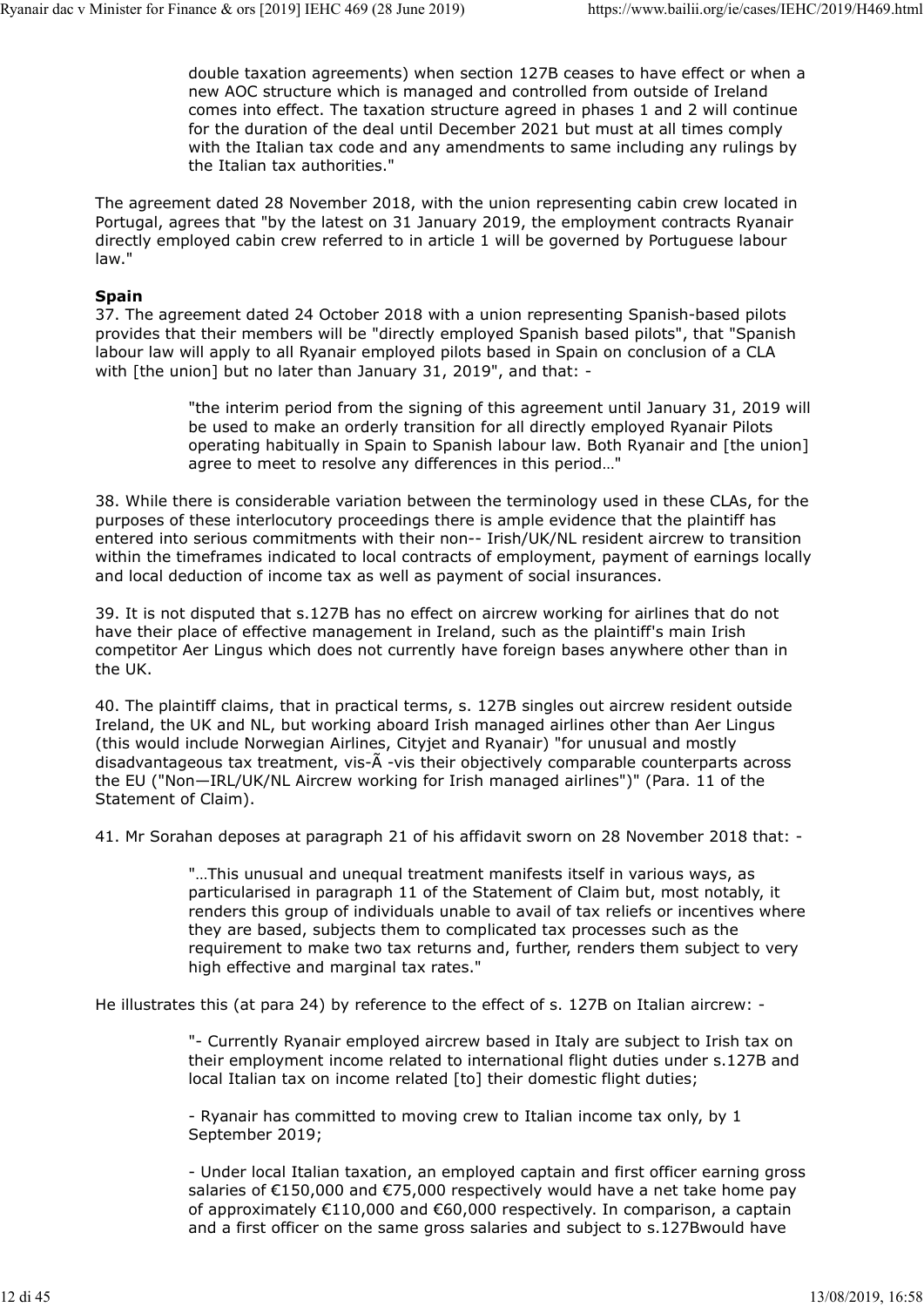net take home pay of €79,000 and €47,000 which is approximately €32,000 and €13,000 lower, respectively, than pilots on equivalent salaries but subject to local tax only;

- In practice, Ryanair employed pilots operate a mix of international and domestic routes with most earning the bulk of their salary in international routes (see paragraph 11(c) of the Statement of Claim. However, Italian based pilots typically operate approximately 60% international and 40 % domestic operations which has the impact of subjecting 60% of total pay to Irish tax and 40% to Italian local tax;

- The net pay differential for captains and first officers (operating a 60%/40% international domestic split) earning the same gross salaries are €14,000 and €3,500 respectively;

- In order to offer an equivalent net salary, Ryanair would be required to increase the salaries of such captains and first officers by €31,000 and €7,000 respectively, which would cost Ryanair €35,000 per captain and €8,000 per first officer when employer social insurance costs are factored in;

- Given Ryanair has approximately 470 employed pilots based in Italy (286 captains and 184 pilots), such a re-grossing exercise would place Ryanair at a competitive cost disadvantage over an airline whose Italian based pilots were subject to local taxation only."

42. At para 27 Mr Sorahan refers to letters sent by the plaintiff to the Revenue Commissioners on 9th and 13th November 2018 requesting (unsuccessfully) to be released from the obligation to make deductions under s. 127B in respect of 1100 employees the subject of recent CLAs in which the plaintiff had made commitments to transition to local contracts of employment from January 2019 onwards. He then addresses the consequences for the plaintiff's employees and for the plaintiff -

> "27…. In accordance with the terms of Ryanair's agreements with relevant unions or offers thereto, Ryanair will deduct income tax on those salaries and pay it to the local tax collection authorities, as per local law.

> 28. However, if Ryanair was also to deduct Irish income tax and USC from those salaries and pay it to the Revenue Commissioners, the relevant aircrew would be left with very little in net pay, as a percentage of the gross salary. By way of example and a reference to tables 1, 2, and 3 at para. 15 of the Statement of Claim, aircrew in the following jurisdictions (some of whom were included on the list of aircrew in respect of whom Ryanair sought an exclusion order/release) would receive the following amounts in net pay, if two sets of income tax were applied: -

|                                           | <b>Hungary</b> | <b>Italy</b><br>Poland |          | Lithuania                   |  |  |
|-------------------------------------------|----------------|------------------------|----------|-----------------------------|--|--|
|                                           |                |                        |          | (from<br>$ 01/01/19\rangle$ |  |  |
| Illustrative<br>gross salary              | €150,000       | €150,000               | €150,000 | €193,300*                   |  |  |
| Income tax<br>payable (IRL)               | €58,800        | €58,800                | €58,800  | €79,600                     |  |  |
| Income tax<br>payable<br>(local)          | €22,500        | €26,700                | €31,800  | €42,700                     |  |  |
| Social<br>insurance<br>payable<br>(local) | €27,800        | $ \epsilon$ 11,900     | €20,000  | €30,600                     |  |  |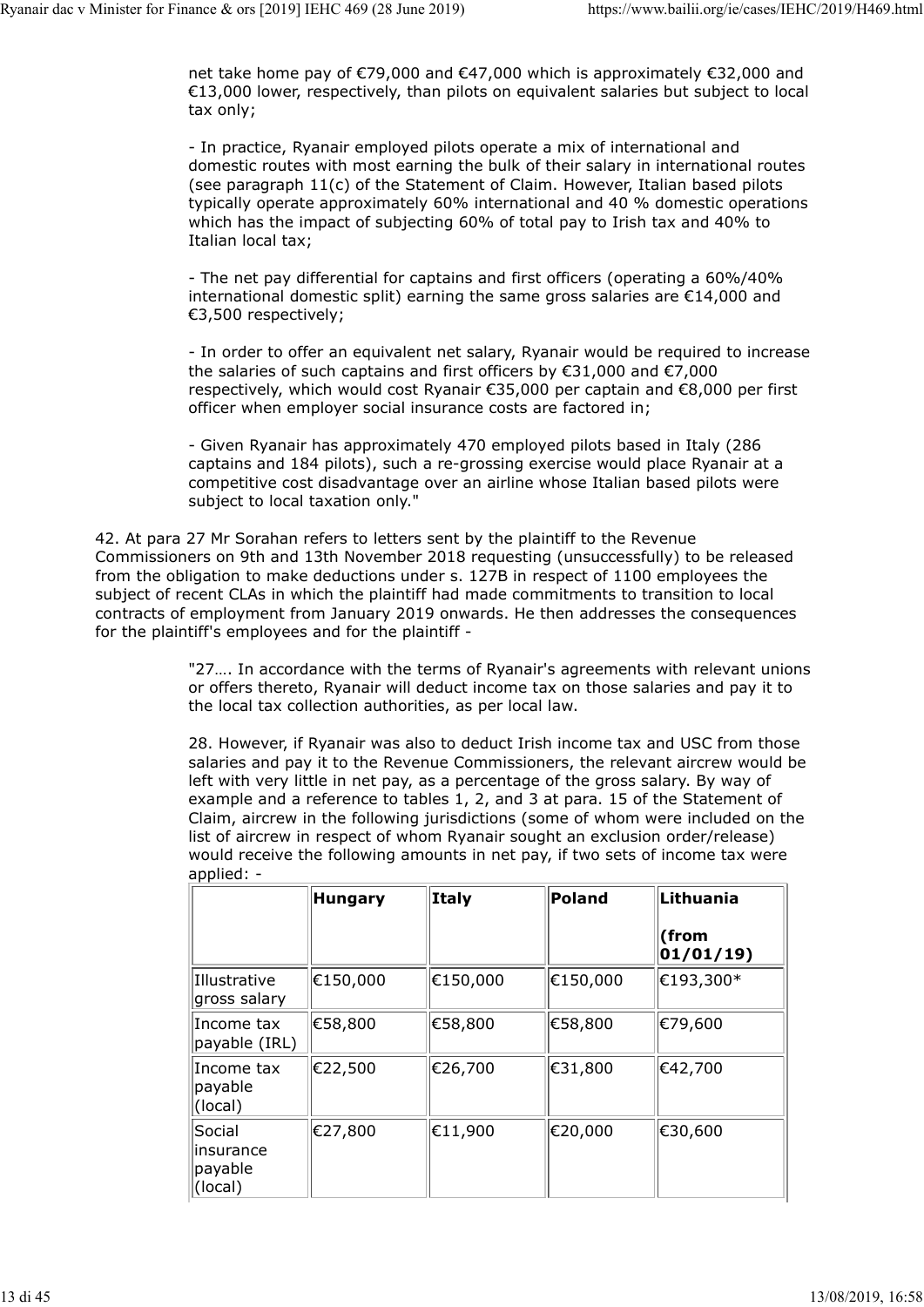| Total<br>payable in<br>lincome tax<br>and social<br>insurance | E109,100 | €97,400 | €110,600       | €152,900 |
|---------------------------------------------------------------|----------|---------|----------------|----------|
| Net pay                                                       | €40,900  | €52,600 | <b>C39,400</b> | €40,400  |
| Marginal<br>rate of tax<br>and social<br>insurance            | 82%      | 83%     | 85%            | 88%      |
| Effective<br>rate of tax<br>and social<br>insurance           | 3%       | 65%     | 74%            | 73%      |

Note: the figures in these three tables are approximate, rounded to the nearest hundred and may be subject to change in accordance with local laws.

\*From 2019, employers are required by the Lithuania Law on Social Security to change employment agreements and "gross-up" the current employee's salary by multiplying it by 1.289.

> 29. It is clear that if those deductions were applied, Ryanair would be faced with industrial action and/or resignations by the affected aircrew. Ryanair suffered recent industrial action in summer 2018 which had a deleterious impact on all affected parties, including employees, the travelling public (who rely on the stability of Ryanair and whose travel plans were regrettably disrupted), Ryanair. By extension, Ryanair would suffer severe and irreparable damage to its reputation generally but, in particular, to its reputation with aircrew and to its reputation amongst consumers.

30. Second, even if Ryanair bore the brunt of the double income tax payment by paying the relevant amounts to the Revenue Commissioners on behalf of all Non-IRL/UK aircrew, that would require it to pay approximately €5 million per month to the Revenue Commissioners. If these monthly amounts were payable by Ryanair on any kind of sustained basis, Ryanair's costs would increase by approximately €60m per annum and, unless it re-commenced making the deductions of its aircrew, it would result in these increases being passed to consumers by increasing the cost of its flights. Ryanair would be forced to choose between damaging its reputation with its aircrew by re-commencing deductions and risking industrial unrest, or damaging its reputation amongst consumers who rely on it to deliver as a low-cost carrier.

31. Third, even if Ryanair paid tax twice on the relevant salaries, once to the local tax collection authorities and once to the Revenue Commissioners, it would send a negative message to aircrew across the EU (whether Non-IRL/UK aircrew employed by Ryanair, aircrew desirous of moving between bases while working for Irish airlines including Ryanair and would-be employees of Irish airlines, including Ryanair), and affect aircrews' choice of employment.

32. This would render employment with Ryanair inherently less desirable than employment with other airlines to which s.127B did not apply, in practice or in fact. Not only would aircrew know that Ryanair employees were subject to an unusual tax regime, ineligible for local tax incentives or reliefs and required to navigate the cumbersome dual taxation processes in Ireland and their state of residence, they would also know that Ryanair was taking remedial steps to lessen the impact of s.127B but that those steps might become commercially unviable, forcing Ryanair to take different, as yet unknown, remedial measures involving aircrew or, worst of all, to recommence deductions from salaries for payment to the Revenue Commissioners or close bases, etc.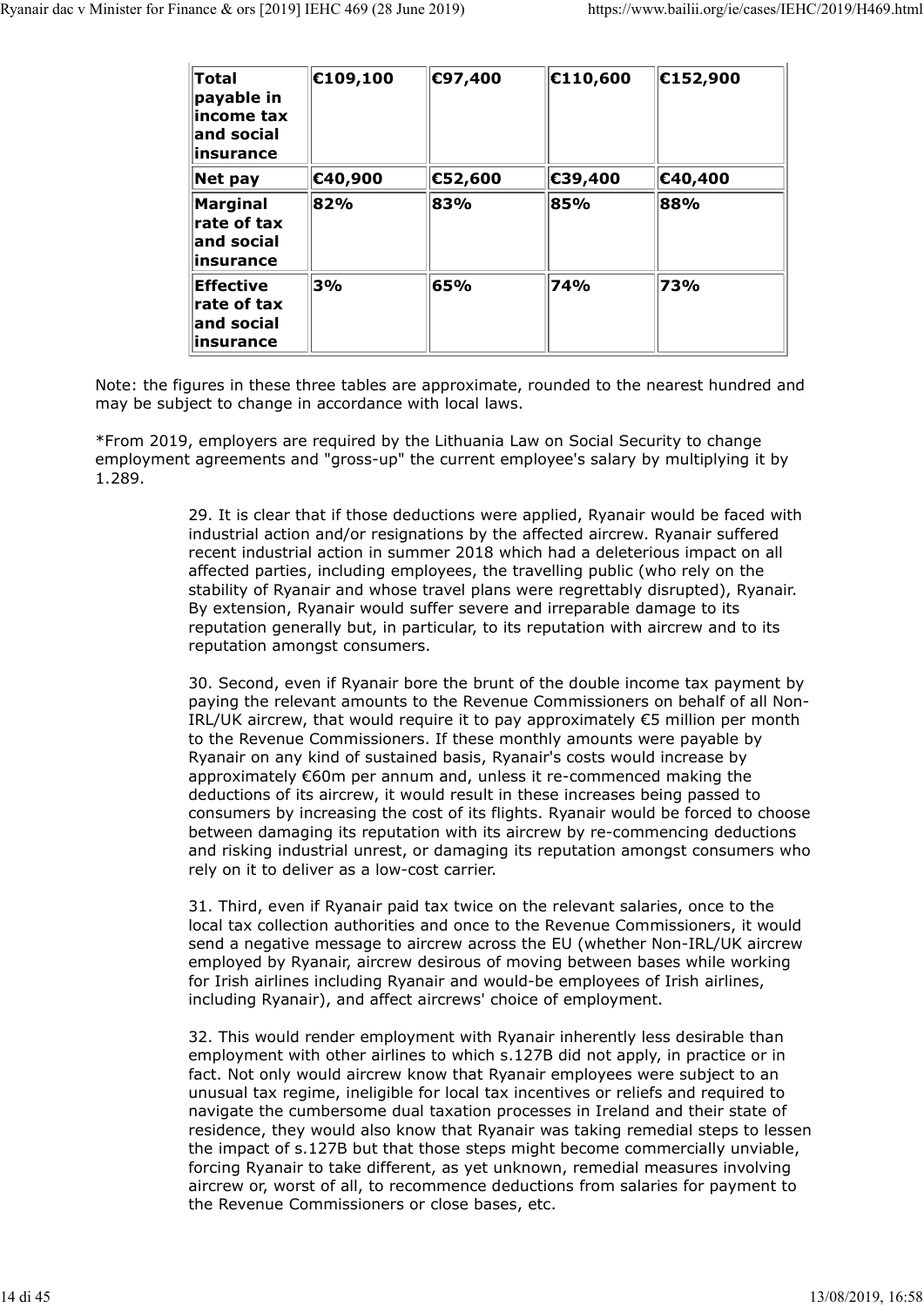33. The foregoing would invariably cause NON\_IRL/UK Ryanair employed aircrew, those considering moving to bases where s.127B applied and those seeking to become employees of Ryanair to think twice about their employment, or wouldbe employment, with Ryanair. This would cause Ryanair to suffer serious and irreparable harm, in particular vis-a-vis its reputation as an employer of the aircrew upon which it relies to operate its business."

#### The plaintiffs' claims based on discriminatory treatment of its aircrew and income tax disadvantage

43. The plaintiff claims that its non-Irish/UK/NL resident aircrew are, directly or indirectly, treated differently and compare unfavourably to their objectively comparable counterparts by virtue of s.127B:

(a) income tax from international flights is not paid in their country of residence.

(b) this has a negative impact on aircrew desirous of moving between bases in the EU, and on would-be employees.

(c) such aircrew miss out on local tax allowances, reliefs or incentives, such as the Italian *diaria* travel allowance. In Poland social security contributions are tax deductible against local income tax, but this cannot be availed of by the plaintiff's aircrew resident there.

(d) As appears from Table 1 the incidence of significantly higher social insurance taxes in other EU member states (said to compensate for lower local income tax) results in much lower net pay compared to the plaintiffs' Irish resident aircrew. By contrast in the Statement of Claim Table 2 sets out the position if income tax was paid locally, and it can be seen that net pay would be considerably higher.

|                                                                                   | Ireland | Hungary Italy                                               |                  | <b>Poland</b>           | Lithuania<br>(from<br>01/01/19) | <b>Romania</b> |
|-----------------------------------------------------------------------------------|---------|-------------------------------------------------------------|------------------|-------------------------|---------------------------------|----------------|
| Illustrative<br>gross salary                                                      |         | $ \epsilon$ 150,000 $ \epsilon$ 150,000 $ \epsilon$ 150,000 |                  | $ \epsilon$ 150,000 $ $ | €193,300*                       | €150,000       |
| Income tax<br>payable<br>(local)                                                  | €58,800 | €22,500                                                     | €26,700          | €31,800                 | €42,700                         | €15,000        |
| Social<br>insurance<br>payable<br>(local)                                         | €6,000  | €27,800                                                     | ∈11,900          | €20,000                 | €30,600                         | €52,500        |
| Total<br>payable in<br>income tax<br>(local) and<br>social<br>insurance<br>(local | €64,800 | €50,300                                                     | €38,600          | €51,800                 | €73,300                         | €67,500        |
| Net pay                                                                           | €85,200 | €99,700                                                     | C111,400 C98,200 |                         | €120,000                        | €82,500        |
| <b>Marginal</b><br>rate of tax<br>and social<br>insurance                         | 52%     | 34%                                                         | 35%              | 37%                     | 40%                             | 45%            |
| <b>Effective</b><br>rate of tax<br>and social<br>insurance                        | 43%     | 34%                                                         | 26%              | 35%                     | 38%                             | 45%            |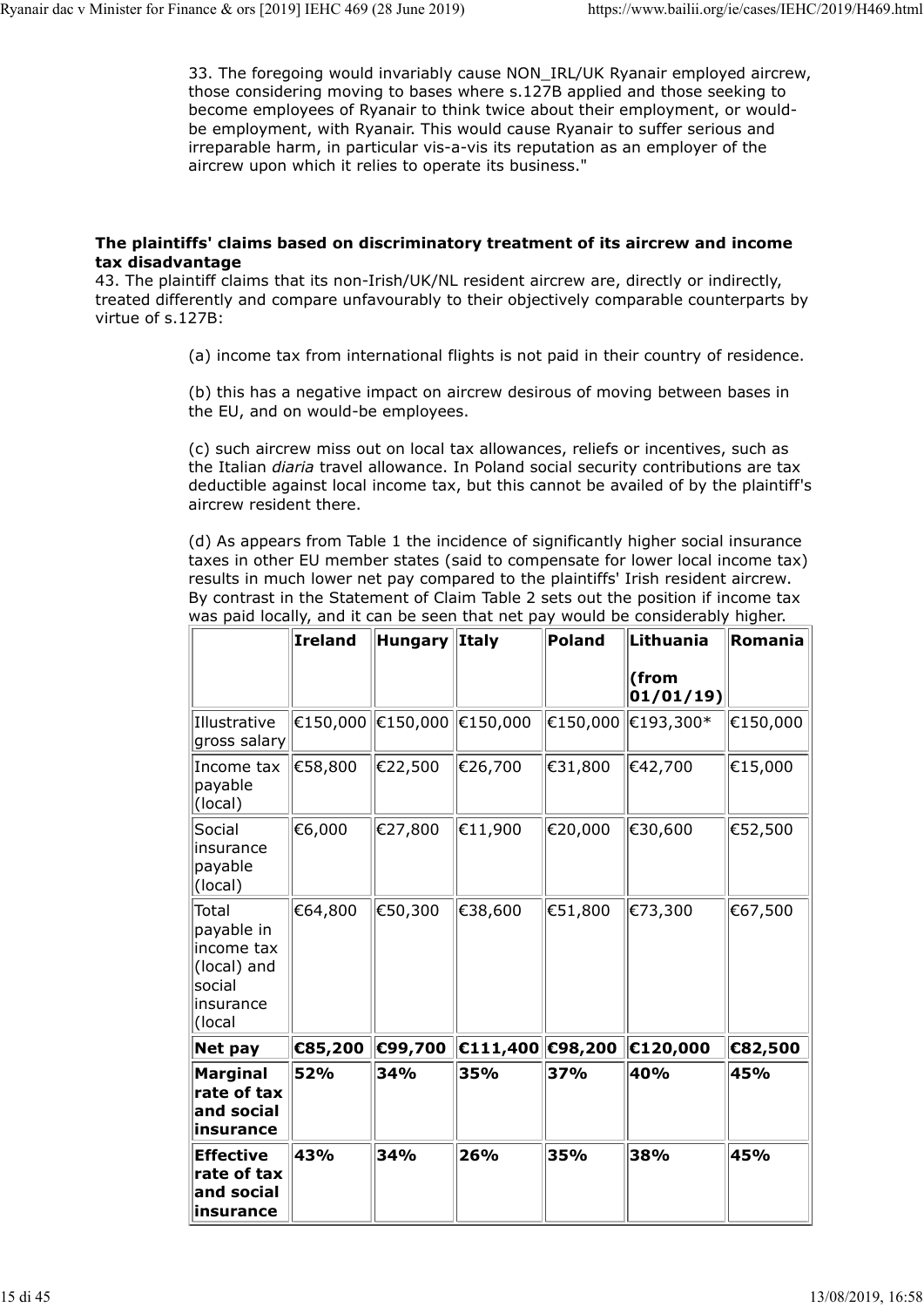(e) In some countries the effective tax rate is very high with severe impact e.g. in Romania where, when the burden of employer contributions was transferred to employees in January 2018 the effective tax rate applicable to aircrew increased from 49% to approximately 70%.

(f) while the plaintiff files the Irish tax returns, aircrew must file tax returns locally, they must return income derived from local flights, and complicated calculations are required to prevent double taxation.

(g) the taxation does not comply with the international norm of payment of tax where the income is earned or the person resides.

44. The plaintiff therefore argues that s.127B is contrary to the general rights of equality of treatment of workers, and non-discrimination on grounds of nationality, enshrined in the following provisions of EU law:

"Article 45 (TFEU)

1. Freedom of movement of workers shall be secured within the Union .

2. Such freedom of movement shall entail the abolition of any discrimination based on nationality between workers of the Member States as regards employment, remuneration and other conditions of work and employment.

3. It shall entail the right, subject to limitations justified on grounds of public policy, public security or public health:

(a) To accept offers of employment actually made;

(b) To move freely within the territory of Member States for this purpose;

(c) To stay in a Member State for the purpose of employment in accordance with the provisions governing the employment of nationals of that State laid down by law, regulation or administrative action;

(d) To remain in the territory of a Member State after having been employed in that State, subject to conditions which shall be embodied in regulations to be drawn up by the Commission.

4. The provisions of this Article shall not apply to employment in the public service."

"Article 18 (TFEU)

Within the scope of application of the Treaties, and without prejudice to any special provisions contained therein, any discrimination on grounds of nationality shall be prohibited."

See also Article 7(1) of EU Regulation 492/2011 which states:

#### "Employment and equality of treatment

Article 7

1. A worker who is a national of a Member State may not, in the territory of another Member State, be treated differently from national workers by reason of his nationality in respect of any conditions of employment and work, in particular as regards remuneration, dismissal, and, should he become unemployed, reinstatement or re-employment.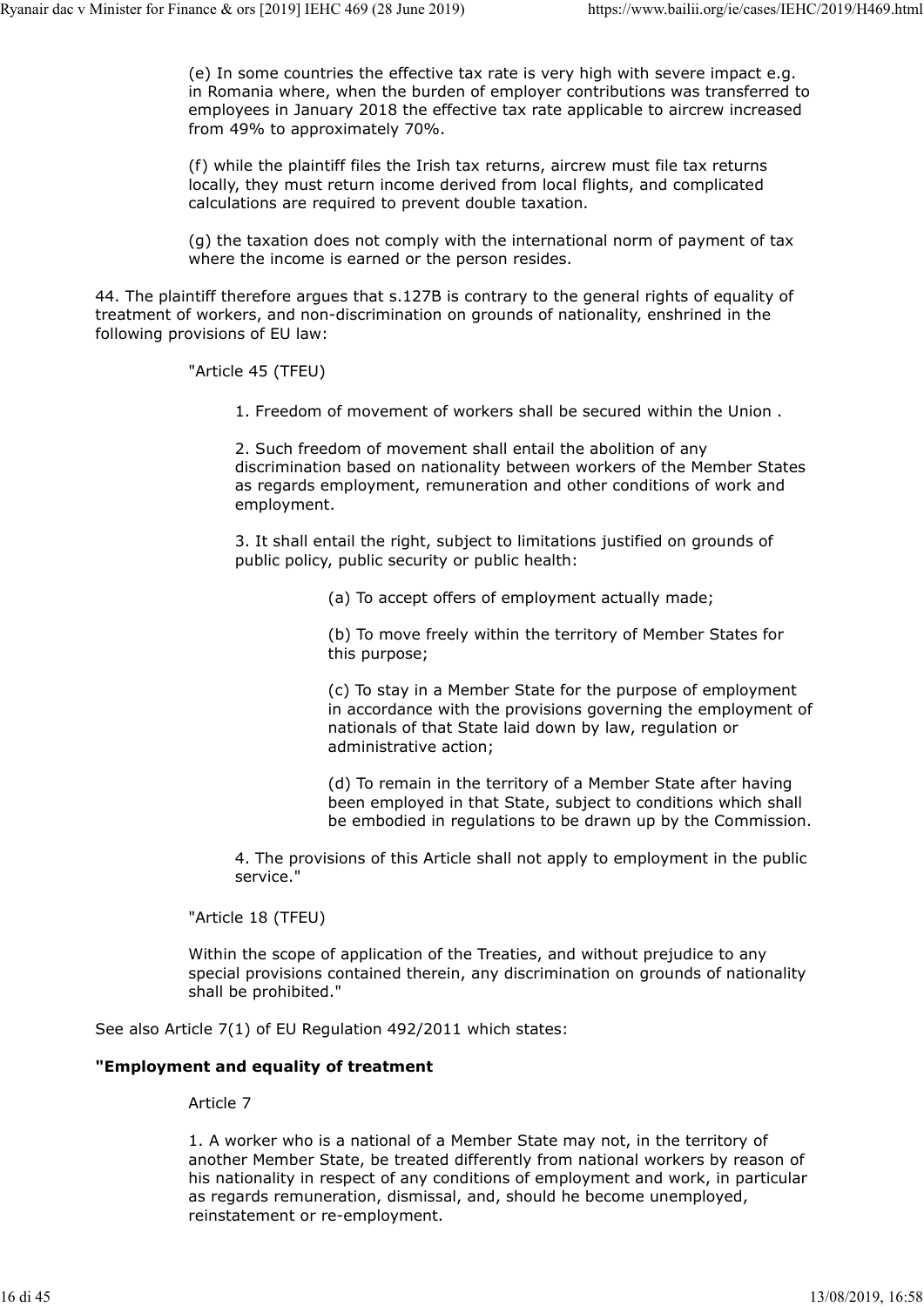2. He shall enjoy the same social and tax advantages as national workers.

3. He shall also, by virtue of the same right and under the same conditions as national workers, have access to training in vocational schools and retraining centres.

4. Any clause of a collective or individual agreement or of any other collective regulation concerning eligibility for employment, remuneration and other conditions of work or dismissal shall be null and void in so far as it lays down or authorises discriminatory conditions in respect of workers who are nationals of the other Member States."

Article 24(1) of Directive 2004/38 states:

"1. Subject to such specific provisions as are expressly provided for in the Treaty and secondary law, all Union citizens residing on the basis of this Directive in the territory of the host Member State shall enjoy equal treatment with the nationals of that Member State within the scope of the Treaty. The benefit of this right shall be extended to family members who are not nationals of a Member State and who have the right of residence or permanent residence."

45. The plaintiff asserts that it has an arguable case that s.127B discriminates against its EU aircrew on grounds of nationality because, in contrast to their objectively comparable counterparts across the EU, in particular Ireland, the UK and the Netherlands, and purely because the plaintiff manages their work from Ireland-

> (a) the aircrew have less favourable combined effective tax treatment and social insurance rates;

> (b) the aircrew are subject to an "atomised" as opposed to "holistic" effective tax rate that splits the payment of tax between Ireland and the state of residence, where they also pay social insurance, and they may be ineligible for local tax/social insurance allowances;

(c) the aircrew local circumstances go unaccounted for;

(d) the aircrew are unable to avail of the advantage of lower level PRSI in Ireland;

(e) the aircrew may be ineligible for local tax incentives for aircrew such as the diaria in Italy;

(f) the section is likely to act as a disincentive to would-be aircrew working for Irish managed airlines;

(g) aircrew must pay income tax in a country other than the one in which they start and end their work day, and in a country in which they are not resident or domiciled and with which they have no real personal connection or rights to benefits such as the right to vote, a path to citizenship etc.

(h) the section causes or permits such aircrew to be subject to a "tax grab" by Ireland that is contrary to "established international norms".

(i) the section is an obstacle to the freedom of movement to work from another EU country of the plaintiff's aircrew residing in Ireland/UK/NL - they would be less likely to accept a transfer to another of the plaintiff's bases because of the less favourable effective tax treatment.

(j) non-Irish but UK/NL resident aircrew working for the plaintiff on international flights, who are directly comparable to Non IRL/UK/NL residents, are shielded from s.127B and the latter group are discriminated against.

Controversially, it was also claimed that under s.825A TCA (as substituted by s.11 of the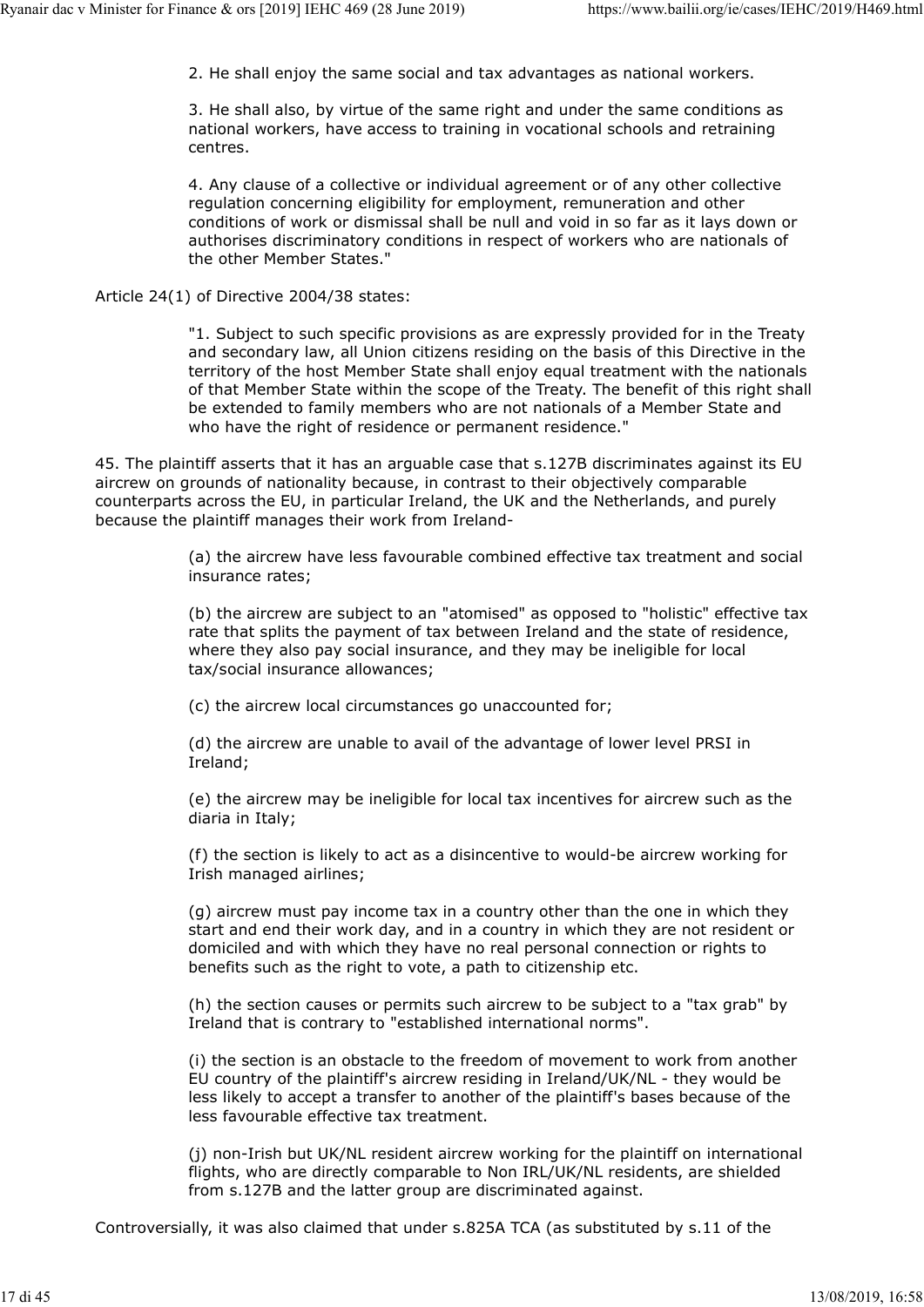Finance Act, 2010) Irish resident aircrew in "employment which is held - (a) outside the State", but who are present in the State for at least one day per week, qualify for certain relief, whereas non-IRL/UK/NL resident aircrew would not qualify, thus giving rise to different and discriminatory treatment. However, whilst not closing off further argument at trial, having considered some argument on this provision I have serious doubts that it applies to the plaintiff's aircrew, whether resident in the State or elsewhere in the EU, because their "employment" is held in the State even though their work takes them outside the State. S.825A seems intended to apply, classically, to a person resident in Ireland who is employed in the UK/Northern Ireland and pays their tax there but returns 'home' at weekends.

46. The plaintiff next asserts an arguable case that s.127B is contrary to the right of free movement enshrined by Articles 20 and 21 TFEU, supported by the EC (Free Movement of Persons) Regulations, 2006 to 2015 as amended:

#### "Article 20

1. Citizenship of the Union is hereby established. Every person holding the nationality of a Member State shall be a citizen of the Union. Citizenship of the Union shall be additional to and not replace national citizenship.

2. Citizens of the Union shall enjoy the rights and be subject to the duties provided for in the Treaties. They shall have, *inter alia* :

> (a) the right to move and reside freely within the territory of the Member States;"

#### "Article 21

1. Every citizen of the Union shall have the right to move and reside freely within the territory of the Member States, subject to the limitations and conditions laid down in the Treaties and by the measures adopted to give them effect."

The plaintiff also pleads breach of the following provisions of the Charter of Fundamental Rights of the European Union ("the Charter"): Article 15 (Freedom to choose an occupation and right to engage in work); Article 20 (Equality before the law); Article 21 (Nondiscrimination); Article 31 (Fair and just working conditions); Article 34 (Social security and social assistance); Article 35 (Healthcare); and Article 45 (Freedom of Movement and Residence).

47. It is argued that while aircrew enjoy the right to move and freely reside in other member states, s.127B effectively restricts these rights of free movement aircrew to an Irish/UK /Netherlands EU base because such aircrew would be subject to higher effective income tax and treatment of their tax/social security otherwise than in accordance with international norms if they moved to another EU member state - contrary to Articles 20 and 21 of TFEU, and Article 45 of the Charter. It is pleaded that this deprives aircrew to pursue their chosen occupation (Art.15.1 of the Charter), and their freedom to seek employment (Art.15.2 of the Charter); that the disparity between treatment of aircrew singles out non-Irish/UK /Netherlands aircrew for unequal treatment (Art.20 of Charter); that s.127B gives rise to discrimination on ground of nationality (Art.21 of Charter); and deprives such aircrew of protection under Art.34 by precluding combined analysis and assessment of the tax and social insurance contributions within one state where both are inextricably linked.

## Locus standi

48. The plaintiff does not purport to pursue claims 'on behalf of' its aircrew in respect of their treatment under s.127B. However, the defendants make a preliminary objection that the plaintiff has no *locus standi* to pursue claims based on the treatment of such aircrew because none of them are parties, and none have contributed any affidavit evidence. Counsel submits that the rules governing procedures before domestic courts in proceedings concerning claims based on EU law, are in principle, governed by national law, subject only to the principles of effectiveness and equivalence, citing Clarke CJ. and O'Malley J. in *Grace v. An Bord Pleanala* [2017] IESC 10. Counsel next relies on *Cahill v. Sutton* [1980] IR 269 where a plaintiff who claimed for personal injury more than three years after it was suffered challenged the constitutionality of s.11(2)(b) of the Statute of Limitations 1957. In her appeal she based her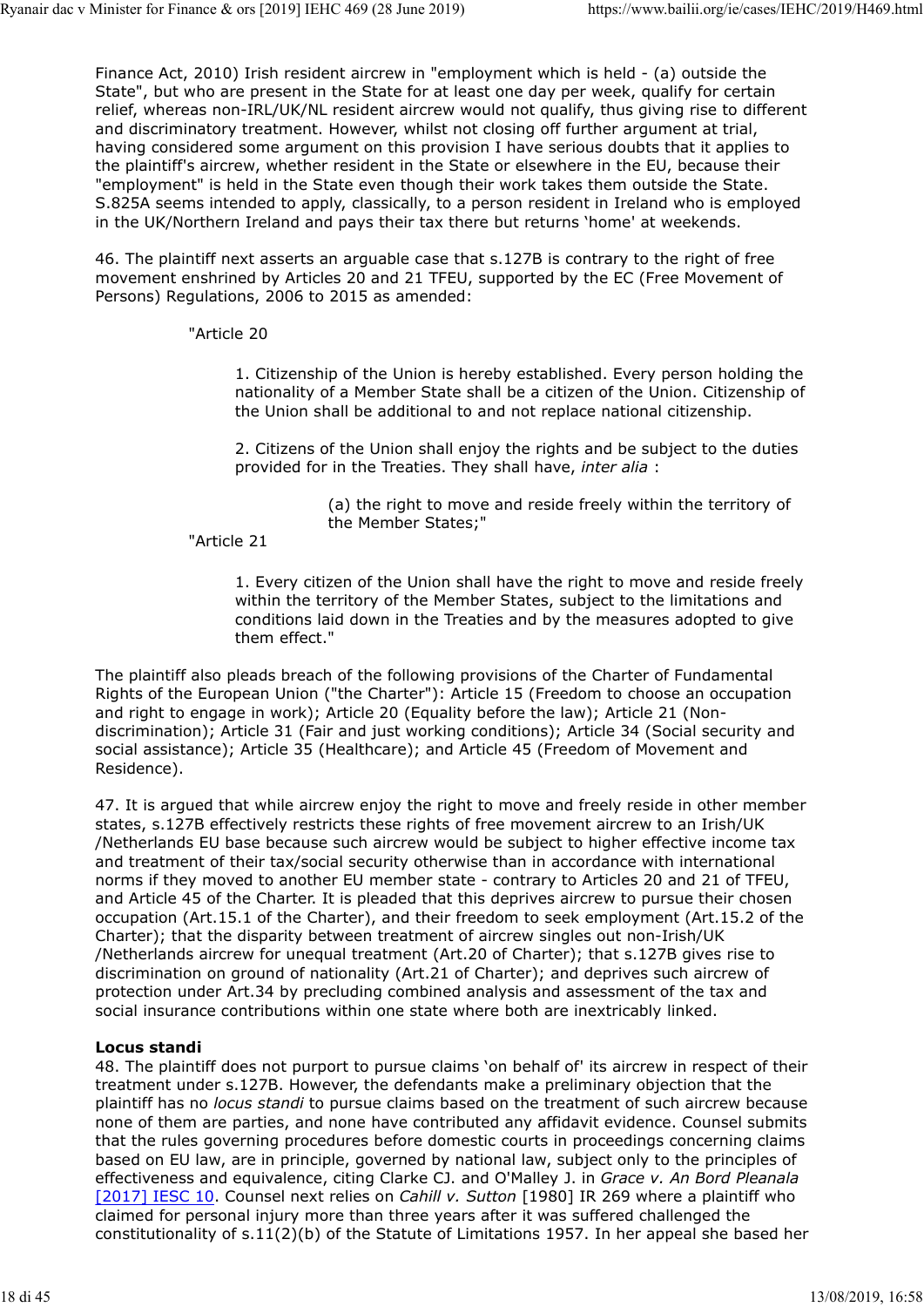challenge on that fact that the Act did not contain any exception in favour of an injured person who did not become aware of the relevant facts on which to base a claim until after the expiration of the three-year period; however, on the facts this would not have applied to her. Henchy J. stated, at p.283:

> "While a cogent theoretical argument might be made for allowing any citizen, regardless of personal interest or injury, to bring proceedings to have a particular statutory provision declared unconstitutional, there are countervailing considerations which make such an approach generally undesirable and not in the public interest. To allow one litigant to present and argue what is essentially another person's case would not be conducive to the administration of justice *as a general rule* . Without concrete personal circumstances pointing to a wrong suffered or threatened, a case tends to lack the force and urgency of reality. There is also the risk that the person whose case has been put forward unsuccessfully by another may be left with the grievance that his claim was wrongly or inadequately presented." [Emphasis added].

49. Counsel for the plaintiff accepted this as a " *general rule* " but referred to Henchy J. at p.385 where he contemplates exceptions:

> "This rule, however, being but a rule of practice must, like all such rules, be subject to expansion, exception or qualification when the justice of the case so requires. Since the paramount consideration in the exercise of the jurisdiction of the Courts to review legislation in the light of the Constitution is to ensure that persons entitled to the benefit of a constitutional right will not be prejudiced through being wrongfully deprived of it, there will be cases where the want of the normal *locus standi* on the part of the person questioning the constitutionality of the statute may be overlooked if, in the circumstances of the case, there is a transcendent need to assert against the statute the constitutional provision that has been invoked. For example, while the challenger may lack the personal standing normally required, those prejudicially affected by the impugned statute may not be in a position to assert adequately, or in time, their constitutional rights. In such a case the court might decide to ignore the want of normal personal standing on the part of the litigant before it. Likewise, the absence of a prejudice or injury peculiar to the challenger might be overlooked, in the discretion of the court, if the impugned provision is directed at or operable against a grouping which includes the challenger, or with whom the challenger may be said to have a common interest, particularly in cases where, because of the nature of the subject matter it is difficult to segregate those affected from those not affected by the challenged provision."

50. In this passage in the present context "EU law" should be read in for the Constitution. Counsel argued that the plaintiff has "common interest" with the affected aircrew who are its employees, and can therefore rely on their circumstance in being subject to taxation under s.127B.

51. The plaintiff also relied on the judgment of the CJEU in *Caves Krier Freres Sarl v Directeur de l'Administration de l'emploi* Case C-379/11. In 2008 Caves Krier, a Luxembourg company, recruited Ms Schmit-Krier, then 52 years of age, on a permanent contract. She was a Luxembourg national who lived with her husband in Germany - close to the border - and she had spent her entire working life in Luxembourg. Caves Krier then submitted to the respondent (ADEM) an application for a subsidy in respect of recruitment of older unemployed and long-term unemployed persons under the Luxembourg Labour Code - which was rejected as Ms. Schmit-Krier had not been registered as job seeker with ADEM. Caves Krier brought an action seeking annulment of that decision on the basis that Ms. Schmit-Krier (who was not a party) was registered as a job-seeker in Germany, had worked in Luxembourg all her life, and had only registered in Germany as a job-seeker because she and her spouse moved their domicile there. They argued breach of Article 21 TFEU (citizens right to move freely and reside) and Article 45 TFEU (freedom of movement of workers). While the refusal of the subsidy did not prevent Caves Krier hiring Ms. Schmit-Krier, it did have "…the effect of making the terms of recruitment less favourable than the recruitment of a job seeker over 45 years and registered with ADEM." (para. 20). The court considered the case engaged Article 45, and that it did not need to consider Article 21.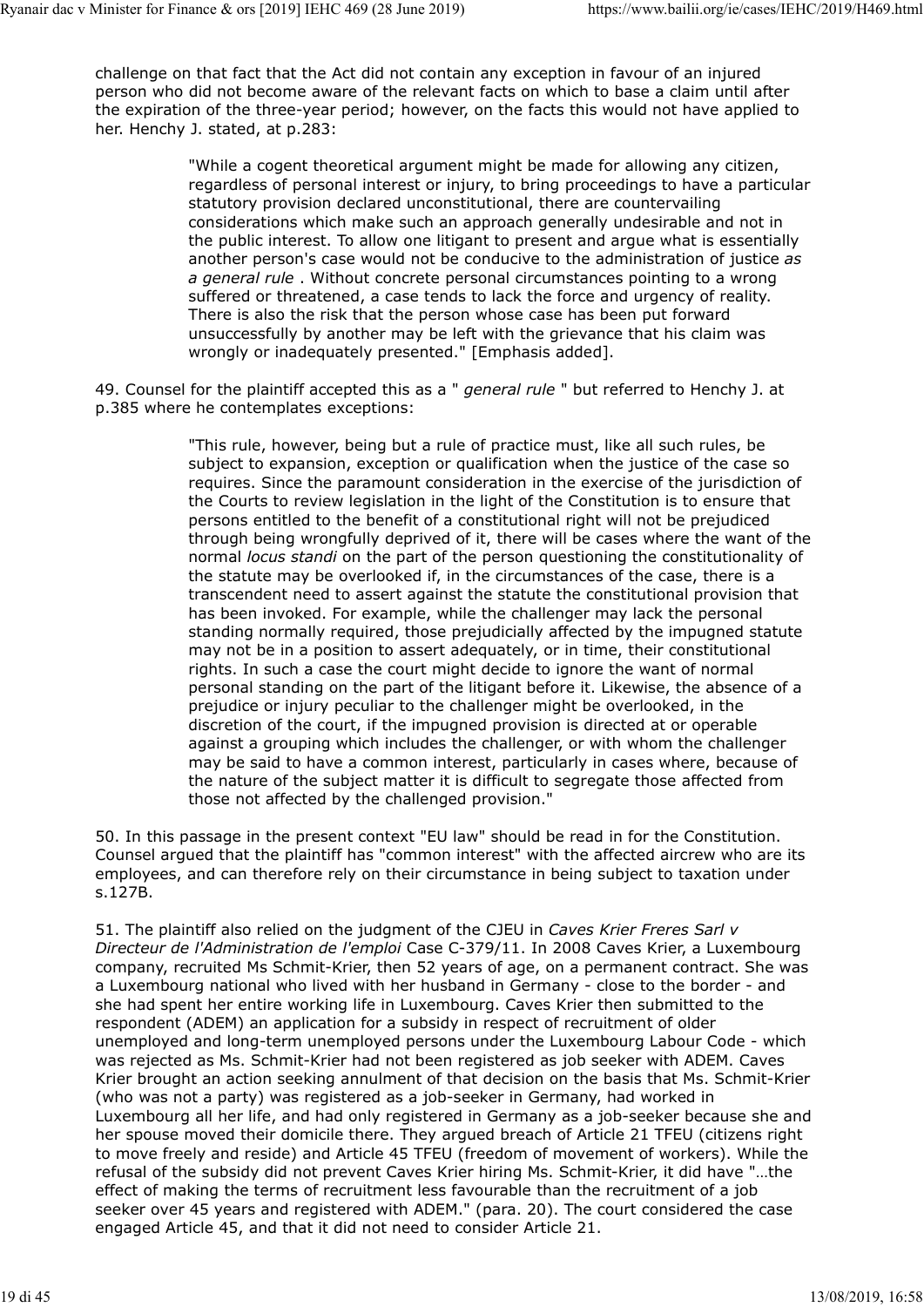52. At para.28 the court addressed whether *Caves Krier* could rely on the rights conferred on citizens by Article 45:

> "While it is established that the rights to freedom of movement laid down under that article benefit workers, including those seeking employment, there is nothing in the wording of that article to indicate that those rights may not be relied upon by others. In order to be truly effective, the right of workers to be engaged and employed without discrimination necessarily entails as a corollary the employer's entitlement to engage them in accordance with the rules governing freedom of movement for workers (see Case C-350/96 *Clean Car Autoservice* [1998] ECR I-2521, paragraphs 19 and 20, and Case C-208/05 ITC *Innovative Technology Center* [2007] ECR I-181, paragraphs 22 and 23)."

More recently in *Essent Energie Productie BV v Minister van Sociale Zaken en Werkgelegenheid* Case C-91/13, the Opinion of Advocate General Bot delivered 8 May 2014 relied on this passage from *Cave Kriers* where it is stated:

> "75. The relatively flexible case-law which the Court has developed concerning the persons entitled to rely on the rules of the FEU Treaty on the freedom of movement for workers seems to me to support a broad approach to the possibility of relying on Articles 56 TFEU and 57 TFEU.

76. With regard to the freedom of movement for workers, the Court therefore considered that, '[w]hile it is established that the rights to freedom of movement laid down under [Article 45 TFEU] benefit workers …, there is nothing in the wording of that article to indicate that those rights may not be relied upon by others'. It therefore ruled that 'Article 45 TFEU may be relied on not only by workers themselves, but also by their employers. In order to be truly effective, the right of workers to be engaged and employed without discrimination necessarily entails as a corollary the employer's entitlement to engage them in accordance with the rules governing freedom of movement for workers'."

53. Counsel for the defendants sought to distinguish *Cave Kriers* on the basis that it concerned the refusal to that company of the subsidy in respect of one specific jobseeker, whereas in the present case the obligations to pay income tax under s.127B rest with the plaintiffs' employees, not the plaintiff, and the plaintiff has not identified any specific employee affected.

54. Notwithstanding that these arguments may have some validity, I am satisfied, at least to the level required for the purposes of the claim for interlocutory relief, that it is arguable that the plaintiff has *locus standi* to mount the claims that it does based on alleged breach of the rights of its employees (or 'would-be' employees) under EU law. Such arguability is made out based on the room for a 'common interest' exception to the procedural rule suggested by Henchy J. in *Cahill* . It also follows from the decision of the CJEU in *Cave Krier* , particularly as the plaintiff does have the legal obligation to make the deductions and pay the income tax due to the Revenue Commissioners under s.127B (the combined effect of s.985 of the FA, 2017, and s.984B of TCA, 1997 - see paragraph 8 of this judgment). Such *locus standi* applies at this interlocutory stage to the claims variously particularised in respect of the aircrews under different provisions of EU law, because all of them are directed at establishing the invalidity of s.127B. Beyond this it would be inappropriate to express any views as to the strength or otherwise of the arguments on either side on this issue.

#### Evidentially, has the plaintiff established an arguable case in respect the treatment of aircrew under s.127B?

55. Whether it is formulated as an 'arguable case', or a 'fair question to be tried', there is an onus on the party seeking an interlocutory injunction to adduce, on a *prima facie* basis, evidence on which the court can act. The case does not have to be made out 'on the balance of probabilities', but there should be evidence upon which the plaintiff can make the factual and legal arguments that could justify interlocutory intervention. I am not satisfied that the plaintiff has adduced sufficient evidence to ground such claims as it makes based on the disadvantage to aircrew.

56. Central to the plaintiff's claim is that its aircrew resident in the EU, outside of IRL/UK/NL,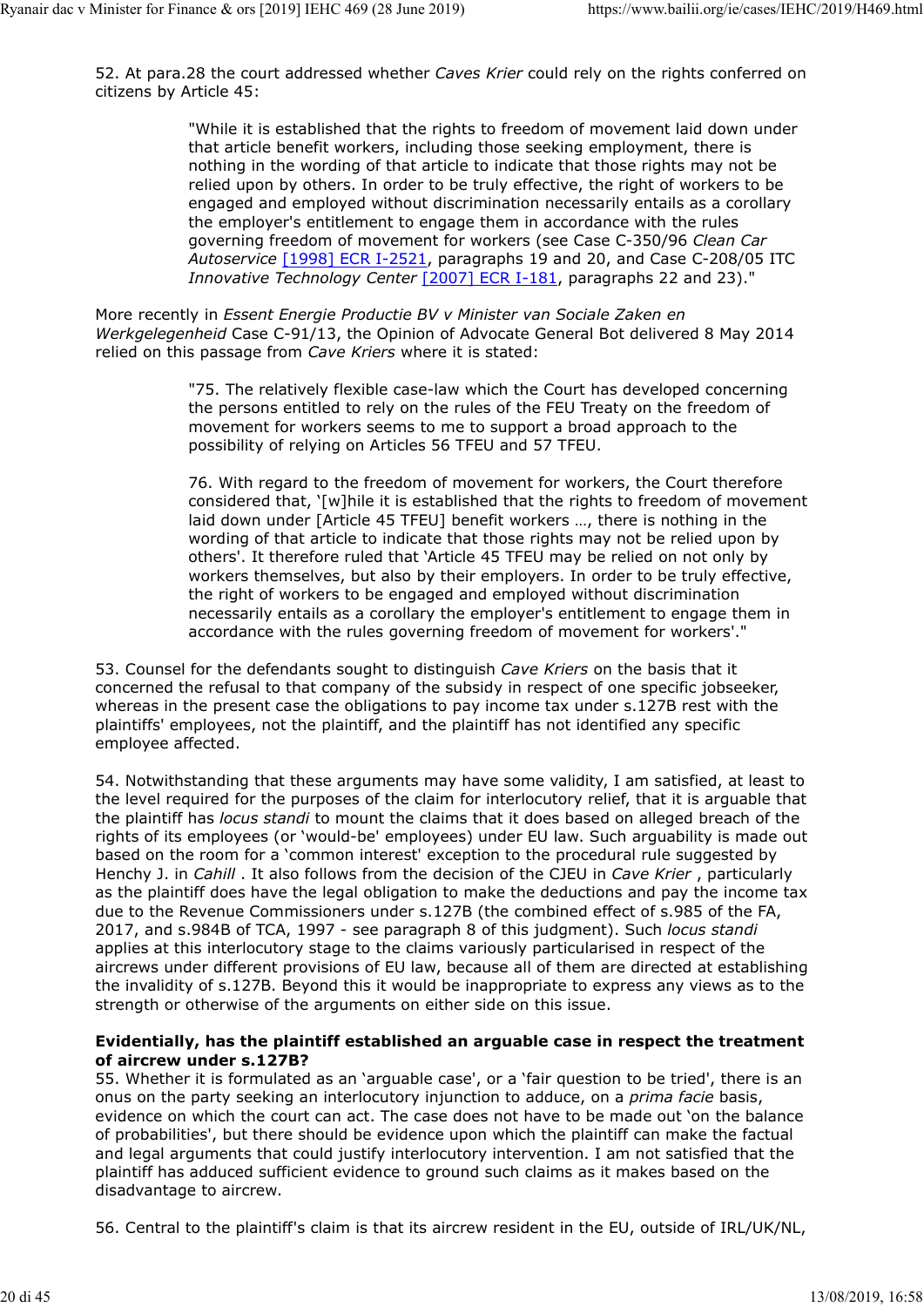suffer financial discrimination because of the high rate of income tax deducted under s.127B, combined with the locally paid high rates of social insurance, and inability to avail, or benefit fully, from local allowances or reliefs. The principal evidence upon which it relies appears in Mr. Sorahan's affidavits. In his first affidavit sworn on 28th November, 2018 he makes a series of general statements about the section and tax treatment of the aircrew, with some detail given only in para.24 in respect of the aircrew in Italy, which attempts to quantify how much better off a captain or first officer would be if they were taxed only in Italy. At para.28 he addresses how much worse off aircrew will be if, pursuant to the agreements reached with their unions, the plaintiff was, in addition to making s.127B deductions, also paying income tax locally. He avers "By way of example and by reference to tables 1, 2 and 3 at para.15 of the Statement of Claim", and sets out the position in tabular form for Hungary, Italy, Poland and Lithuania. Somewhat surprisingly he does not replicate or aver to the accuracy of the Tables 1, 2 or 3 in the Statement of Claim, setting out effective and marginal tax for these countries (and Romania), alongside the comparative position for aircrew residing in Ireland.

57. In Mr. Cullen's replying affidavit he takes issue with the level of evidence adduced on behalf of the plaintiff, averring at para.3:

> "…. I would emphasise that the legal and factual matters raised in the Statement of Claim are complex and manifold and are not dealt with in detail in the Affidavits of Mr. Sorahan and/or Mr. Hughes. As such I do not propose to deal with all matters raised therein (nor would that be possible due to their breadth), but will confine myself to an outline to which further detail will be added in due course in the Defendant's pleadings and following the discovery process and exchange of any relevant experts' reports. I say and believe that, as I observe below, this illustrates that the Plaintiff's application for a preliminary reference at this juncture, before the case has been fully pleaded and relevant facts have been found, is inappropriate and premature.'

He makes comments in a similar vein in para.s 32 and 33, averring "….that many vital aspects of the Plaintiff's case remain entirely unclear but, even on its face, the Plaintiff's allegations are seriously flawed and unfounded."

58. In response Mr. Sorahan swore a replying affidavit on 1st February, 2019, and Mr. Fintan Clancy, a partner in Arthur Cox (Head of the Tax Group in that firm) who advises the plaintiff on 'certain tax matters' also swore an affidavit. Mr. Sorahan at para. 9 of his said affidavit refers to his involvement in the preparation of the Statement of Claim and avers that "to the best of my knowledge, the facts set out [therein] are accurate". Apart from this he does not depose further to the legislative basis or factual detail to ground the claims relating to the tax treatment that is illustrated in the Tables in the Statement of Claim, or the specific effect that DTAs on payment of local income tax (although he does provide specific information on Romania and Slovakia in response to Mr. Cullen's averment that provisions similar to s.127B exist in those jurisdictions).

52. The closest Mr. Sorahan comes to specifics is a reference in para. 64 to an updated Table provided to the defendants by way of Replies to Particulars sent 1st February, 2019 at Appendix 3 which consists of a summary of the effects of s.127B on two illustrative sample plaintiff employees, Pilot A (single aged 35) and Pilot B (married with two children aged 35), both with the same basic salary and pension contribution and both living in rented accommodation and driving 20 km to work, which he avers are "properly representative of a typical Ryanair employee", which he exhibits at "2NS6". He avers that this was prepared by the plaintiff's Tax Manager, Raymond Kelliher, "with input from Ryanair's financial or legal advisors in each of the Member States mentioned therein (apart from Ireland, the UK, Poland, and Spain where Ryanair was able to itself produce the figures)". The Table summarises the approximate tax position for the two sample employees across 20 jurisdictions in which the plaintiff operates, and sets out in adjacent columns for each jurisdiction the Irish income tax deducted under s.127B in their State of residence, and a "full local payroll (i.e. applying income tax and social insurance in the person's State of residence)." The following are illustrative examples from this Table in respect of Pilot A, covering Ireland, Hungary, Italy and the UK:

| Pilot A |                                      |  |              |                |     |           |
|---------|--------------------------------------|--|--------------|----------------|-----|-----------|
|         | $\ $ Hungary $\ $ Hungary $\ $ Italy |  | <b>Italy</b> | <b>Ireland</b> | ∥UK | <b>UK</b> |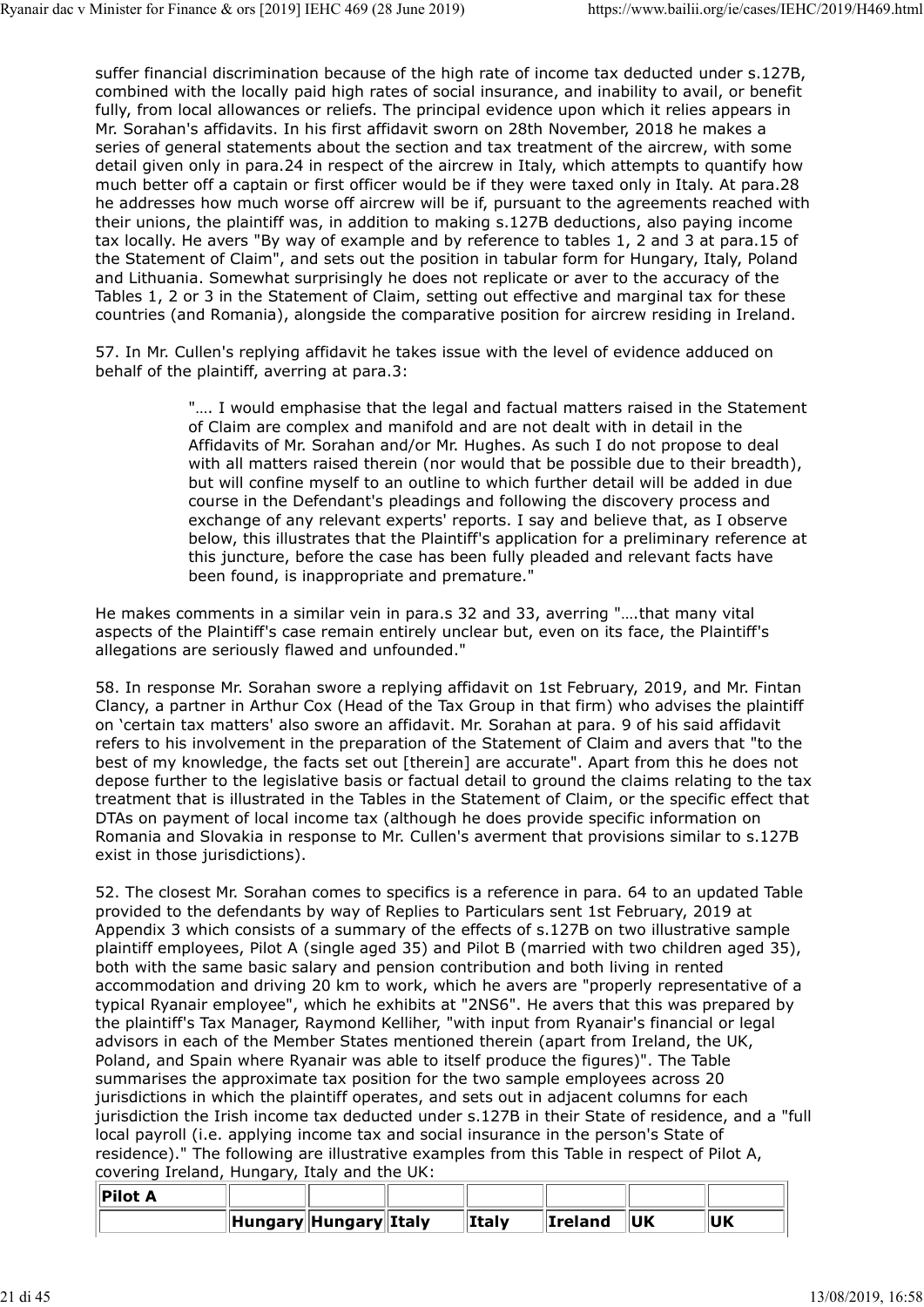|                                                    | s.127B  | Local   | s.127B  | Local   | ILT.<br><b>Compare</b> | s.127B  | Local   |
|----------------------------------------------------|---------|---------|---------|---------|------------------------|---------|---------|
| Gross Salary                                       | 145,361 | 145,361 | 145,361 | 145,361 | 187,370                | 145,361 | 145,361 |
| Income Tax                                         | 53,085  | 23,004  | 53,085  | 39,516  | 73,249                 | 53,085  | 45,744  |
| Social<br>lInsurance                               | 28,372  | 28,372  | 15,543  | 15,543  | 7,495                  | 7,108   | 7,108   |
| <b>IEE Pension</b><br>Contribution<br>(Tax Free)   | 8,000   | 8,000   | 8,000   | 8,000   | 8,000                  | 8,000   | 8,000   |
| Net Pay                                            | 55,905  | 85,985  | 68,733  | 82,302  | 98,626                 | 77,168  | 84,509  |
| Marginal rate of 67%<br> tax                       |         | 34%     | 61%     | 28%     |                        | 50%     | 42%     |
| Effective rate of 56%<br>tax (income tax<br> + SI) |         | 35%     | 47%     | 38%     | 43%                    | 41%     | 36%     |

59. While it is readily understood why the plaintiff's affidavits resort to reference back to the Statement of Claim and Particulars, and tabular presentation, in order to cover the breadth of differences between tax treatment of aircrew across so many States, there are real difficulties with the evidence as presented. Moreover, the evidence in Mr. Clancy's affidavit does not bridge the gaps.

#### 60. The following evidential deficiencies emerge:

a) The principal difficulty is that there is no expert evidence presented, otherwise than obliquely or by hearsay, from taxation experts in the non-Irish/UK/NL Member States in which aircrew reside. While hearsay evidence may be admissible, where the informant is disclosed, in support of an application for interlocutory relief, in my view this is inappropriate in a case such as the present where the plaintiff makes complex claims that are dependent on tax and social insurance treatment in other States, and on the detail of matters such as tax bands/rates, allowances - which will be dependent on marital status or number of children - and reliefs e.g. deductions for travel.

b) Pension contributions in the Table at exhibit "2NS6" are entered at €8000 across the board described as "EC Pension Contribution (Tax Free)", but the samples do not address an employee who contributes more.

c) There is no reference to the legislative tax provisions in other States that would result in figures presented as resulting in better net pay if aircrew were only taxed locally (assuming s.127B to be invalid).

d) The court is also left without detail or expert comment as to the practical effect of the DTAs on the local tax.

e) Taking the Appendix 3 Table as the height of the evidence, it is also notable that it covers only pilots and does not deal with other officers or cabin crew.

f) It is easy to agree with Mr. Cullen's comment that the plaintiff's claims are "complex and manifold and are not dealt with in detail", and in some respects are "unclear". One aspect that became increasingly unclear at the hearing was the question of where income tax in respect of aircrew would be paid in the event that the court granted an interlocutory injunction. Although the plaintiff has reached various agreements with aircrew trade unions to move to local taxation, there was no expert evidence as to whether, in light of the DTAs giving Ireland the primary right to deduct and remit tax in respect of income earned in international airspace, there would be an automatic obligation to remit income tax to the Member State of residence pending trial, or quite how that other Member State's secondary right to tax the aircrew would be exercised. For example, there was simply no evidence to indicate what was the effect in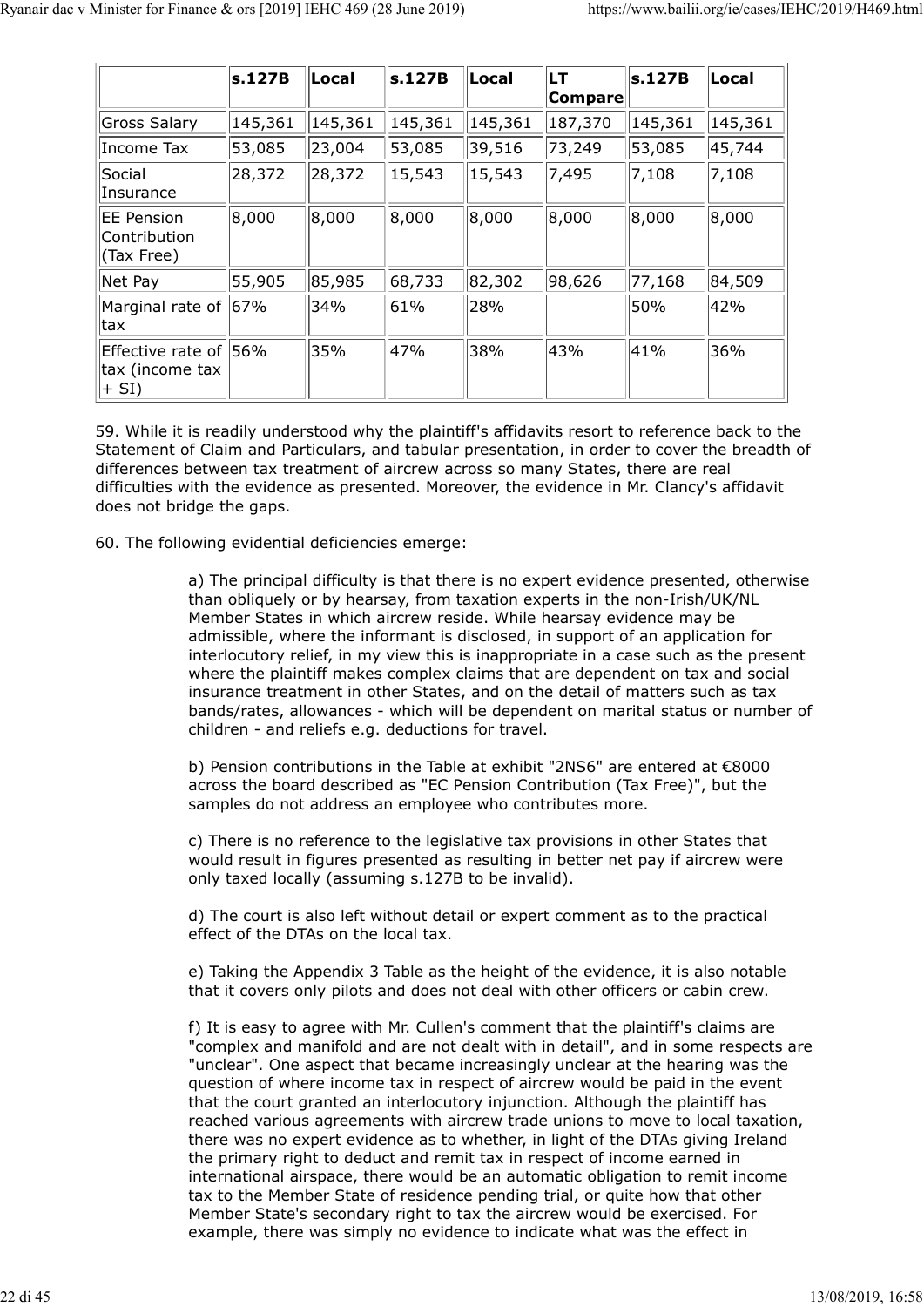German law of the private law agreements reached between the plaintiff and its German resident aircrew to move to payment of income tax locally from 1st April, 2019. Counsel for the plaintiffs did not seem to contend that the DTAs would have this automatic effect, and no evidence addressed the question of whether, in default of deduction and payment to the Irish Revenue Commissioners, the tax law of Italy, Germany or any other relevant Member State would have any automatic application. In fact, the position was so vague that in the Affidavit sworn by Mr. Hughes on 6th June, 2019 he disclosed that "the required participation of the German tax authorities …has yet to be completed", and as a result the plaintiff is paying an "additional sum to Ryanair's German pilots as a way of compensating them for the differential between German-based tax deductions and Irish-based tax deductions." This serves to emphasise the risk, in the absence of evidence to persuade the court otherwise, that were an interlocutory injunction to be granted the aircrew might not be legally obliged to pay tax locally. Having said this counsel for the plaintiff was at pains to point out the plaintiff would, if an injunction was refused, continue to comply with its obligations to deduct and remit income tax under s.127B in respect of aircrew to whom it still applied.

g) There was evidence of a general nature that the plaintiff's aircrew will from time to time move from one European base to another to provide experienced personnel in the setting up, and operation, of a new base. However there was no evidence presented to show that particular aircrew had exercised their right of free movement/right to reside anywhere in the EU, either to obtain work with the plaintiff or to change their country of residence while working for the plaintiff, or, for instance, that having moved to reside in Ireland they now wished to return to reside in their Member State but were deterred from doing so because of the tax disadvantage that would result from s.127B, or that they had moved residence to Ireland to benefit from local taxation. Absent such evidence it is hard to see how the plaintiff can assert that Article 45 is engaged.

61. This evidential deficit probably reflects the fact that, thus far, the plaintiff has pursued this claim based on the financial discrimination of aircrew by way of a general approach and without reference to identified or real samples of aircrew resident in Ireland/UK/Netherlands, on the one hand, and aircrew resident elsewhere in the EU, on the other. In this sense the claims made at this stage are hypothetical, although there can be little doubt but that evidence to support such claims exists. Had the plaintiff joined in relevant aircrew as plaintiffs or used the actual detail of relevant aircrew, for example of local tax reliefs that aircrew cannot avail of because of s.127B, to present the case, perhaps there would have been accompanying affidavits from relevant taxation experts in each State to support the case made, and evidence of adverse effect on the freedom to move, reside and work anywhere within the Union.

62. The requirement that the claim based on financial discrimination of aircrew be supported by appropriate evidence is particularly important where the court is being asked effectively to suspend domestic legislation pending trial, albeit that in theory any order the court might make would not apply to the other two operators who might be affected. This is not to elevate the test for granting an interlocutory injunction to that of a 'serious question to be tried' such as might be required if a mandatory injunction was sought, but rather to emphasise the need for clear evidence where a tax provision would affect not just the plaintiff but also the plaintiff's aircrew (who are not parties to the proceedings), and other operators and their aircrew. Nor is this a case where the court is deciding disputed questions of fact that fall to be dealt with at the trial. The plaintiff has not adduced *prima facie* evidence sufficient to enable the court to grant an injunction based on infringement of the EU rights of its aircrew.

#### Legally, has the plaintiff established an arguable case in respect of the treatment of aircrew under s.127B?

63. As the evidential basis for interlocutory relief has not been laid, it is not strictly necessary to consider this aspect. However, in deference to Mr. Sorahan's evidence recounted above, and the written and oral submissions of counsel it is addressed briefly. The essence of the legal case made is that s.127B indirectly discriminates on grounds on nationality and breaches the rights to freely move, reside and work within the EU, contrary to Articles 18,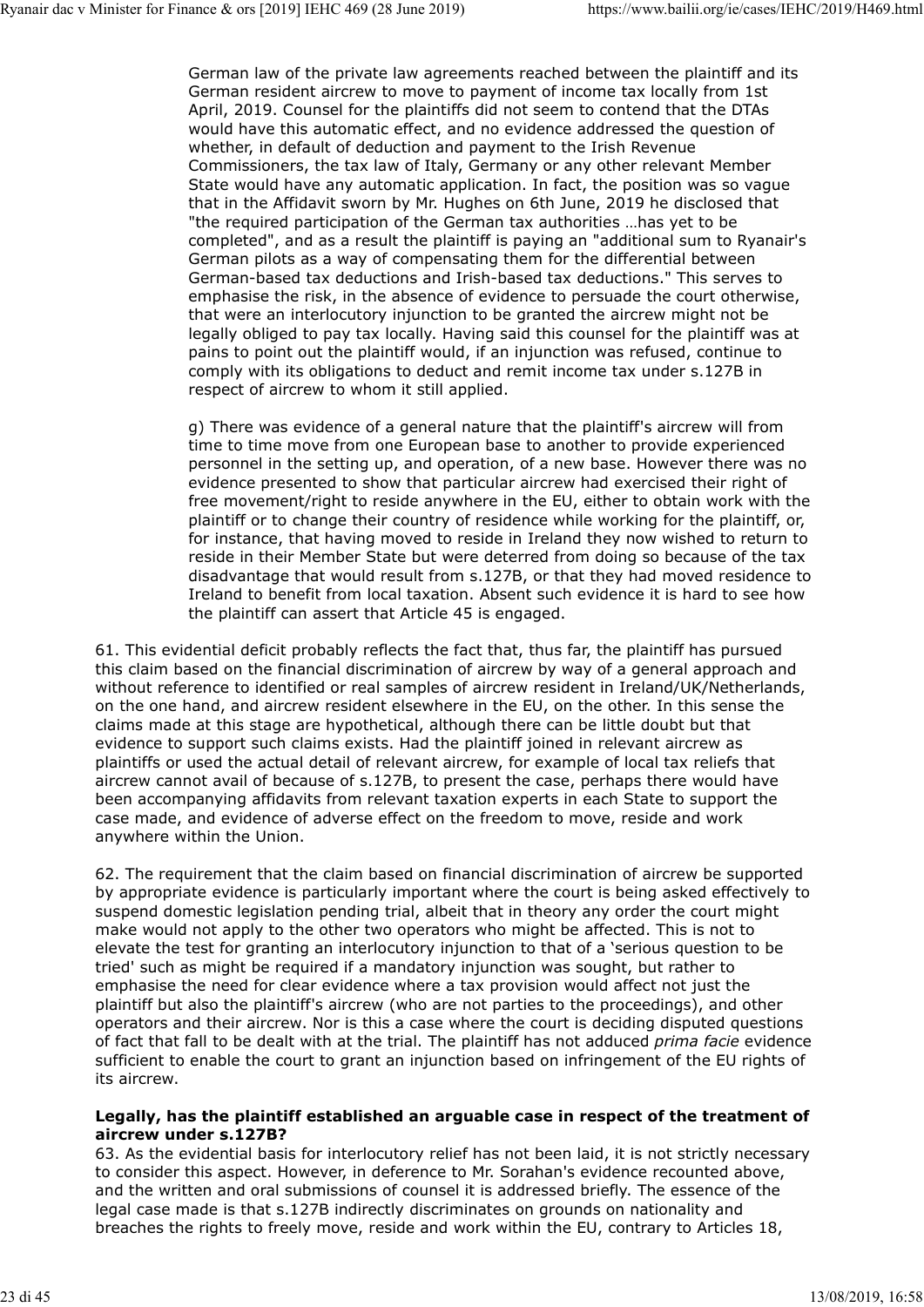#### 20, 21 and 45

TFEU, and the subsidiary EU and domestic legislation set out earlier in this judgment.

64. The principle of non-discrimination requires that persons in objectively comparable situations be treated equally. The plaintiff asks the court to compare the treatment under s.127B of its non-Irish/UK/Netherlands resident aircrew with aircrew resident in Ireland/UK /Netherlands - whether employed by the plaintiff or other operators. While accepting that non-resident taxpayers and resident taxpayers are not always objectively comparable, the plaintiff argues that it is otherwise where the non-resident taxpayer receives most of his or her income in the State of taxation such that the latter is the State in which personal and family circumstances of the non-resident ought to be taken into account.

65. While counsel for the plaintiff conceded that there was no EU case directly in point in respect of s.127B or any similar provision, he relied principally on the 'Schumacker doctrine'. In *Schumacker* , Case C-279/93, Mr. Schumacker, a married man with children, resident in and a national of Belgium, derived over 90% of his income in Germany but was subjected to a higher effective deduction of tax in Germany because he was not able to avail of married person 'splitting' in mitigation of tax or other family circumstances giving rise to reliefs and rebates for similar taxpayers residing in Germany. The CJEU answered the first question by finding that Article 48 of the Treaty (reserving matters of taxation to member States) must be interpreted as limiting the right to lay down conditions concerning liability to tax and would not allow a Member State to treat a national of another Member State employed in the territory of the first State in the exercise of his right of freedom of movement less favourably that one of its own nationals. The court then stated the following in answering questions 2 and 3:

> "26 The Court has consistently held that the rules regarding equal treatment forbid not only overt discrimination by reason of nationality but also all covert forms of discrimination which, by the application of other criteria of differentiation, lead in fact to the same result (Case 153/73 Sotgiu v Deutsche Bundespost [1974] ECR 153, paragraph 11).

27 It is true that the rules at issue in the main proceedings apply irrespective of the nationality of the taxpayer concerned.

28 However, national rules of that kind, under which a distinction is drawn on the basis of residence in that non-residents are denied certain benefits which are, conversely, granted to persons residing within national territory, are liable to operate mainly to the detriment of nationals of other Member States. Nonresidents are in the majority of cases foreigners.

29 In those circumstances, tax benefits granted only to residents of a Member State may constitute indirect discrimination by reason of nationality.

30 It is also settled law that discrimination can arise only through the application of different rules to comparable situations or the application of the same rule to different situations.

31 In relation to direct taxes, the situations of residents and of non-residents are not, as a rule, comparable.

32 Income received in the territory of a Member State by a non-resident is in most cases only a part of his total income, which is concentrated at his place of residence. Moreover, a non-resident' s personal ability to pay tax, determined by reference to his aggregate income and his personal and family circumstances, is more easy to assess at the place where his personal and financial interests are centred. In general, that is the place where he has his usual abode. Accordingly, international tax law, and in particular the Model Double Taxation Treaty of the Organization for Economic Cooperation and Development (OECD), recognizes that in principle the overall taxation of taxpayers, taking account of their personal and family circumstances, is a matter for the State of residence.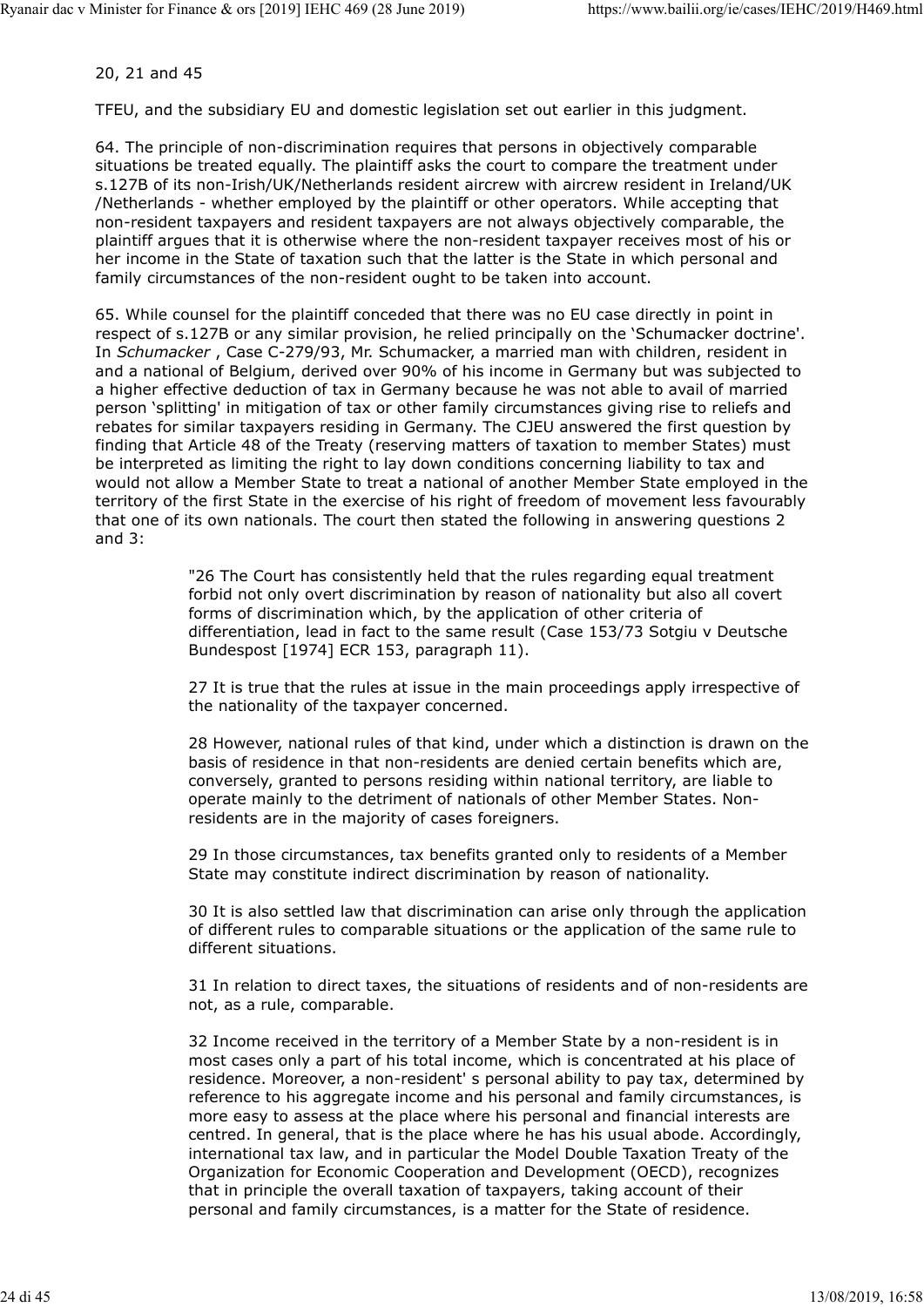33 The situation of a resident is different in so far as the major part of his income is normally concentrated in the State of residence. Moreover, that State generally has available all the information needed to assess the taxpayer' s overall ability to pay, taking account of his personal and family circumstances.

34 Consequently, the fact that a Member State does not grant to a non-resident certain tax benefits which it grants to a resident is not, as a rule, discriminatory since those two categories of taxpayer are not in a comparable situation.

35 Accordingly, Article 48 of the Treaty does not in principle preclude the application of rules of a Member State under which a non-resident working as an employed person in that Member State is taxed more heavily on his income than a resident in the same employment.

36 The position is different, however, in a case such as this one where the nonresident receives no significant income in the State of his residence and obtains the major part of his taxable income from an activity performed in the State of employment, with the result that the State of his residence is not in a position to grant him the benefits resulting from the taking into account of his personal and family circumstances.

37 There is no objective difference between the situations of such a non-resident and a resident engaged in comparable employment, such as to justify different treatment as regards the taking into account for taxation purposes of the taxpayer' s personal and family circumstances.

38 In the case of a non-resident who receives the major part of his income and almost all his family income in a Member State other than that of his residence, discrimination arises from the fact that his personal and family circumstances are taken into account neither in the State of residence nor in the State of employment.

39 The further question arises whether there is any justification for such discrimination.

40 The view has been advanced, by those Member States which have submitted observations, that discriminatory treatment  $\hat{A}^{\circ}$  regarding the taking into account of personal and family circumstances and the availability of "splitting"  $\hat{A}^{\circ}$  was justified by the need for consistent application of tax regimes to non-residents. That justification, based on the need for cohesion of the tax system, was upheld by the Court in Case C-204/90 Bachmann v Belgium [1992] ECR I-249, paragraph 28). According to those Member States, there is a link between the taking into account of personal and family circumstances and the right to tax worldwide income. Since the taking into account of those circumstances is a matter for the Member State of residence, which is alone entitled to tax worldwide income, they contend that the State on whose territory the nonresident works does not have to take account of his personal and family circumstances since otherwise the personal and family circumstances of the nonresident would be taken into account twice and he would enjoy the corresponding tax benefits in both States."

Addressing the argument that it was justified by the need for consistent application of tax regimes to non-residents, the Court held -

> "41 That argument cannot be upheld. In a situation such as that in the main proceedings, the State of residence cannot take account of the taxpayer' s personal and family circumstances because the tax payable there is insufficient to enable it to do so. Where that is the case, the Community principle of equal treatment requires that, in the State of employment, the personal and family circumstances of a foreign non-resident be taken into account in the same way as those of resident nationals and that the same tax benefits should be granted to him."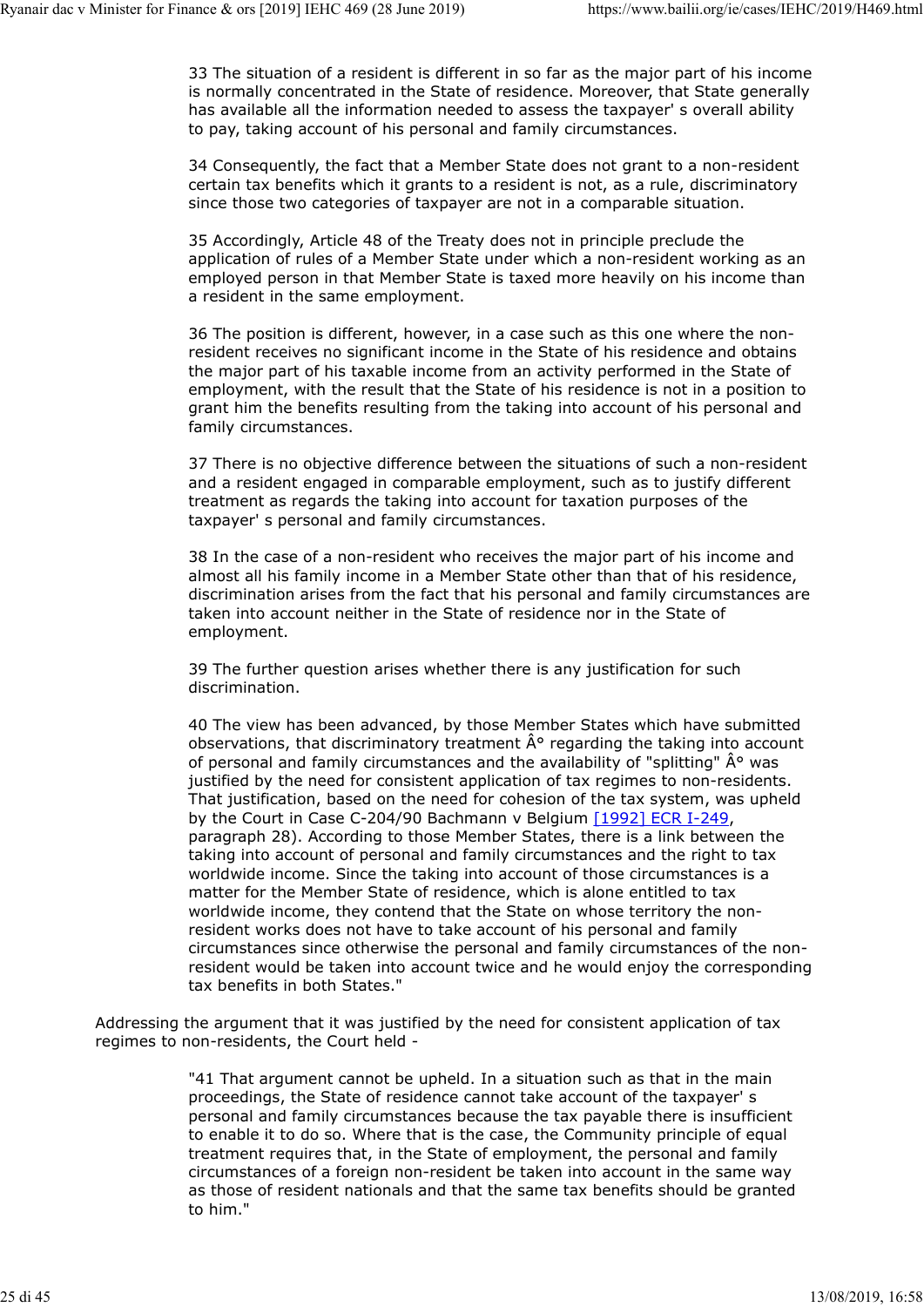66. Counsel for the plaintiff argued that the second limb in para. 30, quoted above in italics, applies to the present case, and that the application of the same rule, viz.s.127B, to different situations, gives rise to indirect discrimination against non-Irish/UK/Netherlands resident aircrew, who for the most part are not Irish nationals, when compared to Irish aircrew resident in Ireland working for an airline effectively managed and controlled in Ireland.

67. Counsel also referred to the reliance by the Court (para.32) on the OECD MTC recognising that in principle taxation is a matter for the State of residence where personal and family circumstances will be taken into account - something that under the OECD MTC Counsel submits now applies to aircrew earning most of their income in international airspace.

68. *Schumacker* was followed by the CJEU in Asshcher Case C-107/94 where the Court said:

"41 In relation to direct taxes, the situations of residents and of non-residents in a given State are not generally comparable, since there are objective differences between them both from the point of view of the source of the income and from that of their ability to pay tax or the possibility of taking account of their personal and family circumstances (Wielockx, paragraph 18, citing Schumacker, paragraph 31 et seq.).

42 However, in the case of a tax advantage which is not available to a nonresident, a difference in treatment as between the two categories of taxpayer may constitute discrimination within the meaning of the Treaty where there is no objective difference between the situations of the two such as to justify different treatment in that regard (Schumacker, paragraphs 36, 37 and 38).

…

45 In the present case, the difference in treatment is constituted by the fact that tax on income in the first band is charged at a rate of 25% on non-residents who receive less than 90% of their worldwide income in the Netherlands, but at 13% on those residing and pursuing the same economic activity in the Netherlands even if they receive less than 90% of their worldwide income there.

46 According to the Netherlands Government, the higher rate of tax is intended to offset the fact that certain non-residents escape the progressive nature of the tax because their tax obligations are confined to income received in the Netherlands."

Counsel emphasised that in the present case the defendants have offered no explanation or justification for s.127B, or what is asserted to be its discriminatory effect.

69. Counsel also opened the decision of the CJEU in the reference in *Kiekback* , Case C-9/14, in which a German national lived in Germany and in the relevant year (2005) worked the first three months in the Netherlands and then left to work in the U.S.A. Although the CJEU upheld the entitlement of Dutch law to deny the claimant deduction of dwelling expenses incurred during part of a year, the judgment is replete with references to and clearly follows the decision and principles enunciated in *Schumacker* . Thus the court states:

> "25. Such is the case particularly where a non-resident taxpayer receives no significant income in his Member State of residence and derives the major part of his taxable income from an activity pursued in the Member State of employment, so that the Member State of residence is not in a position to grant him the advantages which follow from the taking into account of his personal and family circumstances (see, *inter alia* , judgments in Schumacker, C-279/93, EU:C:1995:31, paragraph 36; Lakebrink and Peters-Lakebrink, C182/06, EU:C:2007:452, paragraph 30; and Renneberg, C527/06, EU:C:2008:566, paragraph 61).

> 26. In such a case, discrimination arises from the fact that the personal and family circumstances of a non-resident who receives the major part of his income and almost all his family income in a Member State other than that of his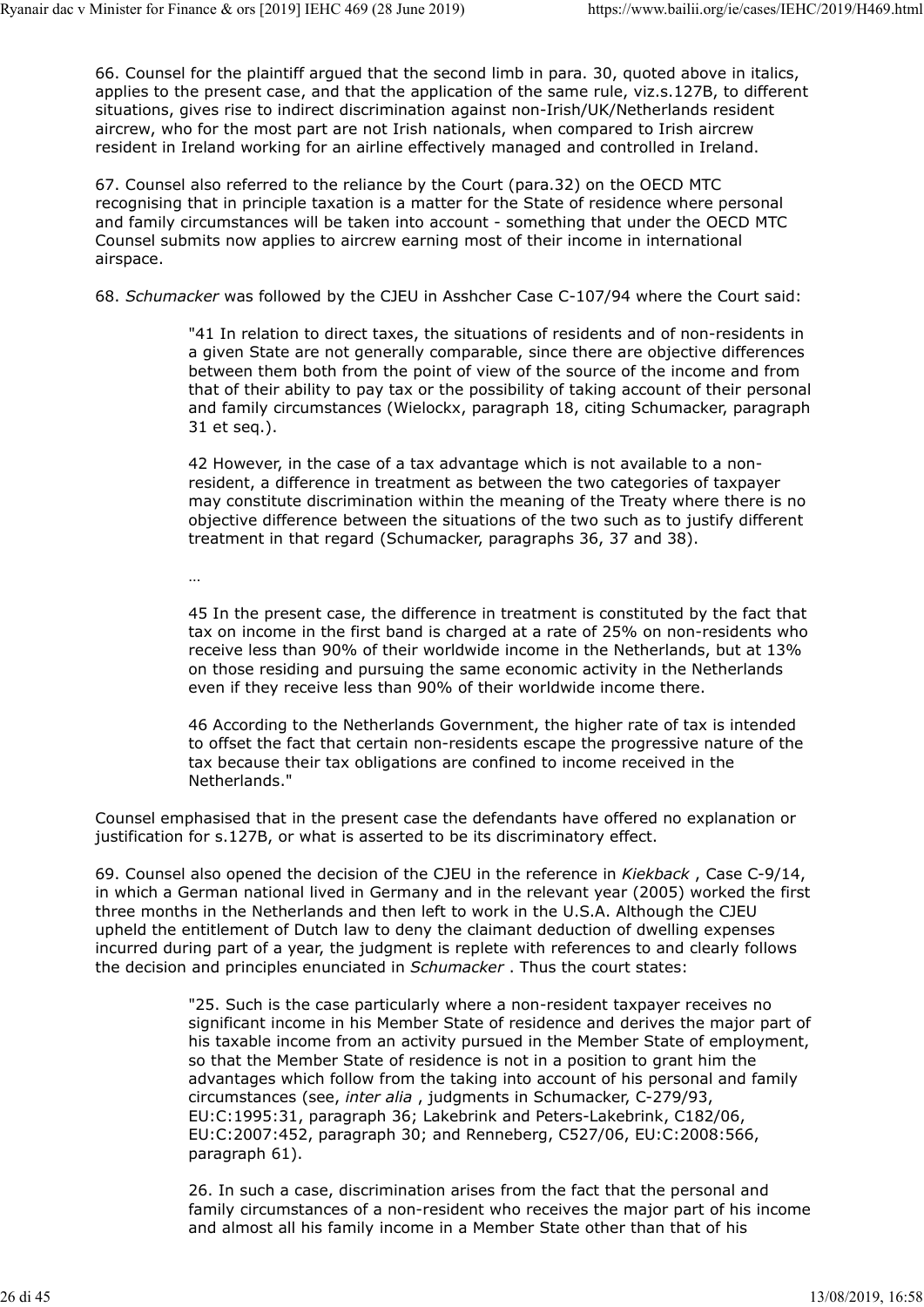residence are taken into account neither in the State of residence nor in the State of employment.

27. In paragraph 34 of the judgment in Lakebrink and Peters-Lakebrink (C182/06, EU:C:2007:452), the Court stated that the scope of the case-law arising from the judgment in Schumacker extends to all the tax advantages connected with the non-resident's ability to pay tax which are granted neither in the State of residence nor in the State of employment (judgment in Renneberg, C527/06, EU:C:2008:566, paragraph 63).

28. Thus, in relation to such tax advantages connected with a particular taxpayer's ability to pay tax, the mere fact that a non-resident has received, in the State of employment, income in the same circumstances as a resident of that State does not suffice to make his situation objectively comparable to that of a resident. It is additionally necessary, in order to establish that such situations are objectively comparable, that, due to that non-resident's receiving the major part of his income in the Member State of employment, the Member State of residence is not in a position to grant him the advantages which follow from taking into account his aggregate income and his personal and family circumstances."

70. Counsel also cited the reference in *Ritter-Coulais* Case C-152/03 to emphasise that the CJEU views cases such as these through the prism of freedom of movement and occupation. There, the two appellants were a couple who resided in France (one was German, the other had dual German/French nationality) but both worked as teachers in Germany. The court decided that Article 48 of the Treaty, which is now Article 45 TFEU, must be interpreted as precluding national legislation that does not permit persons in receipt of income from employment in one Member State, and assessable to tax on their total income there, to have income losses relating to their own use of a private dwelling in another Member State taken into account for the purposes of determining the rate of taxation applicable to their income in the former state, whereas positive rental income relating to such a dwelling is taken into account. At para. 33 the court stated:

> "33. Moreover, it is settled case-law that all of the Treaty provisions relating to the freedom of movement for persons are intended to facilitate the pursuit by Community nationals of occupational activities of all kinds throughout the Community, and preclude measures which might place Community nationals at a disadvantage when they wish to pursue an economic activity in the territory of another Member State."

71. In reply submissions, Counsel for the plaintiff also relied on *de Groot* , Case C-385/00. Mr. de Groot was a Netherlands resident and national who in the first 3 months of 1994 had employment in various Member States, with about one third of his income earned in the Netherlands, and two thirds in Germany/France/UK. He then became unemployed. He was divorced in 1987 and paying maintenance. He paid foreign tax for 1994 in Germany, France and the UK without reference to his maintenance payments. In his Dutch tax return he sought allowance under Dutch income tax law, and DTAs with Germany and France, and for a proportion of his expenses, but under Dutch law the proportionality test was applied also to the (substantial) maintenance payments with the result that he lost some 60% of tax reduction. He claimed a tax disadvantage because account was not taken of his personal and family circumstances. He relied on Article 48 - which is now Article 45.

72. The CJEU cited *Schumacker* in affirming that direct taxation falls within the competence of the Member States, but that they must exercise such competence in accordance with Community Law and avoid any overt or covert discrimination. The Court stated:

> "76. Any Community national who, irrespective of his place of residence and his nationality, has exercised the right to freedom of movement for workers and who has been employed in a Member State other than that of residence falls within the scope of Article 48 of the Treaty and Article 7 of Regulation No 1612/68 (Case C-419/92 Scholz [1994] ECR I-505, paragraph 9, and Terhoeve, cited above, paragraph 27).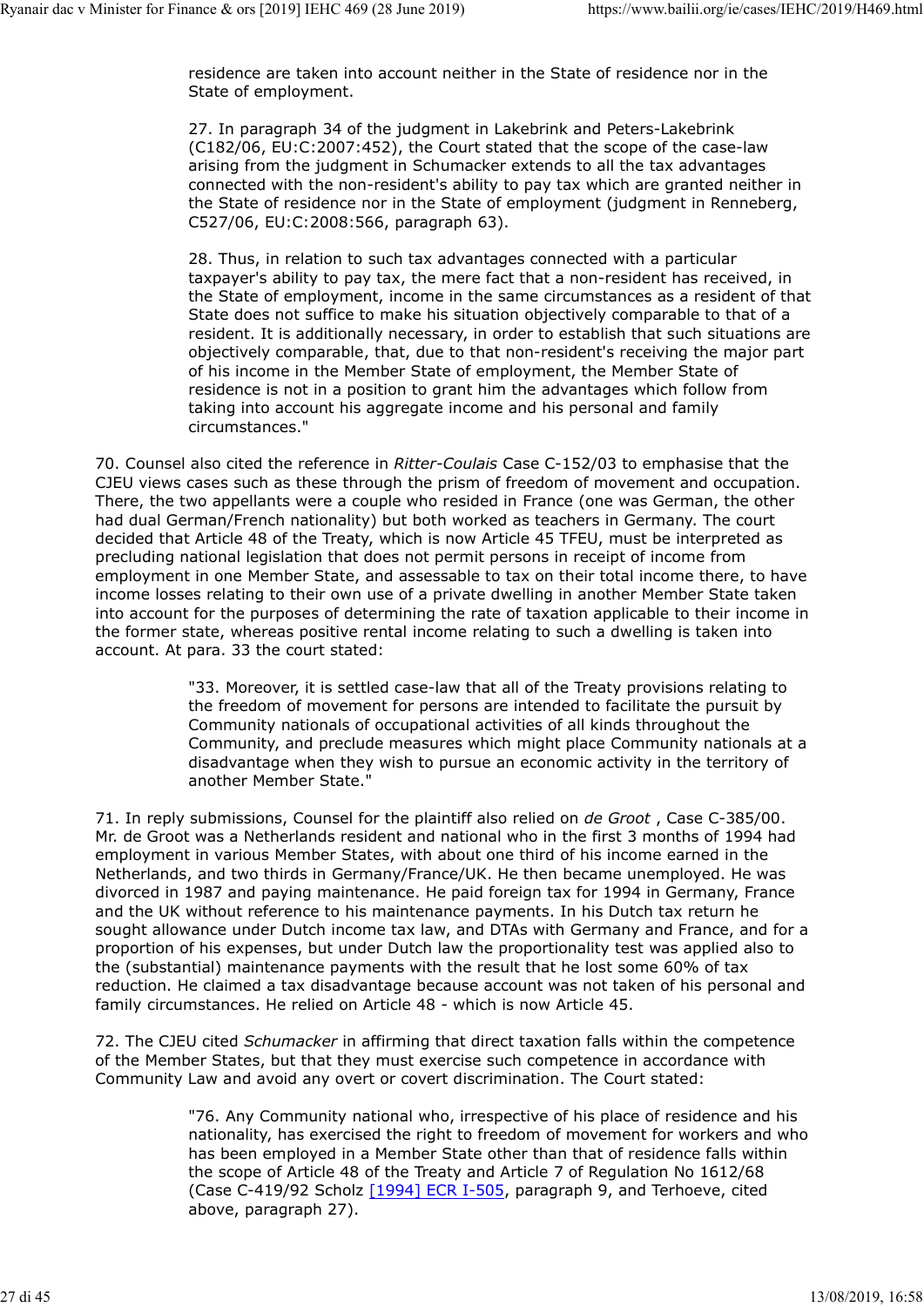77. Moreover, it is settled case-law that all of the Treaty provisions relating to the freedom of movement for persons are intended to facilitate the pursuit by Community nationals of occupational activities of all kinds throughout the Community, and preclude measures which might place Community nationals at a disadvantage when they wish to pursue an economic activity in the territory of another Member State (Case C-370/90 Singh [1992] ECR I-4265, paragraph 16, Terhoeve, paragraph 37, Case C-190/98 Graf [2000] ECR I-493, paragraph 21, and Case C-302/98 Sehrer [2000] ECR I-4585, paragraph 32).

78. Provisions which preclude or deter a national of a Member State from leaving his country of origin to exercise his right to freedom of movement therefore constitute an obstacle to that freedom even if they apply without regard to the nationality of the workers concerned (Case C-10/90 Masgio [1991] ECR I-1119, paragraphs 18 and 19, and Terhoeve , paragraph 39, and Sehrer , cited above, paragraph 33).

79. Thus, even if, according to their wording, the rules on freedom of movement for workers are intended, in particular, to secure the benefit of national treatment in the host State, they also preclude the State of origin from obstructing the freedom of one of its nationals to accept and pursue employment in another Member State (see, to that effect, Terhoeve , paragraphs 27 to 29).

80. Consequently, the fact that Mr de Groot has Netherlands nationality cannot prevent him from relying on the rules relating to freedom of movement for workers as against the Member State of which he is a national, since he has exercised his right to freedom of movement and worked in another Member State ( Terhoeve , paragraphs 27 to 29, and Sehrer , paragraph 29).

Whether there is an obstacle to freedom of movement for workers

81. It must be noted first that in the main proceedings Mr de Groot, a Netherlands national, resides in the Netherlands and received part of his income for 1994 in that State. The other part of his salary for that year was paid by foreign companies for work done in three other Member States. It is therefore undisputed that he exercised his right to freedom of movement for workers.

…

83. Secondly, it is clear that the parties to the main proceedings are agreed that, due to the application of the proportionality factor, a portion of the personal tax relief to which Mr de Groot was entitled did not give rise to an actual tax reduction in the Netherlands. He therefore suffered a real disadvantage as a result of the application of the proportionality factor since he derived from his maintenance payments and from the tax-free allowance a lesser tax advantage than he would have received had he received his entire income for 1994 in the Netherlands.

84. That disadvantage caused by the application by the Member State of residence of its rules on the avoidance of double taxation is liable to discourage a national of that State from leaving it in order to take up paid employment, within the meaning of the Treaty, in the territory of another Member State."

The court answered the first question :

"1. Article [45] precludes rules such as those at issue in the main proceedings irrespective of whether or not they are laid down in a convention for the avoidance of double taxation - whereby a taxpayer forfeits, in the calculation of the income tax payable by him in his State of residence, part of the tax-free amount of that income and of his personal tax advantages because, during the year in question, he also received income in another Member State which was taxed in that State without his personal and family circumstances being taken into account."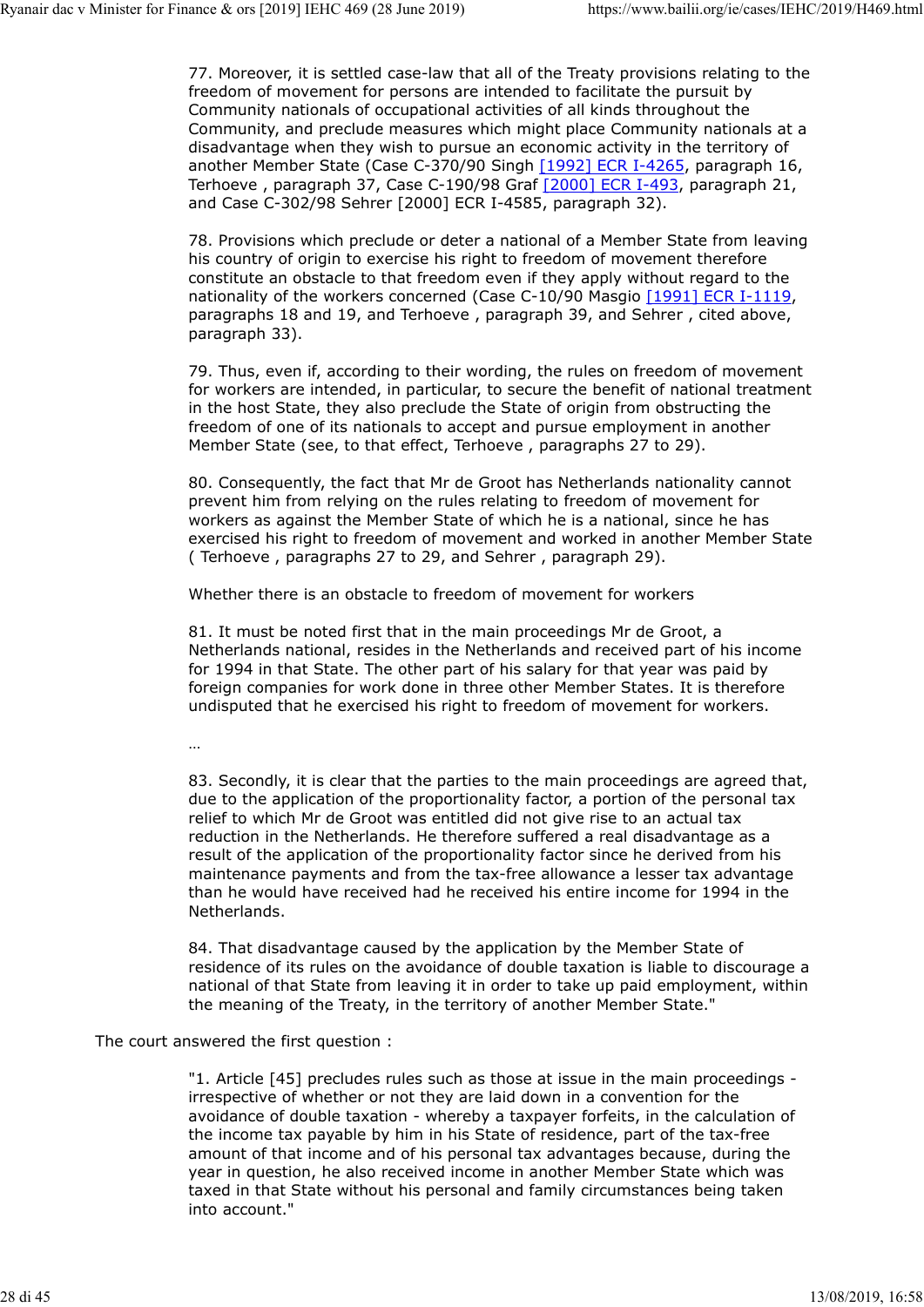Thus the plaintiff argued on the basis of the principles enunciated in this caselaw, and by analogy, that s.127B discriminates against the aircrew in question by adding to their income tax burden and preventing them availing - or availing fully - of reliefs or allowances that would be available under the tax law of their State of residence, and thus infringing their Article 45 rights.

73. The defendants' response to these arguments centred on Article 5(2) and the contention that direct taxation, not being a competence conferred on the Union, falls within the competence of Member States, and that disparities between national tax systems are not prohibited by the Treaties but "…result from the exercise in parallel by two Member States of their fiscal sovereignty" - see *Kerckhaert-Morres* Case C-513.04, at para. 20. That case concerned taxation of dividends in Belgium which had already been taxed at source in France. In determining that the Belgian legislation was not obliged by EU law to allow a setoff in respect of the tax levied in another Member State at source, the CJEU noted that DTAs "..are designed to eliminate or *mitigate* the negative effects on the functioning of the internal market resulting from coexistence of national tax systems…" (para.21)(emphasis added). In para. 22 the Court observed:

> "22. Community law, in its current state and in a situation such as that in the main proceedings, does not lay down any general criteria for the attribution of areas of competence between the Member States in relation to the elimination of double taxation within the Community. Apart from …[company/subsidiary taxation, associated enterprises and taxation of savings interest]…no uniform or harmonisation measure designed to eliminate double taxation has as yet been adopted at Community law level."

The Opinion of Advocate General Geelhoed in that case (delivered 6 April, 2006) also noted that any potential disadvantage to the Belgian residents in respect of dividends did not result from any breach of the free movement provisions of the Treaty which - "….do not as such oblige home states to relieve juridical double taxation resulting from the dislocation of tax base between two Member States." (para.30). At para. 31 he opines:

> "31. …. the possibility of juridical double taxation, in the absence of priority rules between relevant States, is an inevitable consequence of the generally accepted method under international tax law of dividing tax jurisdiction between States that is, the distinction between home State taxation (worldwide taxation of residents) and source State taxation (territorial taxation of non-residents). Under Community law, the power to choose criteria of, and allocate, tax jurisdiction lies purely with Member States, as governed by international tax law. At present, there are no alternative criteria to be found in Community law, and no basis for laying down any such criteria."

Counsel argued that this approach permits s.127B, under which Ireland selects work in international airspace and the effective place of management/control of the employer, as the criteria to determine the place of taxation of non-resident aircrew.

74. Counsel for the defendants argued that s.127B is a tax of general application that does not discriminate between nationals of different Member States, and that aircrew taxed under s.127B have equal entitlement to the allowances and reliefs available under Irish tax law. It was argued that it is an inevitable but permissible consequence of Member States competence to determine jurisdictional rules and rates applicable to income tax that employees resident in certain Member States will be subject to different tax burdens. It was noted that the bilateral DTAs (which are promulgated by statutory instrument approved by Dail Éireann and have the force of law under s.826 TCA 1997), prevent any double taxation, and are not themselves the basis for any charge to tax.

75. It was argued that the OECD MTC is only a guideline and has no impact on DTAs. While it must be accepted that this is so, as indicated earlier in this judgment the continuation of s.127B is arguably in conflict with current 2017 guidelines, has not kept pace with the change to payment of social insurance in the local State of residence, and is out of tune with employee desires and sentiment as expressed in the 2018 collective agreements.

76. In response to *Schumacker* Counsel relied on the case of D. Case C-376/03, where the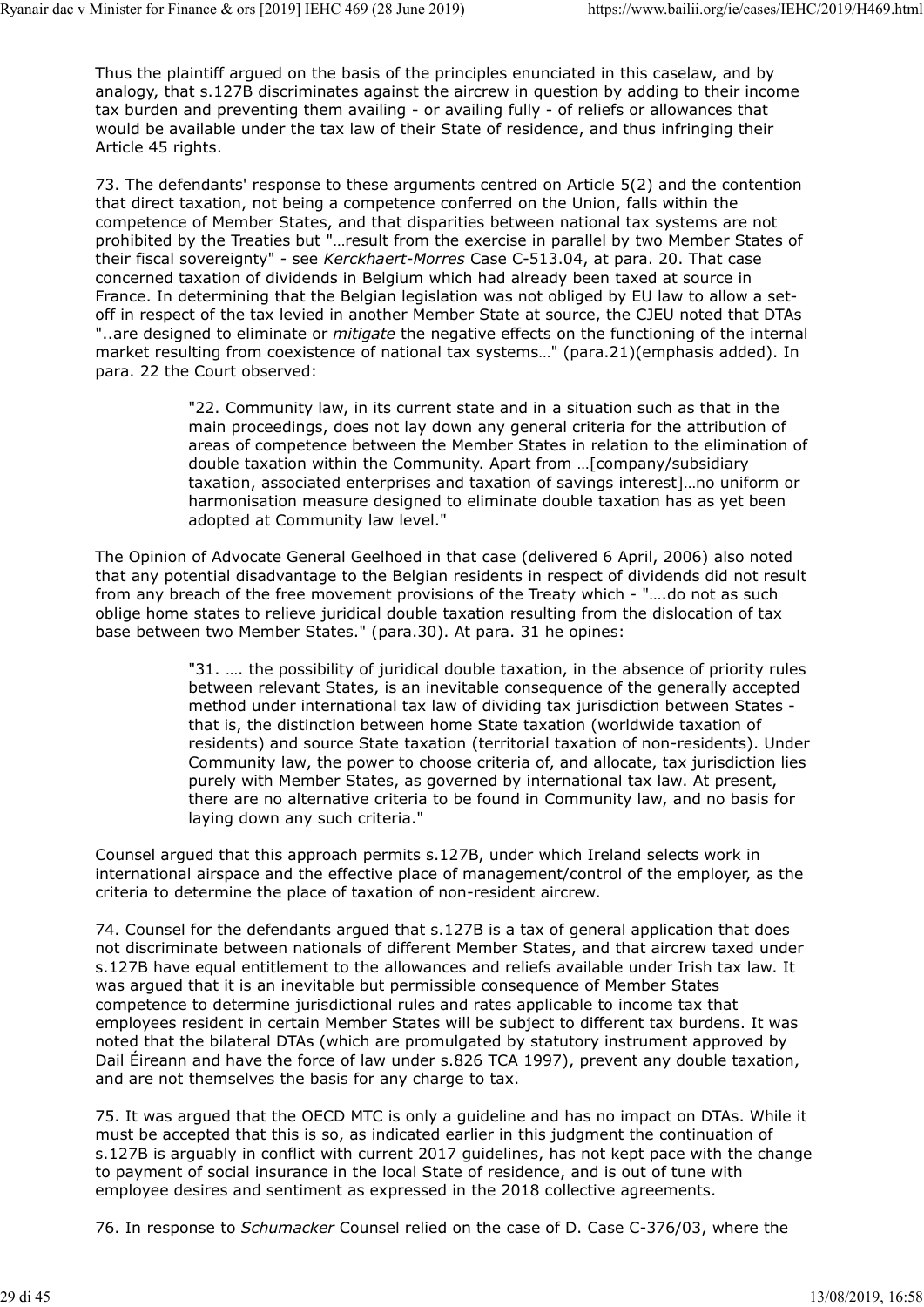CJEU declined to strike down a Netherlands' wealth tax that treated non-residents with less than 90% of their wealth in the Netherlands, such as Mr. D, a German resident, less favourably than residents in that they could not avail of an allowance based on personal/family circumstance. The justification for not following the *Schumacker* principles was explained by the Court:

> "36. This allowance - which is intended to ensure that at least a part of the total net assets of the taxable person concerned is exempt from wealth tax - performs its function fully only if the imposition of the tax relates to all his wealth. Consequently, non-residents who are taxed in that other Member State on part only of their wealth do not in general have grounds for entitlement to the allowance.

> 37. As in the case of income tax, the view is to be taken as regards wealth tax that the situation of a non-resident is different from that of a resident in so far as not only the major part of the latter's income but also the major part of his wealth is normally concentrated in the State where he is resident. Consequently, that Member State is best placed to take account of the resident's overall ability to pay by granting him, where appropriate, the allowances prescribed by its legislation.

> 38. It follows that a taxpayer who holds only a minor part of his wealth in a Member State other than the State where he is resident is not, as a rule, in a situation comparable to that of residents of that other Member State and the refusal of the authorities concerned to grant him the allowance to which residents are entitled does not discriminate against him.

…

41. The different treatment of residents and non-residents by the Member State in which the person concerned holds only 10% of his wealth and the lack of an allowance in that case can be explained by the fact that the person concerned holds only a minor part of his wealth in that State and that he is accordingly not in a situation comparable to that of residents. The circumstance that that person's State of residence has abolished wealth tax has no bearing on this factual situation. Since he holds the major part of his wealth in the State where he is resident, the Member State in which he holds only a proportion of his wealth is not required to grant him the benefits which it grants to its own residents."

77. Counsel also sought to distinguish the CJEU case law relied upon by the plaintiff, on factual differences, or on the basis that cases - such as *Asscher* - concerned the application of different tax rules to non-residents who are nationals of other Member States (rather than the application of the same rule to different situations), and other cases such as *de Groot* emphasised that the rights claimed could only be asserted if the free movement/residence rights under Article 45 were engaged (proof of which was absent). Counsel also disputed that the plaintiff could show discrimination in any objectively comparable situation, or any obstacle to free movement of the plaintiff's aircrew.

78. It is not for the court to attempt to weigh or resolve these competing arguments. However, if the plaintiff had adduced the evidence that I have found to be lacking then I am of the view that the plaintiff would have made out an arguable case under this heading.

The plaintiffs' claim based on freedom of establishment- the case under Article 49 79. The core of this claim is that s.127B in contrary to the principle of non-discrimination in Article 18 and is a restriction on the plaintiff's right to establishment (Article 49) or freedom to provide services (Article 56) within the EU. These latter two articles provide:]

> "Article 49: Within the framework of the provisions set out below, restrictions on the freedom of establishment of nationals of a Member State in the territory of another Member State shall be prohibited. Such prohibition shall also apply to restrictions on the setting-up of agencies, branches or subsidiaries by nationals of any Member State established in the territory of any Member State.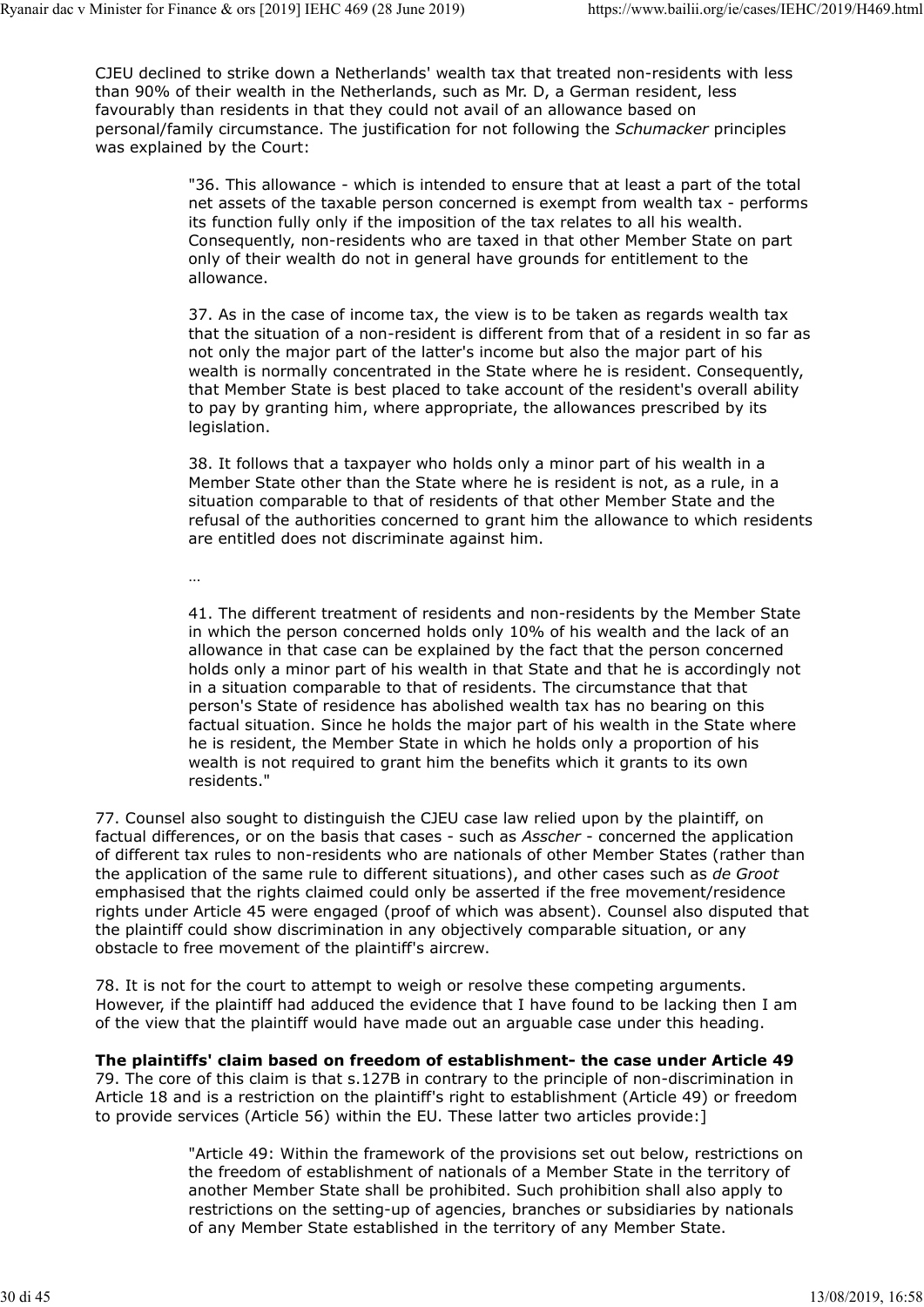Freedom of establishment shall include the right to take up and pursue activities as self-employed persons and to set up and manage undertakings, in particular companies or firms within the meaning of the second paragraph of Article 54, under the conditions laid down for its own nationals by the law of the country where such establishment is effected, subject to the provisions of the Chapter relating to capital.

Article 56: Within the framework of the provisions set out below, restrictions on freedom to provide services within the Union shall be prohibited in respect of nationals of Member States who are established in a Member State other than that of the person for whom the services are intended.

The European Parliament and the Council, acting in accordance with the ordinary legislative procedure, may extend the provisions of the Chapter to nationals of a third country who provide services and who are established within the Union."

80. It is appropriate to set out some of the plaintiff's evidence that its "effective place of management" is Ireland, notwithstanding that it operates across 84 bases in 20 Member States. At these bases the plaintiff leases office space and crew rooms, there are base captains and crew supervisors and safety staff, and aircrew attend pre-flight meetings. However, instructions and rosters are received from Dublin, and base flight reports and other relevant information is forwarded to the Dublin HQ. When the plaintiff opens a new base it needs to transfer experienced aircrew from existing bases to the new base so that experienced staff work alongside new aircrew. This business model and growth of the plaintiff's business therefore depends on free movement of crew across its bases. By comparison Aer Lingus, who operate across three bases in Ireland and Northern Ireland, do not face the same issues of free movement and the effect of s.127B.

81. In addition, the Ryanair Group holds Air Operator's Certificates (AOCs) for four local companies namely, Ryanair DAC in Ireland, Ryanair Sun S.A. in Poland (since April 2018), Laudamotion GmbH in Austria (August 2018), and Ryanair UK Limited in the UK (December, 2018). In his third Affidavit sworn on 1st March, 2019 Mr. Sorahan confirms that the Ryanair Group may add further AOCs in the future, and that there is no reason why it would be precluded from obtaining AOCs in all Member States in which it has bases. He adds -

> "5…. However, as Ryanair would still be effectively managed and controlled from Ireland, aircrew transferred to such foreign AOCs would not be relieved from the impact of s.127B because the application of that section is dependent on the place of effective management of the airline, not the location of the AOC.

> 6. The policy behind Open Skies was to permit EU-owned airlines to have open access to all Member States, and reduce the requirement to have multiple AOCs and separate national regulation. Ryanair would prefer not to have to obtain multiple AOCs and break up its central management and control in Ireland, which has been one of the bases for its successful operations to date. The impact s.127B may, however, require this to happen."

82. In the Replying Affidavit of Áine Blackwell sworn on behalf of the defendants on 6th March, 2019, she agrees with the proposition that whether Ryanair Group holds an AOC is not determinative under s.127B, rather it is whether the employment is exercised on board an aircraft that is "operated by an enterprise that has its place of effective management in the State." However, she adds -

> "7. I say and believe that, if the local subsidiaries holding the AOCs at issue have their place of effective management in those States (respectively Poland, Austria and the UK), income earned by locally resident employees of those subsidiaries will not fall within the charge to Irish income tax by virtue of Section 127B. Similarly, if the Ryanair Group creates further local entities with their place of effective management outside the State, income earned by employees of such entities will not fall within the scope of Section 127B."

83. Ms. Blackwell also points out that the plaintiff's agreement with ANPAC, the Italian trade union, quoted earlier in this judgment, includes the following: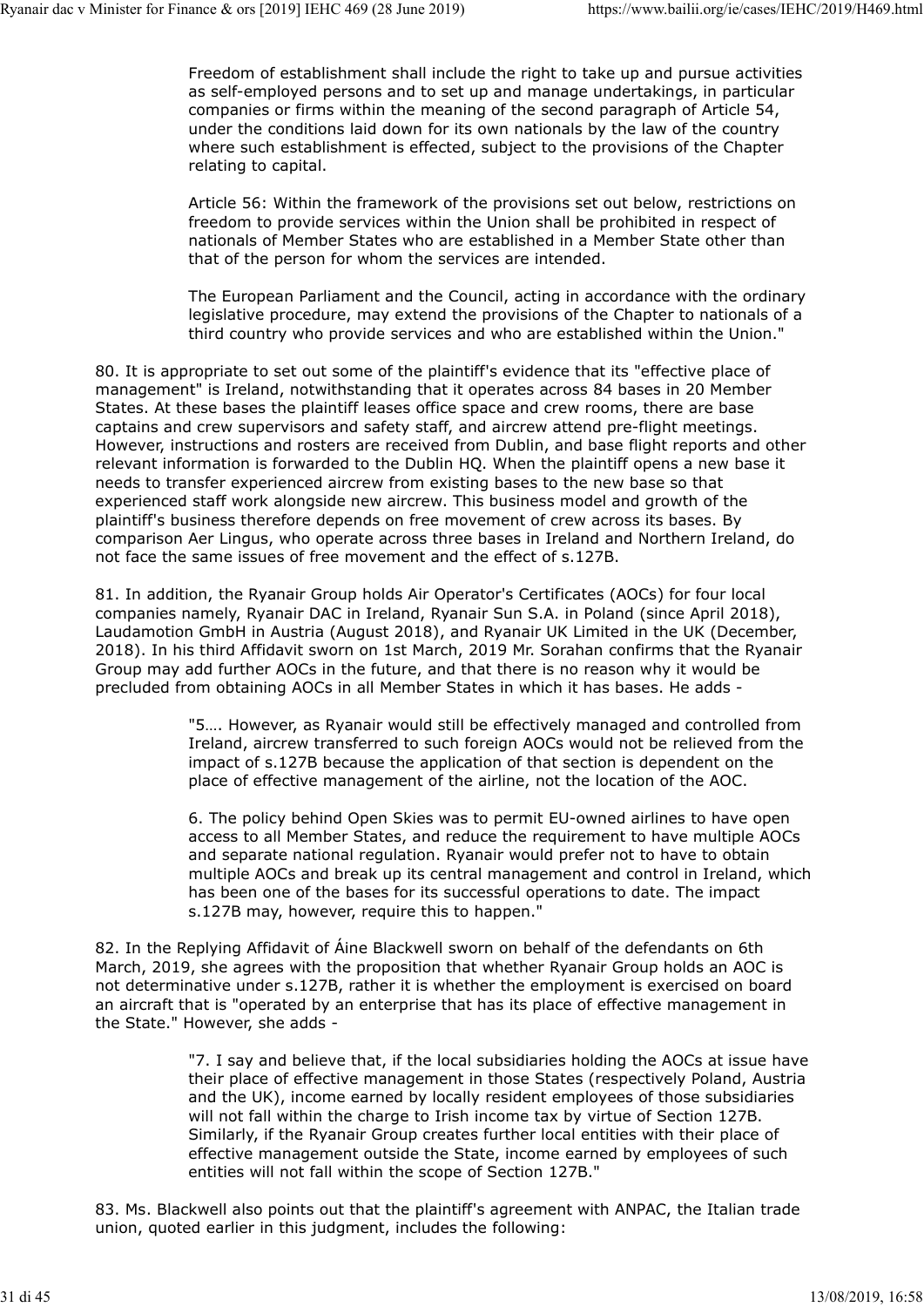"During phase 2 Italian tax will be applied to pilots' earnings (subject to any double taxation agreements) when section 127B ceases to have effect or when a new AOC structure which is managed and controlled from outside of Ireland comes into effect".

This wording does seem to contemplate the possibility of the establishment by the Ryanair Group of a corporate structure that manages and controls the flight operations the subject of an Italian AOC, and that aircrew will be employed by such company.

84. Ms. Blackwell then responds to Mr. Sorahan's suggestion that s.127B "may" require the plaintiff to break up its central management and control in Ireland:

> "9…...I say and believe that, as is evident, s.127B forms just one aspect of a broader regulatory and taxation context to which Ryanair is subject in Ireland. I say and believe that any decision by Ryanair to move its management outside Ireland would, clearly, have implications going beyond s.127B, but also for the broader regulatory and taxation, including corporate taxation, context to which Ryanair is subject."

Presumably this is, in part at least, a reference to Ireland's current corporation tax rate that is perceived in some quarters as advantageous.

85. In arguing this case the plaintiff relies on the agreements that it has negotiated - and continues to negotiate - with trade unions/representative bodies, with the dates for transition to local payroll and payment of local tax commencing this year or otherwise as outlined earlier in this judgment, but the plaintiff does not rely solely on these collective agreements. It relies on the "changes in legal framework" discussed previously, including the following matters -

> (a) the (alleged) discriminatory financial disadvantage to its Non-Irl/UK/NL resident aircrew;

(b) that it costs the plaintiff more than its non-Irish competitors to deliver the same net pay as a result of which "it can become commercially unviable to continue to compete and operate in particular jurisdictions (e.g. Timisoara in Romania), unless Ryanair endures the uncompetitive measure of inflating gross salaries of aircrew employed by Ryanair to offset the negative impact of s.127B (Statement of Claim para.15.c);

(c) that if the plaintiff were to deduct local taxes as well as income tax under s.127B the net pay would be so reduced that "Ryanair would be faced with industrial action and/or resignations" - para.29 of Mr. Sorahan's Affidavit, where he notes the significant industrial action in the summer of 2018 and the impact on the travelling public, employees and the plaintiff. He asserts that -

"Ryanair would suffer severe and irreparable damage to its reputation generally but, in particular, to its reputation with aircrew and to its reputation amongst consumers."

(d) Mr. Sorahan adds -

"30. Second, even if Ryanair bore the brunt of the double income tax payment by paying the relevant amounts to the Revenue Commissioners on behalf of all Non-IRL/UK aircrew, that would require it to pay approximately €5m per month to the Revenue Commissioners. If these monthly amount were payable by Ryanair on any kind of sustained basis, Ryanair's costs would increase by approximately €60m per annum and, unless it re-commenced making the deductions of its aircrew, it would result in these increases being passed to consumers by increasing the cost of its flights. Ryanair would be forced to choose between damaging its reputation with its aircrew by re-commencing deductions and risking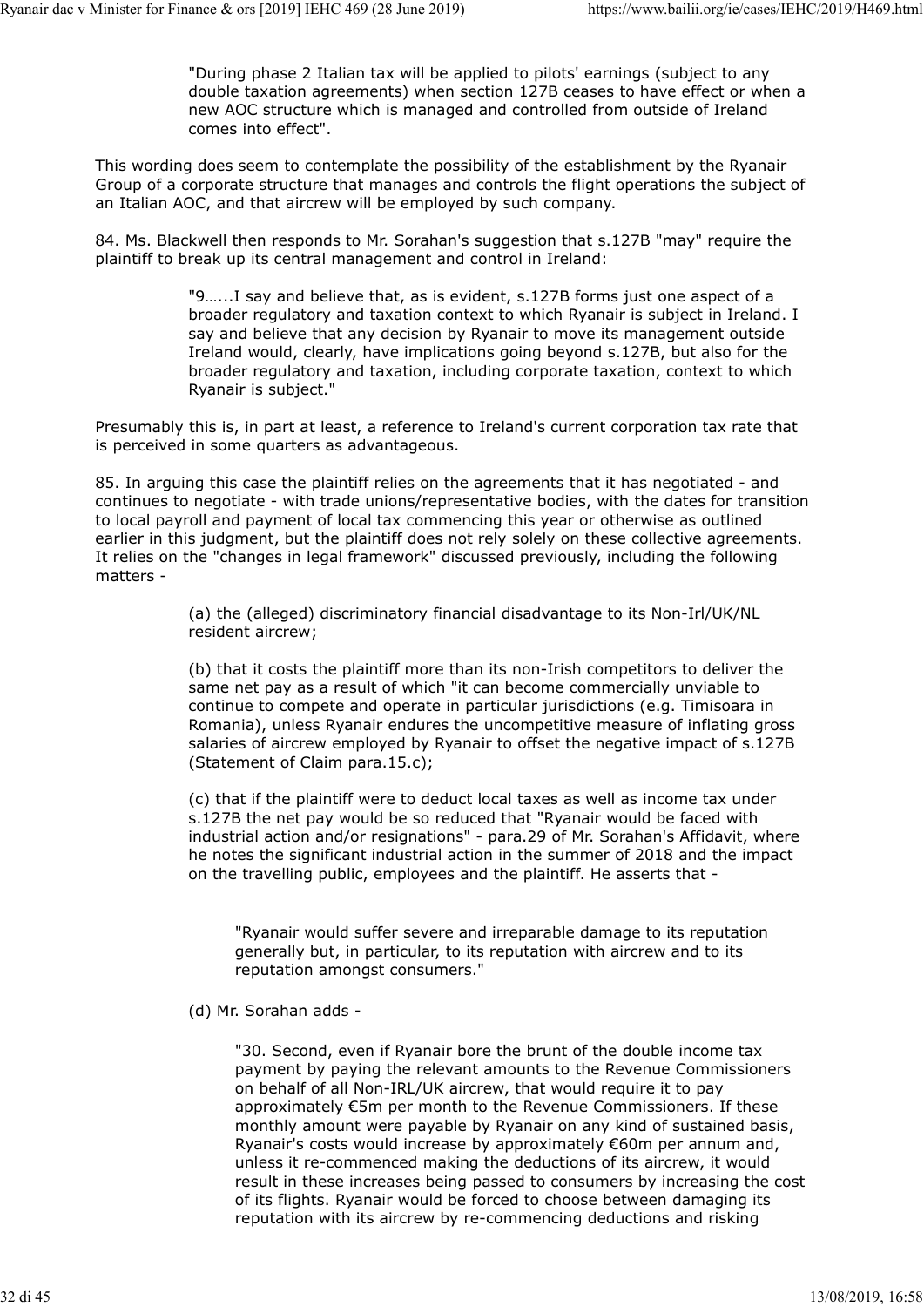industrial unrest, or damaging its reputation amongst consumers who rely on it to deliver as a low-cost carrier."

(e) The plaintiff asserts that damages would not be an adequate remedy, and that it would suffer irreparable loss if s.127B continues to apply to its aircrew. Mr. Sorahan avers that even if the plaintiff paid the income tax twice this would send a negative message to aircrew (whether the plaintiff's employees, aircrew choosing to move between bases, or would-be employees) and affect their choice of employment - rendering the plaintiff less desirable for employment, with ineligibility for local tax reliefs and the requirement to navigate tax processes in two jurisdictions. He asserts that aircrew would be likely to leave them if s.127B was applied to them in the face of the relevant agreements.

(f) Further Mr. Sorahan asserts the plaintiff would face issues with its 142 million customers, and reputational damage with the EU Commissioner and other EU politicians (correspondence with whom is exhibited) and Member State ministers, and there would be a negative impact on collective agreements to date and ongoing negotiations in some 12 EU centres. He particularly cites the agreement with Vereinigung Cockpit (VC) Pilot Union I Germany, where the full legal text has yet to be finalised, but in respect of which he says to get this far been hardfought over 13 months.

(g) He argues that paying income on salaries to two tax authorities would cause airfares to rise, damaging the plaintiff's image as a low-cost airline, and in his Replying Affidavit sworn on 1st February, 2019 he avers:

"38…...It could also lead to market distortion which negatively impacts on consumers. For example, if Ryanair's cost base increased significantly, it may be forced to remove capacity from the market, close bases and slow down its growth plans, leading to a situation where consumers may not have the choice to avail of Ryanair's low cost fares. As a result, other airlines would almost certainly choose to increase their fares, and by extension, their profits. None of these matters are capable of being compensated in damages."

(h) Mr. Sorahan further avers:

"39. In addition, this period of double payment could lead to practical difficulties which would be very difficult to undo e.g. a member of aircrew could present their P60 obtained in Ireland as a result of Ryanair's payment in that jurisdiction to the German tax authorities (where Ryanair was also paying tax) and recoup the money paid by Ryanair to the German tax authorities. If this was done, it is impossible to see how this money would ever be recouped by Ryanair."

Mr. Sorahan also responded to the suggestion by the defendants that the plaintiff could, pending hearing, increase the salary to aircrew to make up the net pay differences caused by s.127B:

"40. In addition, if Ryanair bore the brunt of s.127B by increasing gross salaries (all of which would be subject to Irish tax) in order to deliver a net pay position equivalent to that of what would be earned under local taxation, it would not be feasible to undo this increase in gross salaries, as no member of aircrew would ever agree to return to previous lower salary levels if s.127B was found to be incompatible with EU law."

(i) Mr. Sorahan on behalf of the plaintiff gives the usual undertaking as to damages, and no issue with this is taken by the defendants.

(j) Under the heading "Balance of Convenience" Mr. Sorahan refers to the limited application of s.127B given that it only applies to airlines having their effective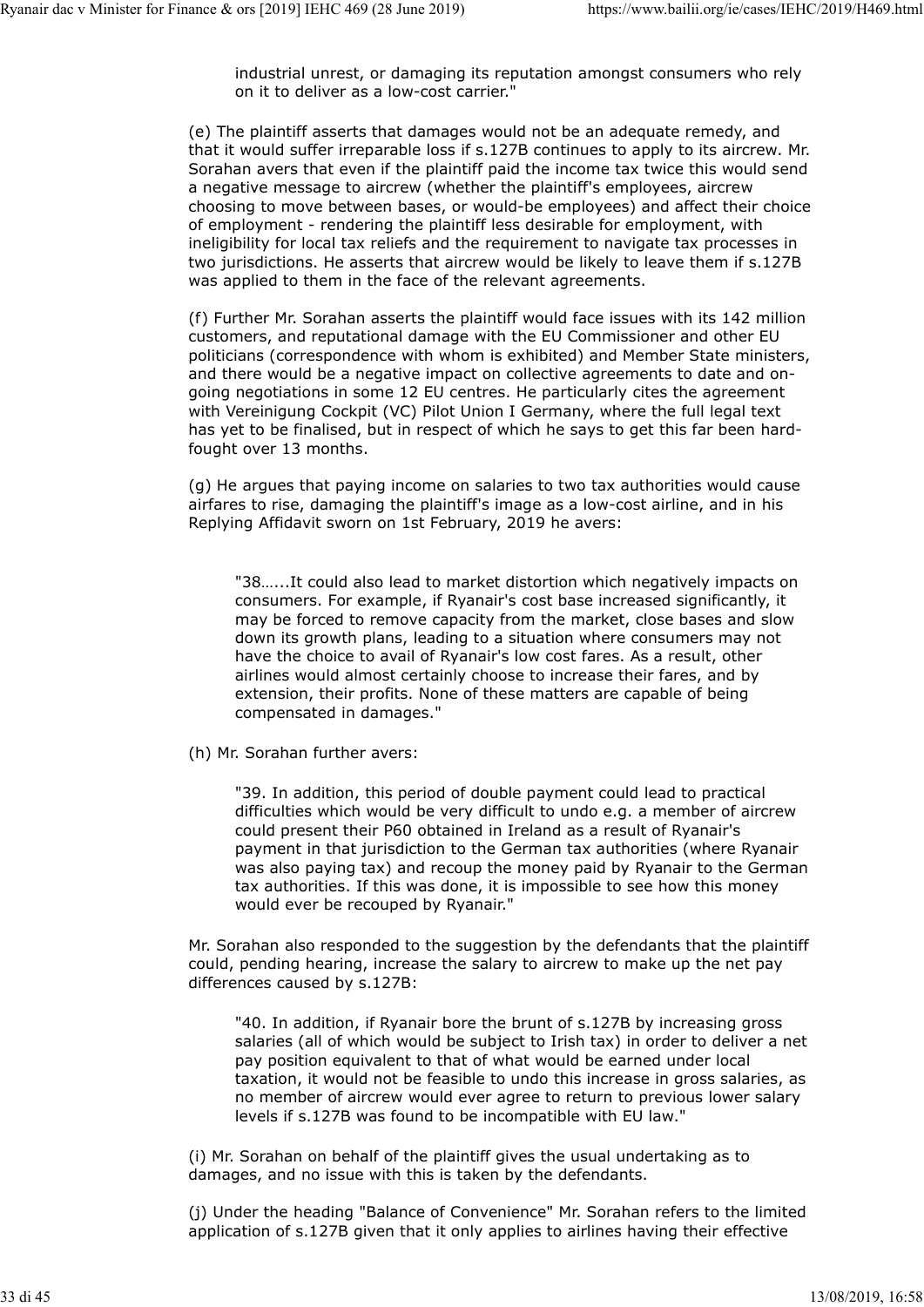place of management in Ireland who are permitted to carry passengers, cargo or mail on aircraft with 20 seats or more - only the plaintiff, Aer Lingus, Cityjet and Norwegian Airlines. He avers that it has no practical effect on Aer Lingus "as it does not operate from bases where s.127B bites", but that "Ryanair's hardship is Aer Lingus' gain on the 46 routes on which Ryanair and Aer Lingus currently compete directly (e.g. Dublin-Pisa) and Ryanair aircrew are subject to s.127B while Aer Lingus aircrew are not.

#### **Discussion**

86. While the discriminatory financial disadvantage to aircrew said to be caused by s.127B which is central to the Article 45 claim also features in the plaintiff's case under Articles 49 and 54, I do not regard it as an essential element (at least at this interlocutory stage) and it may be better characterised as part of the background to the claim. Accordingly, the evidential frailties highlighted in respect of the plaintiff's claim based on aircrew suffering financial disadvantage by virtue of the continued operation of s.127B do not apply to this interlocutory claim, or at least not with the same force.

87. I find that the essence of this claim in the context of the application for interlocutory relief can be summarised as follows:

> • because of changes in 2012 resulting in 'local' payment of social security, and more recently changes to the 'industrial landscape', deduction of income tax in Ireland under s.127B is no longer acceptable to non-IRL/UK/NL based aircrew whose collective demands and actions have made it a commercial imperative that the plaintiff come to agreements with aircrew/their unions to move to locally based contracts, payroll and tax deduction/remission;

• that while the plaintiff could pay income tax twice - in Ireland and the Member State of residence - in the short-term, while the new agreements are being implemented, this would in due course cost about €5 million per month (circa €60 million per annum), and would not be commercially sustainable beyond the short-term;

• that the continued operation of s.127B with such double payment of tax would conflict with the collective agreements and, potentially, cause reputational damage with aircrew, unions, passengers and Commission/politicians;

• that pending determination of these proceedings, and/or in the medium or long term, if s.127B continues to bind the plaintiff it will become a commercial imperative that it move its "effective place of management" out of Ireland e.g. to one or more alternative management structures in Italy or Germany or elsewhere, to avoid deduction of aircrew tax/USC in this jurisdiction, and/or to avoid payment of income tax a second time in aircrew countries of residence, to comply with collective agreements, and to avoid damaging industrial action and potential reputational damage, all of which the plaintiff apprehends will be irreparable and in respect of which it asserts damages would not be an adequate remedy;

• that this is - or would result in - a breach of the plaintiff's right to establish in Ireland (or a right not to dis-establish its Irish HQ) and its freedom to provide services, and is discriminatory and infringes Articles 18, 49 and 56. To paraphrase counsel on Day 3, "the plaintiff is being forced to set up in another Member State rather than its Member State of choice, because of s.127B, and this is the consequence of what happens if the imposition of s.127B taxation continues pending the final determination of these proceedings - the plaintiff has an obligation to mitigate its loss."

88. The detailed legal argument for engagement of Article 49 is set out in the plaintiff's written Submission at para.s 36-47,and a summary would not do it justice. The footnotes (but with numbering 1-30 in place of 84-114) are included: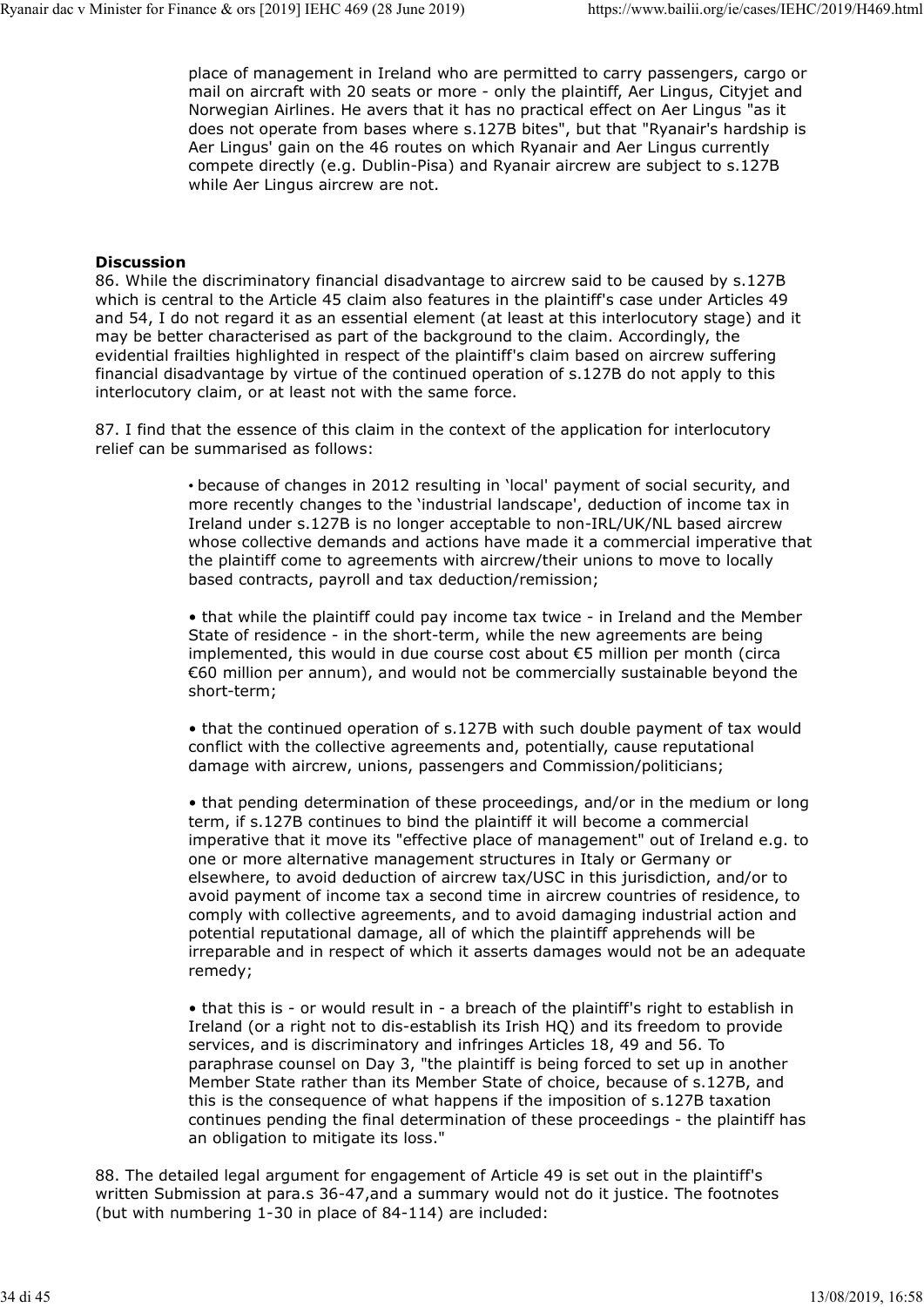"36. First, Ryanair is within the direct contemplation [Article 54 TFEU] and personal, material and territorial scope of Article 49 and, because it has vertical direct effect [Case 2/74 Reyners], is entitled to rely on same against the Defendants [Bernard, The substantive law of the EU, p.206]. More particularly, Ryanair is a company [Under Article 54 TFEU, companies are entitled to rely on the rights of establishment under Article 49 TFEU] formed in accordance with the laws of a Member State of the European Union [Case C-47/12 Kronos, para 46] with an Irish "nationality", for the purposes of those articles [Case C-330/91 Ex p. Commerzbank, para 13]. In addition, Ryanair has a presence in other Member States via its AOCs and its bases, the latter becoming even more "local" with staff now paying social insurance locally and being moved local contracts of employment, tax and local payroll. Ryanair is engaged in an economic activity [Case C-281/06 Jundt] and operates from multiple bases within the context of Open Skies and is "established" within the meaning of Regulation (EC) No. 847/2004 [Regulation EC No. 847/2004 provides: "Establishment on the territory of a Member State implies the effective and real exercise of air transport activity through stable arrangements; the legal form of such an establishment, whether a branch or a subsidiary with a legal personality, should not be the determining factor in this respect."]. Given that Article 49 applies to airline companies established in one Member State which supply air transport services between it and a third country [Case 476/98 Commission v Germany, para 145. See also, Regulation (EC) 847/2004, para 3], it applies to Ryanair. Regulation No. 847/2004 states at para 3 "the Community has also clarified the right of Community air carriers to benefit from the right of establishment within the Community, including the right to non-discriminatory market access.

37. In relation to territorial scope, for the reasons set out above in relation to workers, there is a sufficient "inter-state" element. In addition, Ryanair is entitled to challenge s.127B by relying upon Article 49 against its home state, there being plenty of cases where this has happened [Case C-200/98, AB and Y AB para 26.], including tax cases [See eg. De Groot].

Second, and contrary to well-established principles of EU law [Case C-55/94, Gebhard, para 37 (establishment); Arblade Case C-55/94, para 37 (services)], s127B is liable to hinder or render less attractive the exercise of Ryanair's rights by constituting an obstacle to effective secondary establishment in other Member States [Schutze, European Union Law, pp.625 to 634, Case C-212/97 Centros,, para 22; Case C-167/01 Inspire Art para 101; Case C-422/02 Caixa Bank]. Given that it costs or would cost Ryanair far more to staff a plane flying from its EU (non-Irish or UK) bases than it costs or would cost airlines whose staff do not pay tax under s.127B, it is liable to discourage secondary establishment. By extension, s.127B is liable to favour local companies [See eg Case 3/88 Commission v Italy where it was held that an Italian law which restricted access to state contracts to companies which were largely in state ownership, "essentially favoured Italian companies" and breached Article 49 TFEU.] and prevent Ryanair from operating in its foreign bases on the same terms as local airlines. No matter where it is operating from, because it is managed in Ireland, Ryanair and its aircrew remain locked in the disadvantageous orbit of s.127B.

39. Section 127B is particularly vulnerable to caselaw which seeks to ensure that a company's rights of secondary establishment are not rendered ineffective by measures which discriminate against its employees. For example, in Segers [Case 79/85], the CJEU ruled that Articles 49 and 54 prohibited a Member State from excluding the director of a company from a national sickness insurance scheme on the ground that the company had its registered office in another Member State, even though it did not conduct business there. The CJEU held that this type of discrimination against employees "indirectly restricts the freedom of companies of another Member State to establish themselves" [Para 21] via secondary establishment, in the host State. Therefore, the disadvantages experienced by Ryanair aircrew under s.127B [SOC, para 22(a), also (b)-(n)] (including the inability to access local allowances, etc.) breach Ryanair's rights of establishment [Reyners where a Belgium measure preventing the pursuit of an occupation by a Dutch person in another Member State was contrary to Article 49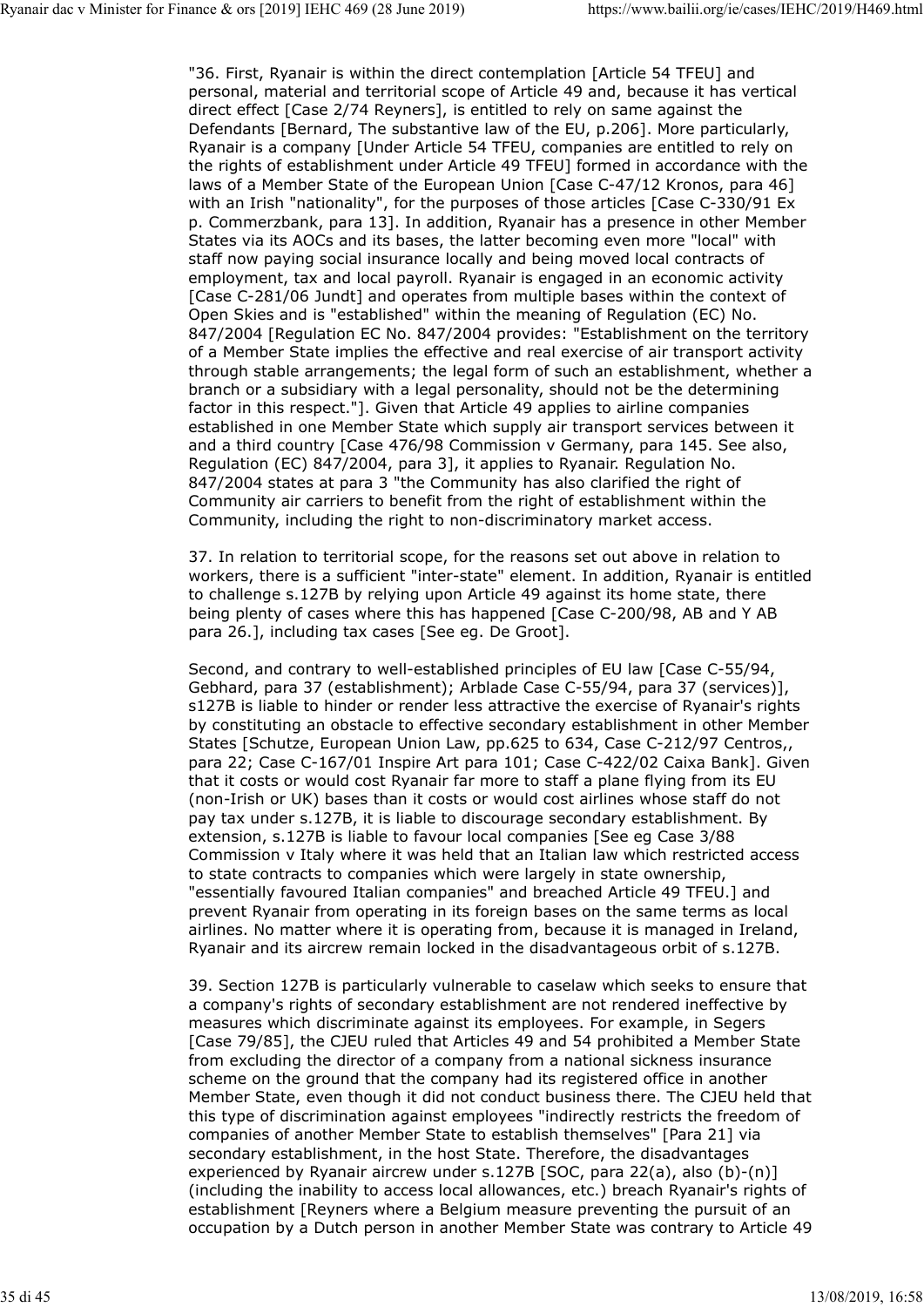#### TFEU].

40. Section 127B is also problematic in light of settled EU caselaw that restrictions on access to markets are caught by Article 49 [Case 201/15 AGET Iraklis, paras 49-51]. For example, in AGET Iraklis [Case C-201/15] it was held that Greek law requiring prior approval for collective redundancies and a ban on such redundancies in the absence of such approval was "such as to render access to the Greek market less attractive" and therefore, liable to constitute "a serious obstacle to the exercise of freedom of establishment in Greece" [At paras 53-57] . Similarly, Ryanair complains that s.127B restricts its ability to set up and remain in markets where s.127B bites [SOC, para 22 (g), (h)].

41. Section 127B is also vulnerable to challenge in light of case law evidencing a move away by the CJEU from the strictures of rules on primary and secondary establishment. Recently, the CJEU has focused less on determining whether there is an interference with primary or secondary establishment and more on whether there is a general interference with the right of establishment. For example, in SVEIC [Case 411/03. See also Case C-438/05 Viking Line, paras 72 to 74] , the CJEU did not concern itself with whether a German measure restricting inbound mergers could be viewed as a restriction on secondary establishment and, before finding that the law could deter the exercise of establishment [Para 22] , simply noted that :-

*"the right of establishment covers all measures which permit or even merely facilitate access to another Member State and the pursuit of an economic activity in that State by allowing the persons concerned to participate in the economic life of the country effectively under the same conditions as national operators." [Para 18]*

42. Therefore, even if Ryanair did not have bases in other Member States upon which it could rely to plead an infringement of secondary establishment, the foregoing general principles would come to its aid.

43. Third, s.127B directly or indirectly discriminates against certain Irish airlines, including Ryanair, in manner contrary to Article 49. For example, s.127B causes a marked difference in treatment between Irish-managed airlines with a multi-base business model such as Ryanair and Irish-managed airlines with a minimal base model, such as Aer Lingus, which airlines are obviously objectively comparable. Although s.127B is expressed to apply to all Irish-managed airlines, it indirectly discriminates against multi-base airlines who must take the burdens of s.127B with them to any new base they open and, once there, operate within the strictures of s.127B; airlines with a minimal base model are entirely unaffected by s.127B when they expand or operate their businesses.

44. In addition, s.127B causes a difference in treatment between non-Irish managed airlines and Irish-managed airlines. Again, these airlines are objectively comparable; given that s.127B prevents Irish-managed airlines from accessing local markets or operating on the term similar to its "local" competitors, the former discriminated against in accessing or operating in those markets [SOC Para 22 (a)-(n)].

45. Therefore, given that it is also discriminatory, s.127B is vulnerable to recent developments in tax cases according to which the CJEU is more likely to find a breach of Article 49 where a measure is truly discriminatory, than it is where a measure merely restricts Article 49 [Case C-374/04 Thin Cap Group Litigation, per AG Geelhoed, para 48. Also Barnard, pp 399 to 409].

46. Finally, insofar as it is necessary to consider Article 56 in this context, given that it is usually considered subordinate to Article 49 [Gebhard, para 22, also case C-452/04 Fidium Finanz], it should be noted that, despite Article 58 ["… freedom to provide services in the field of transport shall be governed by the provisions of the Title relating to transport"], under recent case law there is scope to argue that the prohibition on measures which restrict freedom to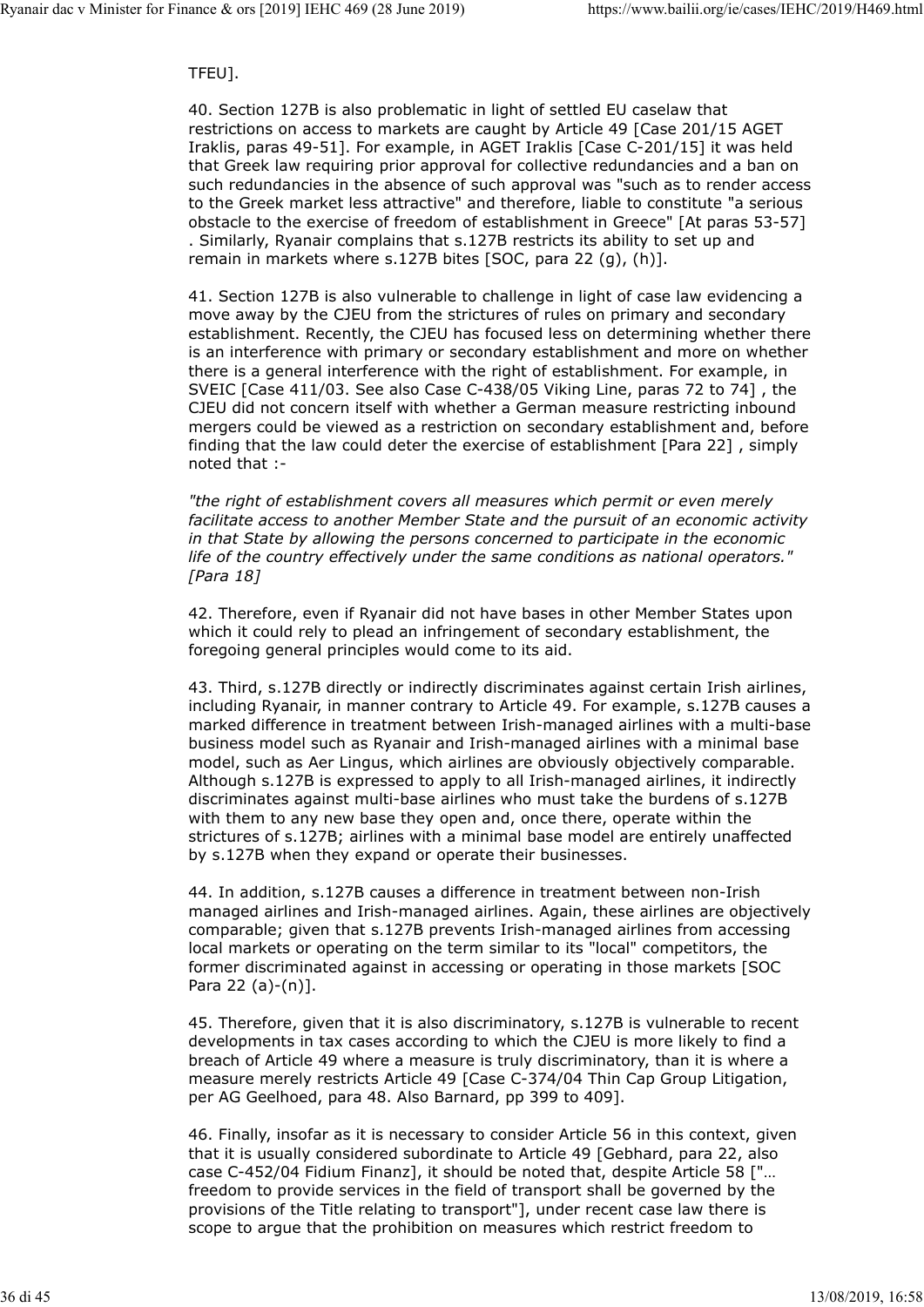provide services which derive from Article 56 are, in substance, applicable to air transport services via the prohibition of discrimination in Article 18 TFEU [Case C-628/11 International Jet Management, para 55-62]. In such a case, the basic principles set out in relation to establishment would be equally applicable here. In addition, jurisprudence specific to Article 56 would be relevant, such as Alpine Investments [Case C-384/93], where a Dutch commodities future company established in the Netherlands was entitled to rely on Article 56 to challenge a Dutch ban preventing it from cold-calling clients, even in Member States where the practice was not prohibited and the measure was contrary to Article 56 because it "directly affect[ed] access to market in services in the other Member States and is thus capable of hindering intra-Community trade in services."

47. Further, or in the alternative, the restrictions on Ryanair's rights of establishment or on its provision of cross-border air transport services set out above are contrary to the general principles of non-discrimination on grounds of nationality under Article 18 TFEU."

89. In oral argument counsel for the plaintiff emphasised passages from the judgment of the CJEU in *AGET Iraklis* Case C-201/15, in which the court held the Greek legislation that required prior approval for collective redundancies by a Greek cement producing company, which was a subsidiary of a French multinational group, infringed the freedom to establish.:

> "55. Such national legislation constitutes a significant interference in certain freedoms which economic operators generally enjoy (see, by analogy, judgment of 28 April 2009, Commission v Italy , C518/06, EU:C:2009:270, paragraph 66). That is true of the freedom of economic operators to enter into contracts with workers in order to be able to carry out their activities or the freedom, for their own reasons, to bring the activity of their establishment to an end, and their freedom to decide whether and when they should formulate plans for collective redundancies on the basis, in particular, of factors such as a cessation or reduction of the activity of the undertaking or a decline in demand for the product which they manufacture, or as a result of new working arrangements within an undertaking unconnected with its level of activity...

56. National legislation such as that at issue in the main proceedings is thus such as to render access to the Greek market less attractive and, following access to that market, to reduce considerably, or even eliminate, the ability of economic operators from other Member States who have chosen to set up in a new market to adjust subsequently their activity in that market or to give it up, by parting, to that end, with the workers previously taken on.

57. Accordingly, it must be held that such national legislation is liable to constitute a serious obstacle to the exercise of freedom of establishment in Greece."

Counsel argued that by analogy the effect of s.127B raises costs and restricts the plaintiff's ability to set up in markets where it is effective.

90. Counsel also argued that such restrictions can only be justified by objective considerations which are proportionate, citing *O'Flynn Case* C-237/94, where the complainant, an Irish national resident in the UK as a former migrant worker, was refused under a condition of territoriality under UK law - a funeral benefit in respect of his son who died in the UK but was being buried in Ireland. There the CJEU stated:

> "19. It is otherwise only if those provisions are justified by objective considerations independent of nationality of the workers concerned, and if they are proportionate to the legitimate aim pursued by the national law….

20….

21. It is not necessary in this respect to find that the provision in question does in practice affect a substantially higher proportion of migrant workers. It is sufficient that it is liable to have such an effect. Further, the reasons why a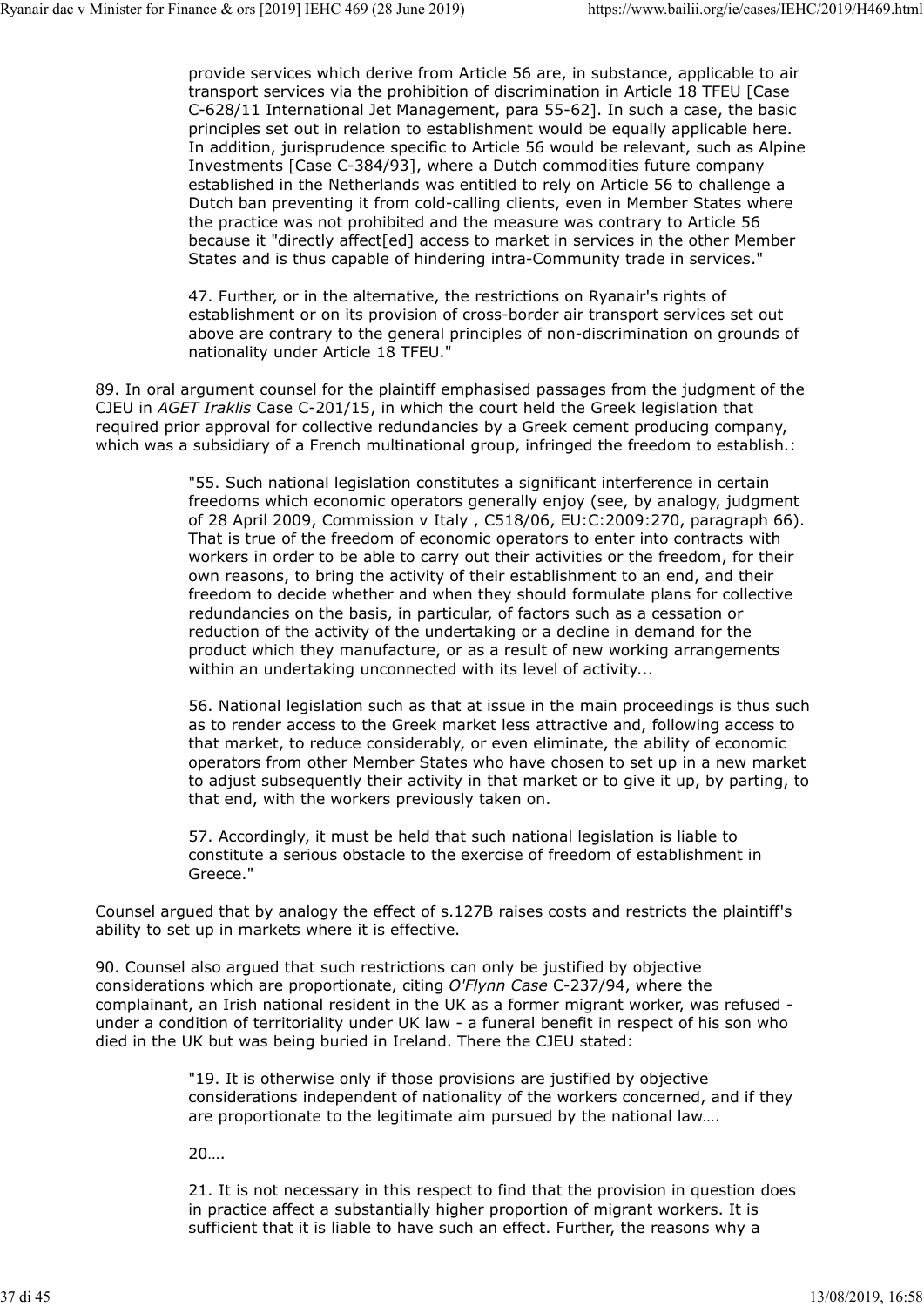migrant worker chooses to make use of his freedom of movement within the Community are not to be taken into account in assessing whether a national provision is discriminatory. The possibility of exercising so fundamental a freedom as the freedom of movement of persons cannot be limited by such considerations, which are purely subjective."

Counsel argued that in the present case the defendants have not put forward any justification for s.127B, other, possibly, than the fact that it brings in tax in the order of €60 million per annum. This, counsel argued, is not a valid justification citing Case C-264/96 *ICI* Case C0307/97. He argued that the plaintiff only has to demonstrate a potential adverse effect on the right of establishment to succeed. This potential lies in the fact that the continuation of s.127B in the context of the collective agreements creates a real risk of industrial action by aircrew which will create the economic imperative that the plaintiff will have to move its effective place of management in order to avoid the application of s.127B (see discussion between counsel and the court, Transcript Day 3 pp.52-54).

91. No *locus standi* point is raised in respect of the Article 49 claim. However counsel for the defendant did argue that the plaintiff's complaint as a company established and having its effective place of management in Ireland does not come within the scope of Article 49, but is a matter for domestic law. However, I am satisfied that it is arguable that there is a sufficient interstate element to the claim in that the plaintiff is a pan-European airline, and the case is made that if s.127B remains in place the plaintiff will be commercially obliged, against its wishes, to establish its effective place of management in another Member State. As counsel for the plaintiff put it, it is arguable that a legislative provision that forces it to "de-establish" in Ireland and establish elsewhere in the EU infringes the Article 49 rights.

92. The defendants raise other arguments, such as that the case cannot be maintained because the circumstances in which the plaintiff finds itself, namely, bound by collective agreements freely negotiated or under negotiation with aircrew, are of its own making; these circumstances are said to be "a natural and inevitable risk of operating, as the plaintiff does, in a cross-border commercial environment", and due to "factors entirely outside Ireland's control" (defendant's written Submissions, para. 41 and 42).

93. While these arguments are noted they are not such that the court could with confidence say that the plaintiff's Article 49 case could never be made out. The plaintiff's affidavits and submissions have raised complex questions of fact and law. In my view the plaintiff has reached the threshold of showing an arguable case that s.127B infringes its right of establishment under Article 49. Whether such infringement is to the primary right of establishment, or a secondary right, is an aspect which may be unclear at present, but is not one on which the court needs to express any view. Also while infringement of Article 56 is included, perhaps to buttress the claim under Article 49, it seems to me at this stage that the case made is more about the right of establishment rather that the freedom to provide services.

94. The plaintiff has also pleaded that s.127B constitutes State Aid which "distorts or threatens to distort competition" contrary to Article 107 of the TFEU, in that the effect of the provision is to give indirect advantage to Aer Lingus. In the context of the interlocutory injunction this was not argued fully by the plaintiff (or the defendant). I do not consider it necessary to address this aspect of the claim, particularly in light of my view that the plaintiff has shown an arguable case under Article 49. However, it may be said that, even if a State aid case is arguable, it suffers from the possibility that it might have been arguable as long ago as 2012 (when the new regime for social security payment locally came into being) and therefore, so far as interlocutory relief is concerned, might be met by a delay point.

#### 'Where does the greatest risk of injustice lie?' and the adequacy of damages

95. The extract from the judgment of Clarke J. in *Okunade* in which he sets out the factors to which the court should give appropriate weight in addressing the risk of injustice in the context of a challenge to a legislative measure have been set out earlier.

96. The first factor is "the orderly implementation of measures which are *prima facie* valid". S.127B is *prima facie* valid as a tax provision duly promulgated by act of the Oireachtas. It has operated since 2011, and continues to govern the deduction and remittal of income tax not just by the plaintiff in respect of its aircrew, but also the aircrew of two other airlines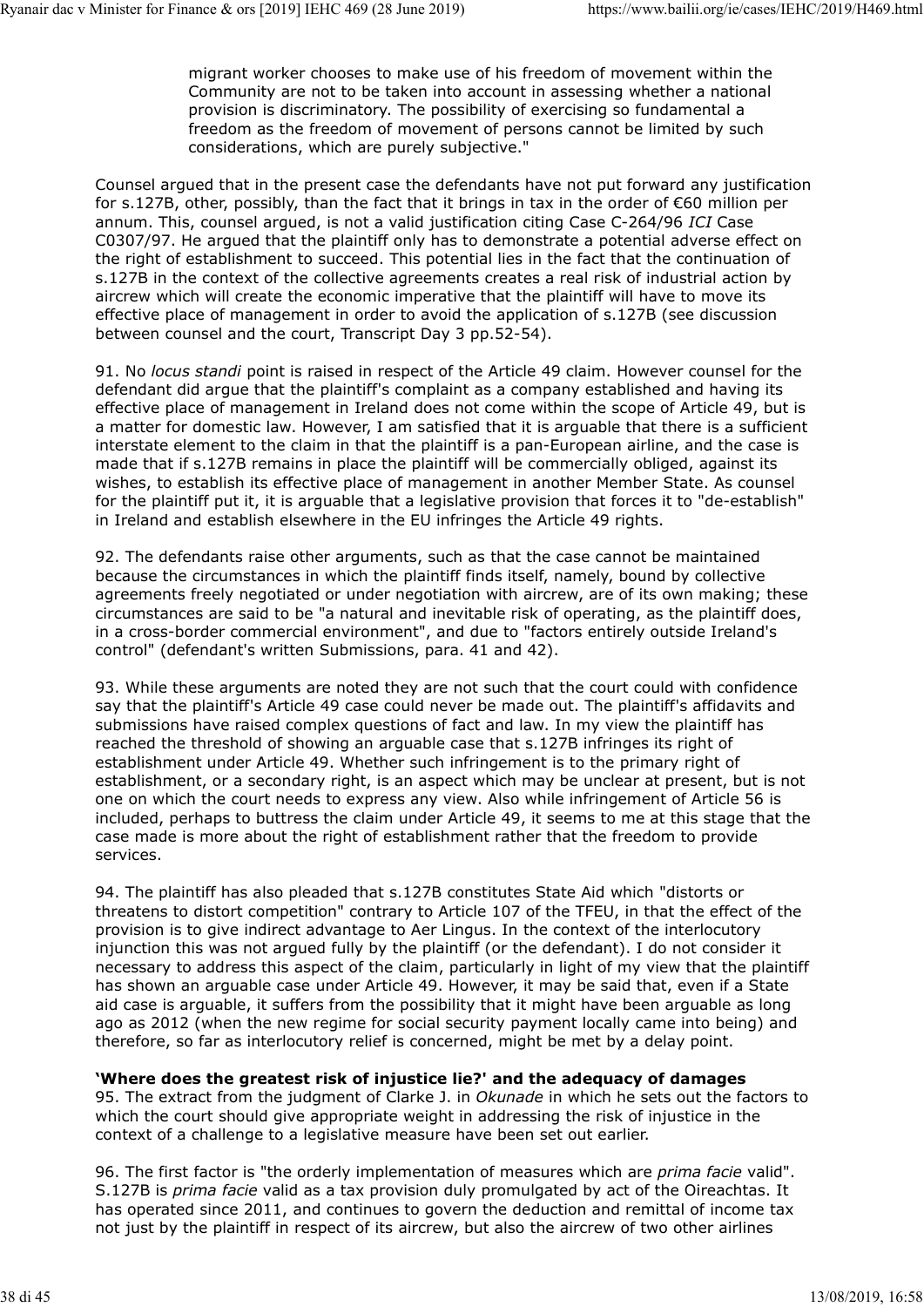having their effective place of management in Ireland and operating in international airspace. As the defendants correctly point out, it is a provision of general application. As Clarke J. observed in *Okunade* -

> "92. An order or measure which is at least *prima facie* valid (even if arguable grounds are put forward for suggesting invalidity) should command respect such that appropriate weight needs to be given to its immediate and regular implementation in assessing the balance of convenience."

Regardless of any tentative view that this judgment may suggest in relation to whether s.127B remains in keeping with the guideline 'norms' of the OECD MTC as modified in 2017, the respect due to this extant provision that has governed the levying and collection of tax since 2011 weighs heavily against granting interlocutory relief.

Moreover, it is open to doubt whether, at this interlocutory stage, the court has the power to make an order so wide-ranging that it would have the effect of suspending the operation of s.127B generally - akin to an order striking down a provision as unconstitutional - such that it would apply to the aircrew of those other airlines governed by s.127B in circumstances where they are not parties to these proceedings nor represented by the plaintiff. It would of course be open to other airlines to bring their own proceedings if they so desired.

97. The second factor is "any public interest in the orderly operation of the particular scheme in which the measure under challenge was made", and may conveniently be addressed with the third factor which requires the court to take into account "any additional factors arising on the facts of an individual case which would heighten the risk to the public interest….". The "scheme" could be read as a reference to the system of taxation generally, or more particularly the tax regime as it applies to taxation of aircrew. An interlocutory injunction would result immediately in a situation where the aircrew in question are not subject to income tax deduction in Ireland, and, as we have seen in the case of German pilots, at least some resulting uncertainty as to whether the income tax falls to be deducted and paid in the state in which they reside. If the public interest is taken to include the public interest across the EU - and Ireland shares Membership and its citizens share EU citizenship - then the orderly taxation of non-IRL/UK/NL aircrew in other Member States, and the uncertainty in taxation of such aircrew locally that would result from an interlocutory injunction is another consideration. Whilst the aircrew affected might be said to represent a public interest that wants s.127B disapplied, it is more realistic to describe them as a private group aligned with the plaintiff's sectoral interest. Further, for its duration an injunction would in due course deprive the defendants of approximately  $\epsilon$ 5 million each month, which is a significant sum, although not one that might be regarded as significant in the context of overall State revenue, borrowing and expenditure. While the loss of revenue to the State is not a factor put forward by the defendants to justify s.127B, it is a factor that can be considered as a consequence that would follow if interlocutory relief were granted. An injunction would also give rise to uncertainty over the position of aircrew of the other airlines to which the section currently applies, with the possibility that further proceedings might be initiated.

98. Factor (iv) requires the court to "give due weight to the consequences for the applicant of being required to comply with the measure under challenge in circumstances where the measure may be found to be unlawful." These consequences are set out in Mr. Sorahan's affidavits and include his averments, in support of the plaintiffs' contention that damages would not be an adequate remedy, and have been summarised earlier in this judgment. It is convenient therefore to address factor (iv) and the adequacy of damages simultaneously.

99. As to possible financial loss, if the plaintiff continues to pay the s.127B income tax for aircrew whilst also paying income tax locally - or, as in the case of the German pilots, it pays "top-up" compensation to aircrew - it will suffer financial loss, which could be in the order of €5 per month (€60 million per annum). This is likely to become substantial particularly if, as seems likely, the ultimate determination of the proceedings is delayed by a preliminary reference to the CJEU.

100. Alternatively, if the plaintiff relocates its place of effective management to another Member State in order to avoid s.127B, it will suffer the costs associated with such relocation. While these are not quantified it may be surmised that they will be substantial given the size of the plaintiff's operations.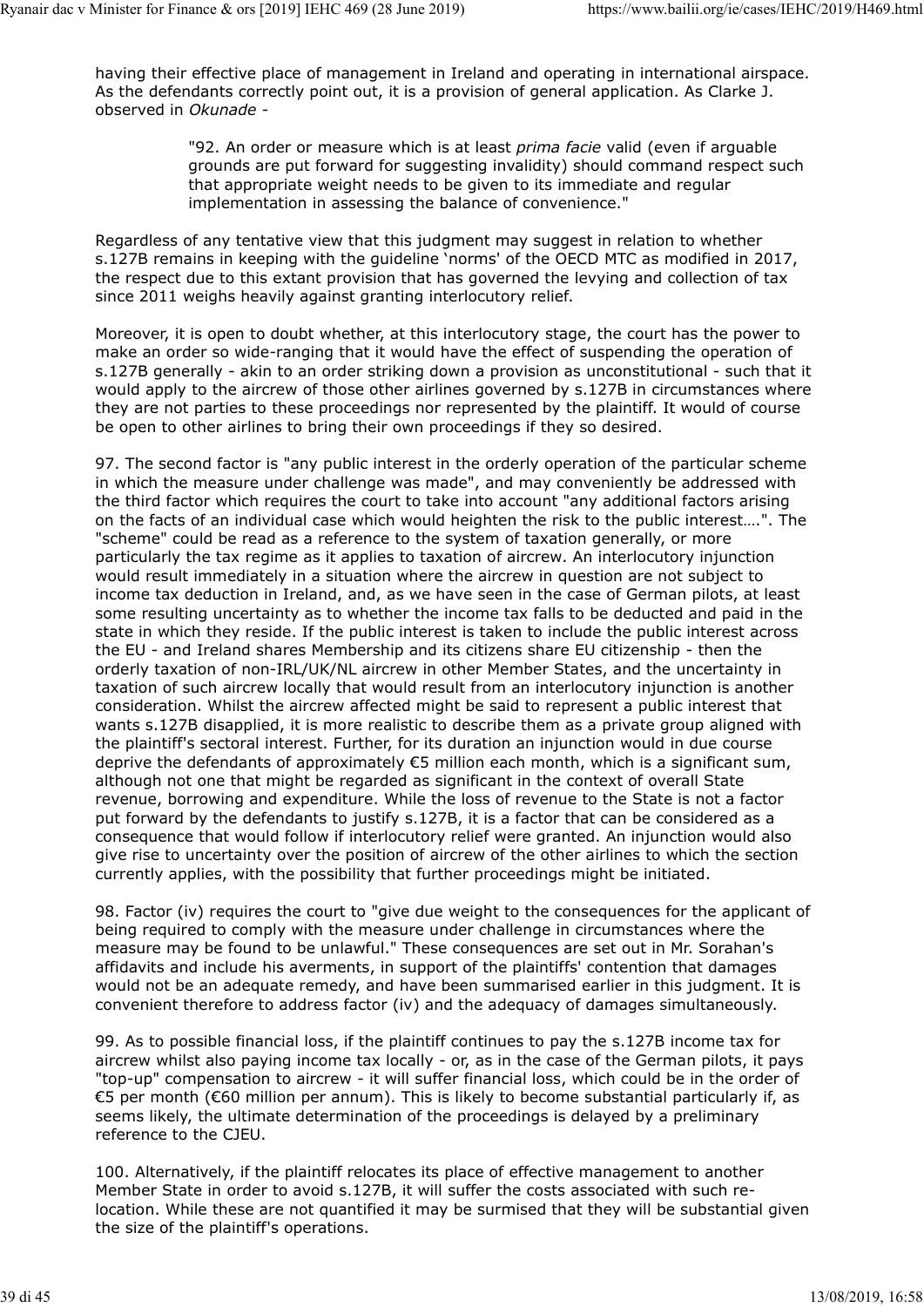101. It must also be accepted that re-location of the effective place of management would be a very significant decision with strategic implications, and not one that would be taken lightly or that the plaintiff wishes to take - and that these proceedings and this interlocutory application are brought precisely to avoid the plaintiff having to take such a major decision. In *Allied Irish Banks plc v. Diamond* [2012] 3. I.R. 549, Clarke J. adverted at para.96 to the situation where, if an interlocutory injunction was not granted, there might be irreversible wrongful interference with -

> "…AIB's property rights in its business, goodwill and as to confidential information concerning its customers. The courts have always been anxious to guard property rights in the context of interlocutory injunctions…".

Counsel urged by analogy that the plaintiff's freedom to maintain its established HQ in Ireland is in the nature of a property right, the loss of which could not be measured in monetary terms and which could not be compensated or easily reversed. However there are elements to re-locating that could be compensated, and reversal of such a move would not necessarily be impossible. It must also be recognised that such a move would involve an intangible loss of connection between the plaintiff and its country of origin and citizens of this country, and I attempted to express this during the hearing when saying words to the effect that 'nobody wants to see Ryanair leave Ireland'.

102. There is of course no issue raised as to the ability of the State party defendants to discharge such damages as might ultimately be suffered and awarded to the plaintiff.

103. However, Mr. Sorahan, for reasons summarised above, asserts that over and above the obvious financial loss, the plaintiff would suffer damage, particularly reputational and knockon damage e.g. from further industrial unrest that would not be capable of quantification or remediation. An aspect of this would be loss of consumer confidence. It is also suggested that if the plaintiff re-established its effective place of management elsewhere, this would not be undone, and so the loss would be irremediable.

104. On balance, I am not persuaded by these arguments. The plaintiff is a commercial undertaking, and its claim - if no interlocutory injunction is granted - if successful is fundamentally monetary in nature, whatever it decides to do. The plaintiff might well suffer financial loss in the period up to determination of the proceedings, but I am satisfied that it is a very large enterprise with substantial resources. If it takes the decision to relocate its place of effective management, it can probably reduce the suggested losses. The experience with German pilots already indicates that the plaintiff may be able to negotiate a degree of flexibility that would enable it to minimise its losses in the short term.

105. I am also of the view that there is an element of speculation in the claim around loss of reputation, particularly in respect of the loss of consumer confidence. Indeed it is not clear from Mr. Sorahan's evidence quite how such loss might arise, given that the plaintiff would continue to comply with its tax obligations under 127B. Even if loss of employee or consumer confidence were to become a significant source of loss and damage it is surely something that the plaintiff could demonstrate through appropriate factual and accounting or other expert evidence, and the courts are well used to undertaking difficult or complex investigation of consequential loss in claims for loss of revenue/profit. It is also hard to understand how the refusal of an interlocutory injunction would have any significant consequential effect for any plans that the plaintiff may have for further expansion, and if it did, why resulting theoretical loss of opportunity or profit could not be quantified.

106. In coming to the conclusion that damages would be an adequate remedy, I am mindful of what Clarke J. said on the subject in *Okunade* and in *Dowling & Ors v Minister for Finance* [2013] 4 I.R. 576. In *Okunade* at para. 87 of his judgment he said:

> "…it seems to me that the true question is as to whether any relevant harm can be compensated in damages. The reason for this stems from the underlying principle. If a plaintiff can adequately be compensated in damages then no real injustice is risked by the plaintiff being required to wait until the trial of the action before obtaining any court intervention. Even if whatever wrong is alleged continues until the trial of the action (and thus the wrong is greater by lasting longer) nonetheless if an award of damages amounts to adequate compensation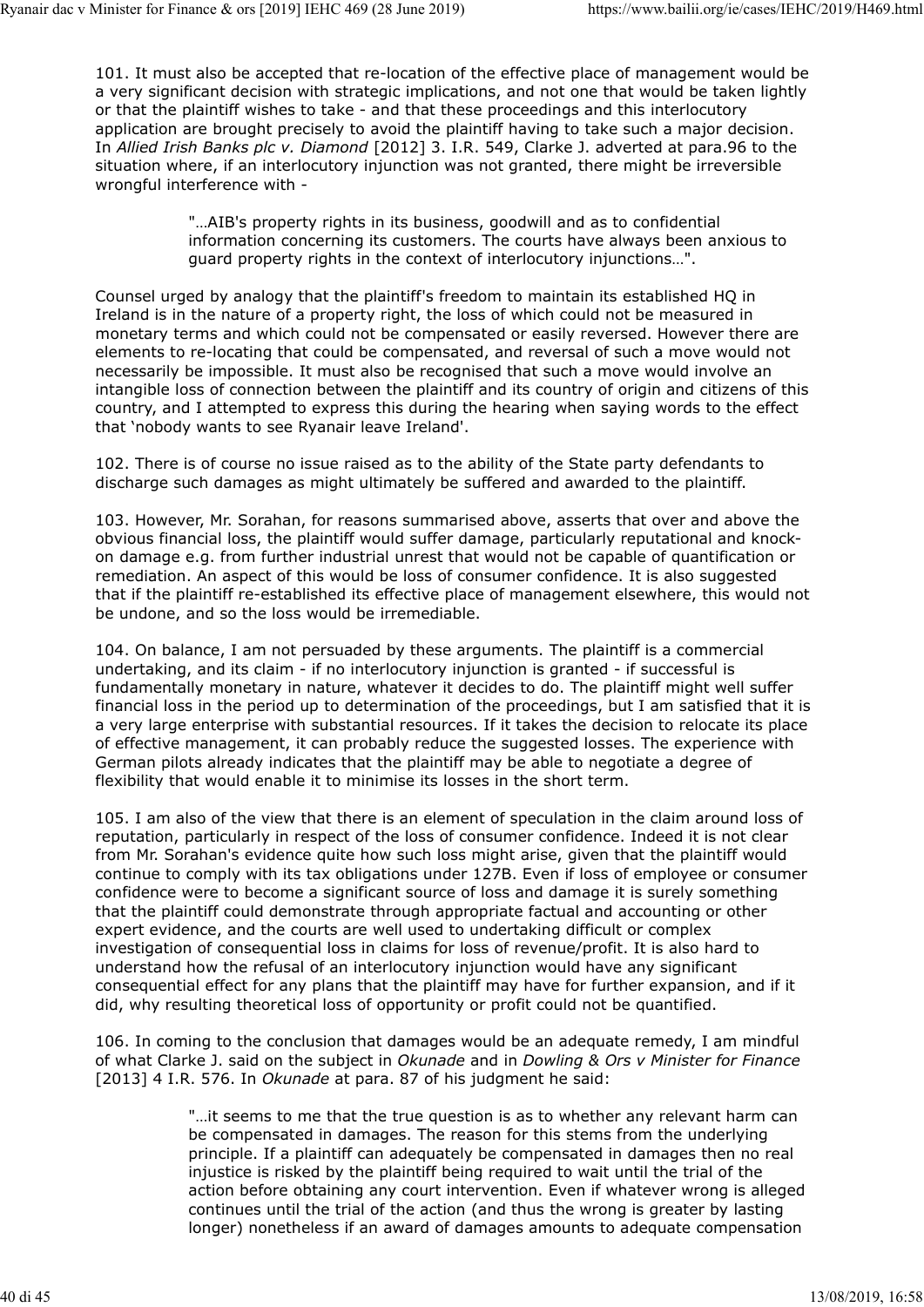(and provided that the defendant is likely to be a mark) no real injustice will have been suffered for the plaintiff will recover additional damages to reflect the fact that the wrong was greater by lasting longer. If, and to the extent that, it can be said that exposing the plaintiff to the wrong for a longer period of time than might otherwise be the case is unjust then that will only represent a significant argument if the additional damages which would follow would be inadequate to compensate for the additional period of time for which the wrong was suffered."

In *Dowling* the plaintiffs sought to restrain the sale of Irish Life pending resolution of their claim that the sale would breach EU law. At para. 92 Clarke J, speaking for the court, said:

> "92. If, therefore, in accordance with the Okunade test, damages are truly an adequate remedy then it is hard to see how any irreparable damage, in the sense in which that term is used in Zuckerfabrik, can arise. As the ECJ itself pointed out, at para. 29 of the judgment in Zuckerfabrik, it is a well established principle of European Union law that purely financial damage cannot be regarded in principle as irreparable. Whatever Union law rights are asserted can, in such cases, if they be established when the Court has had a full opportunity to examine the merits of the case, be fully compensated in damages in a way which will vindicate the person whose rights have been infringed. It is, perhaps, hardly surprising that there is such a similarity between the test identified by the ECJ and the test which applies in many national systems such as the Irish one. The problem is the same in all cases. It is that which this Court analysed in Okunade. There is an inevitable risk of injustice in either granting or refusing interim measures. If the matters are purely financial then, at least in most cases, there will be no risk of serious injustice for a party who wins can be properly compensated in damages."

107. The principal loss that the plaintiff apprehends if its effective place of management remains in Ireland is purely financial and easy to quantify as amounting to the additional income tax and/or other compensation paid in respect of the aircrew. If it is forced to move its effective place of management, it is the costs attendant on re-location/re-establishment. While reputational damage is not "purely financial damage", I am of the view that the plaintiff has the resources in preparing and presenting such a claim to translate it into financial terms sufficient to enable a court to quantify it against the backdrop of its existing, future and planned commercial operations. I am therefore not persuaded that there is any real risk of injustice to the plaintiff that could not be compensated in damages.

108. The plaintiff also asserted that the Revenue Commissioners, who were requested in preaction correspondence to grant a "PAYE Exclusion Order" to the plaintiff in respect of income tax deduction under s.127B for its relevant non-resident aircrew, but declined to grant such an order, had the statutory power to grant the plaintiff relief under the Tax and Duty Manual (TDM) or under s.849 of the TCA 1997. Firstly I am satisfied that TDM Part 42-04-01, which allows the making of PAYE Exclusion Orders, does not apply to non-resident employees to whom s.127B applies. TDM Part 05-05-29, reviewed May 2018, governs 'Tax Treatment of Flight Crew Members' and makes it expressly clear at 4.2 that "Section 127B TCA 1997 applies notwithstanding that the individual may not perform any duties of employment in the State and may not be tax resident here." Secondly, while there was limited argument in relation to whether section 849 empowers the Revenue Commissioners to grant relief in a case such as the present, I am inclined to the view that it is doubtful that it does. Thirdly, even if it does apply, I am satisfied that it was, and is, reasonable for the Revenue Commissioners to decline to give any relief on the basis that the s.127B tax obligation applies not just to the plaintiff's aircrew but also those of other operators, and to grant relief to some, and not others, would be discriminatory and undermine s.127B which on its face applies to all such aircrew. Accordingly this consideration does not assist the plaintiff in an exercise of weighing the balance of convenience.

109. I must conclude for these reasons that the least risk of injustice would lie with refusing the interlocutory injunction sought by the plaintiff, that damages are an adequate remedy, and that the balance of convenience favours retention of the status quo.

#### Preliminary reference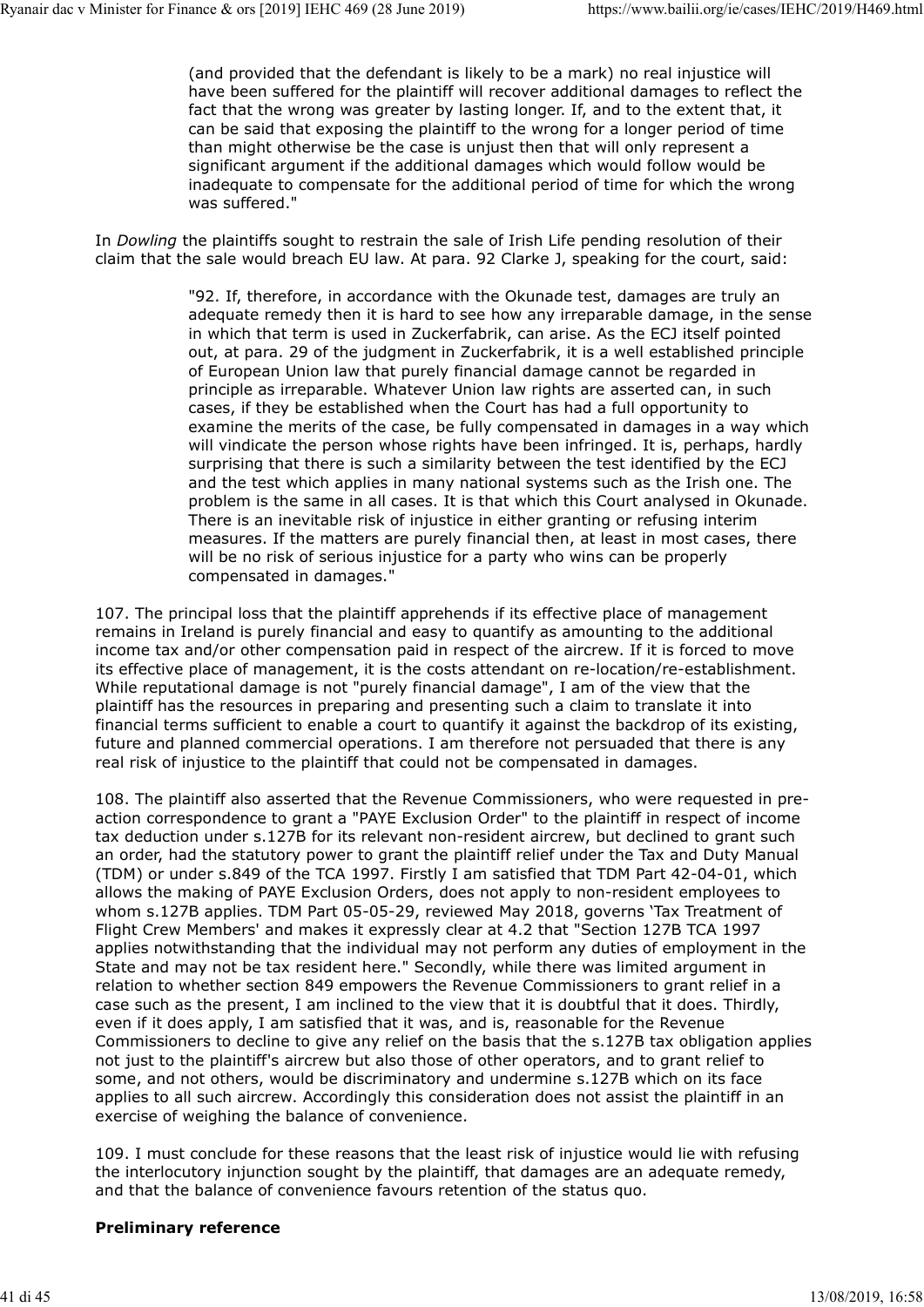110. The plaintiff invites the court to make a reference to the CJEU for a preliminary ruling under Article 267 TFEU:

" Article 267

The Court of Justice of the European Union shall have jurisdiction to give preliminary rulings concerning:

(a) the interpretation of the Treaties;

(b) the validity and interpretation of acts of the institutions, bodies, offices or agencies of the Union;

Where such a question is raised before any court or tribunal of a Member State, that court or tribunal may, if it considers that a decision on the question is necessary to enable it to give judgment, request the Court to give a ruling thereon.

Where any such question is raised in a case pending before a court or tribunal of a Member State against whose decisions there is no judicial remedy under national law, that court or tribunal shall bring the matter before the Court.

If such a question is raised in a case pending before a court or tribunal of a Member State with regard to a person in custody, the Court of Justice of the European Union shall act with the minimum of delay."

111. Mr. Sorahan exhibits a first 'draft Agreed Facts' with a view to agreeing facts for a reference. This was furnished to the defendants' solicitors but has gone no further. The defendants have not agreed the facts - and would disagree with much of the draft furnished and argue that it is premature for the court to make a reference. Counsel for the plaintiff argued that sufficient facts can be presented to express in abstract terms the legal questions on which rulings are required. He relied on the decision in *Corsica Ferries* Case C-266/96, where the court said -

> "25 In this case the description of the factual and legal context does indeed appear inadequate in some respects, thus preventing the Court from replying to certain of the questions raised with the precision desired. Nevertheless, the information in the file enables the Court to give a ruling although it will leave open certain aspects of the questions raised.

…

27 In that regard, it must be borne in mind that, as the Court has consistently held, it is for the national courts alone, before which the proceedings are pending and which must assume responsibility for the judgment to be given, to determine, having regard to the particular features of each case, both the need for a preliminary ruling to enable them to give judgment and the relevance of the questions which they refer to the Court. A request for a preliminary ruling from a national court may be rejected only if it is quite obvious that the interpretation of Community law sought by that court bears no relation to the actual nature of the case or the subject-matter of the main action... That is not, however, the case here.

28 The reference for a preliminary ruling is, accordingly, admissible."

112. In more recent times the CJEU has issued *Recommendations of the CJEU to national courts and tribunals in relation to the initiation of preliminary ruling proceedings* (2018/C 257/01). I regard this contemporary official document as the best guide to the correct approach of this court as to when and in what circumstances it should make a reference, and the following paragraphs give assistance in the present case: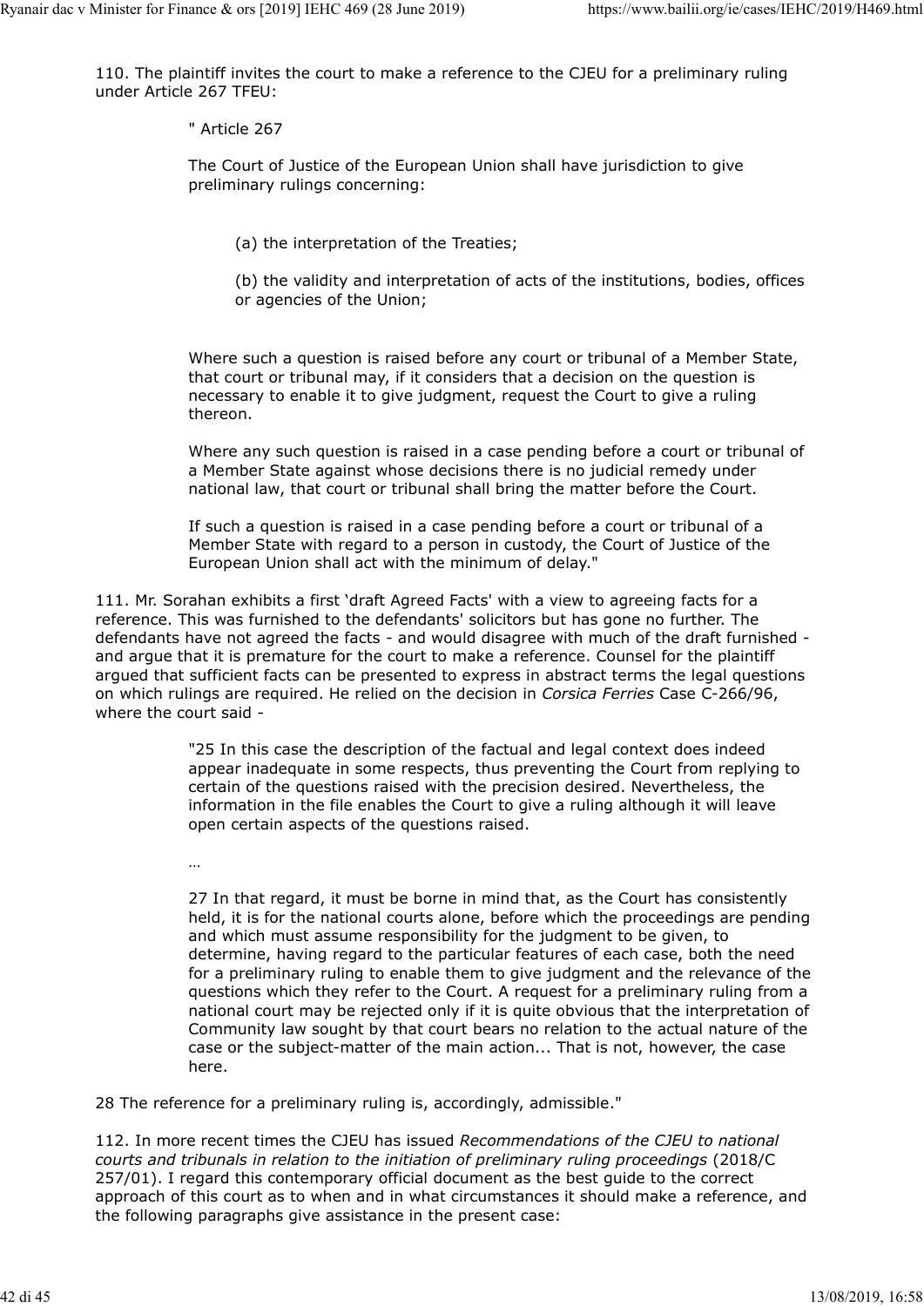"3. The jurisdiction of the Court to give a preliminary ruling on the interpretation or validity of EU law is exercised on the initiative of the national courts………[I]t is for the national court or tribunal before which a dispute has been brought - and for that court or tribunal alone - to determine, in the light of the particular circumstances of each case, both the need for a request for a preliminary ruling in order to enable it to deliver judgment and the relevance of the questions which it submits to the Court.

5. The courts and tribunals of the Member States may refer a question to the Court on the interpretation or validity of EU law where they consider that a decision of the Court on the question is necessary to enable them to give judgment (see second paragraph of Article 267 TFEU). A reference for a preliminary ruling may, *inter alia* , prove particularly useful when a question of interpretation is raised before the national court or tribunal that is new and of general interest for the uniform application of EU law, or where the existing caselaw does not appear to provide the necessary guidance in a new legal context or set of facts.

## The subject matter and scope of the request for a preliminary ruling

8. A request for a preliminary ruling must concern the interpretation or validity of EU law, not the interpretation of rules of national law or issues of fact raised in the main proceedings.

9.The Court can give a preliminary ruling only if EU law applies to the case in the main proceedings. It is essential, in that respect, that the referring court or tribunal set out all the relevant matters of fact and of law that have prompted it to consider that any provision of EU law may be applicable in the case.

## The appropriate stage at which to make a reference for a preliminary ruling

12. A national court or tribunal may submit a request for a preliminary ruling to the Court as soon as it finds that a ruling on the interpretation or validity of EU law is necessary to enable it to give judgment. It is that court or tribunal which is in fact in the best position to decide at what stage of the proceedings such a request should be made.

13. Since, however, that request will serve as the basis of the proceedings before the Court and the Court must therefore have available to it all the information that will enable it both to assess whether it has jurisdiction to give a reply to the questions raised and, if so, to give a useful reply to those questions, it is necessary that a decision to make a reference for a preliminary ruling be taken when the national proceedings have reached a stage at which the referring court or tribunal is able to define, in sufficient detail, the legal and factual context of the case in the main proceedings, and the legal issues which it raises. In the interests of the proper administration of justice, it may also be desirable for the reference to be made only after both sides have been heard.

# The form and content of the request for a preliminary ruling

15. The content of any request for a preliminary ruling is prescribed in Article 94 of the Rules of Procedure of the Court and is summarised in the annex hereto. In addition to the text of the questions referred to the Court for a preliminary ruling, the request for a preliminary ruling must contain:

- a summary of the subject matter of the dispute and the relevant findings of fact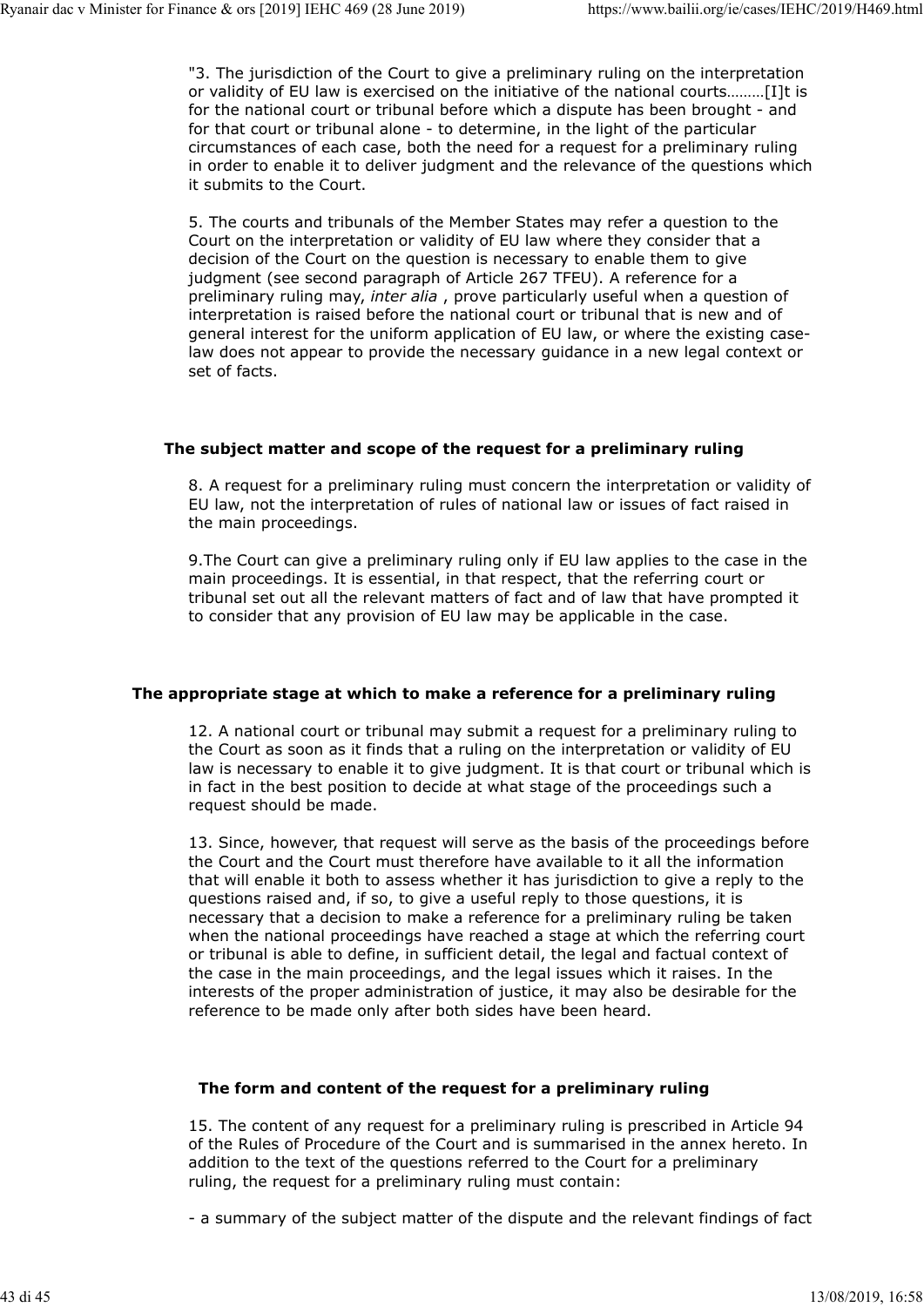as determined by the referring court or tribunal, or, at the very least, an account of the facts on which the questions referred are based,

- the tenor of any national provisions applicable in the case and, where appropriate, the relevant national case-law, and

-a statement of the reasons which prompted the referring court or tribunal to inquire about the interpretation or validity of certain provisions of EU law, and the relationship between those provisions and the national legislation applicable to the main proceedings.

In the absence of one or more of the above, the Court may have to decline jurisdiction to give a preliminary ruling on the questions referred or dismiss the request for a preliminary ruling as inadmissible.

17. The referring court or tribunal may also briefly state its view on the answer to be given to the questions referred for a preliminary ruling. That information may be useful to the Court, particularly where it is called upon to give a preliminary ruling in an expedited or urgent procedure."

113. While it is clear that this court can make a reference at this early stage of the proceedings, and that it can do so notwithstanding that all factual disputes have not been decided, I am satisfied that a reference in this case at this point would be wholly premature for a number of reasons.

114. Before giving these reasons it is important to state that from consideration of this case at the interlocutory hearing in my view - and of course a trial judge might disagree - it is one that is likely to raise several questions on the interpretation of EU law that are "new and of general interest for the uniform application of EU law, or where the existing case-law does not appear to provide the necessary guidance in a new legal context or set of facts" (Recommendation para.5) in respect of which it will be necessary to seek a preliminary ruling to enable the Irish High Court to give its judgment.

115. Moving to my reasons for declining to make a reference at this stage, firstly I have found that in relation to the claim based on financial disadvantage/discrimination of non-IRL/UK/NL resident aircrew there are evidential deficits such that the plaintiff has failed to show an arguable case, and it follows that there is not sufficient detail for this court to make appropriate findings of fact, or to make or frame a reference. Were the court to attempt to do so at this point it would be seeking the opinion of the CJEU based on hypothetical circumstance and without reference to relevant tax provisions/law of other Member States, and that is impermissible (see Case 244/80 *Foglia v Novell II* and Case C-406/06 *Winner Wetten* ). This alone makes it unwise to attempt to make any reference in this case at this stage as it would not be a good use of court time - this court or the CJEU - to make a series of references at different times on different issues/arguments.

116. Secondly, as Clarke J. indicated in *Dowling* (para.150) the court would be slow to exercise its discretion to refer a case in interlocutory proceedings which could be overtaken by events. In particular, the stance of other Member States such as Germany who have a secondary right to tax the aircrew under the relevant DTAs is not known and may be evolving. I am of the view that both parties should be heard at substantive hearing at least to the extent necessary to establish relevant facts, and establish in broad terms the competing arguments based on those facts.

117. I would add that in my view it should be possible to agree on most of the factual material, particularly as discovery orders have been made and that process in under way. It should then be possible to identify any areas of relevant factual disagreement with a view to a hearing that will yield any findings needed to make a reference. I would hope that the parties would approach this process in as collaborative a manner as possible; while obviously our system is adversarial, and while relevant facts must be established, the core of this case is competing legal argument over whether s.127B infringes EU law, and that should be pursued in the first instance before the CJEU by way of preliminary reference.

118. Thirdly, I would be concerned that without this further process making a premature